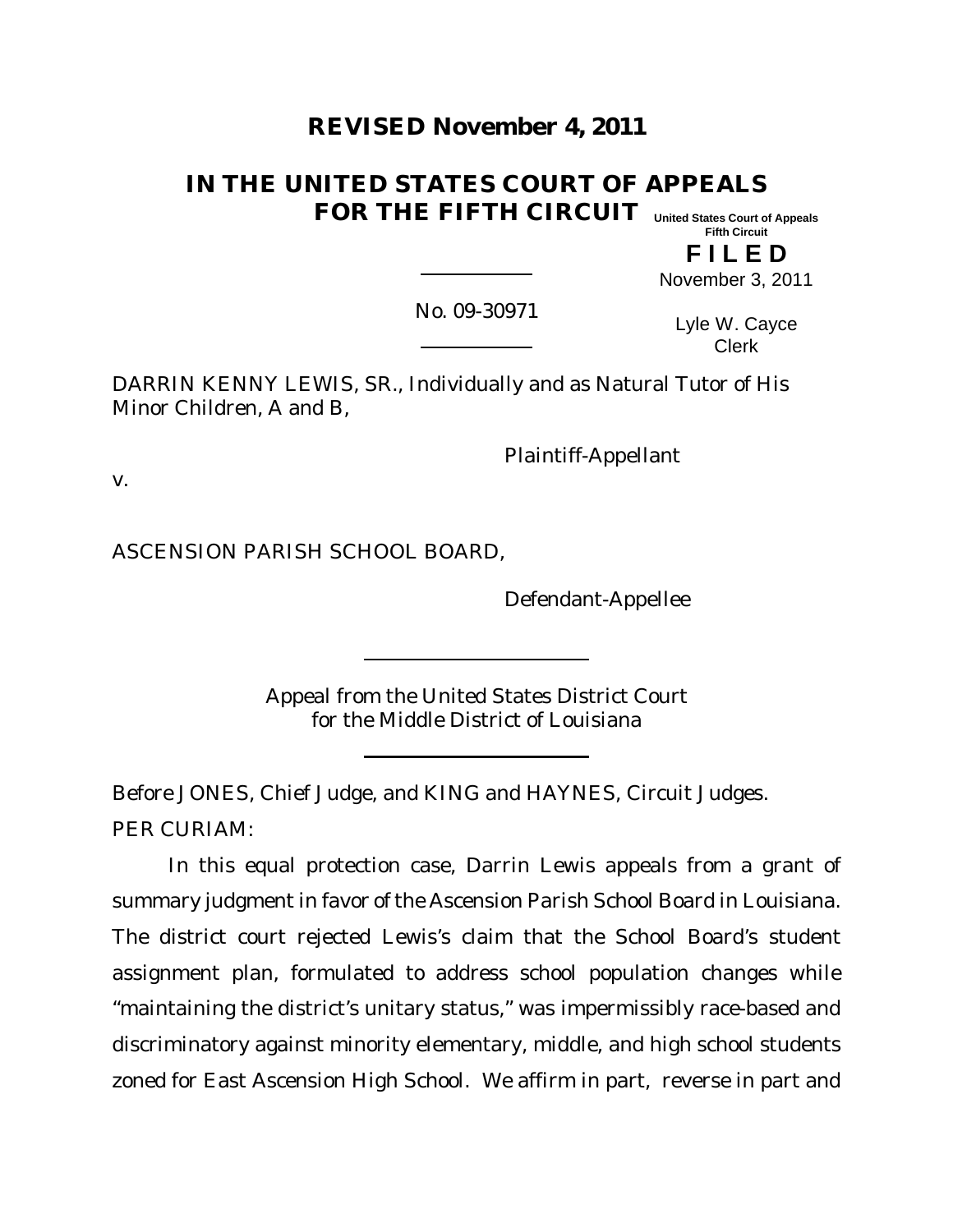remand. Under the state of this record, we cannot determine whether the district's plan must be subjected to strict or rational basis scrutiny. Further factual development is required.

## **Background**

The Ascension Parish School District operates four high schools in Southeast Louisiana—Donaldsonville High School on the west bank of the Mississippi River,<sup>1</sup> and East Ascension High School, Dutchtown High School, and St. Amant High School on the east bank. Since at least 1972, the District has assigned students to these schools through an attendance-zone-based "feeder plan," whereby specified elementary schools "feed"into specified middle schools, which in turn "feed" into one of the high schools. This organization allows students to matriculate together to middle school and high school.

In 2004, a federal district court dismissed the District's longstanding desegregation case and declared the District unitary after finding that all vestiges of the prior compulsory dual school system had been eliminated to the extent practicable.<sup>2</sup> The District was thereafter able to assign students within the school district as necessary pursuant to its authority under Louisiana Revised Statute § 17:81, but the District maintained its pre-unitary status feeder plan.

In 2006, the enrollment of Dutchtown Middle School, a Dutchtown High School feeder school, rose to over 1,000 students and caused severe overcrowding. No other East Bank middle school had more than 730 students enrolled. Consequently, the District's "Growth Impact Committee" was charged with developing a plan that would "address the growth with minimal impact on residents;" "ensure equal facilities and instructional quality for all children;"

<sup>&</sup>lt;sup>1</sup> Student assignments to Donaldsonville High School are not at issue in this appeal.

<sup>2</sup> See *Charles v. Ascension Parish Sch. Bd.*, Civil Action No. 65-3257 (M.D. La.).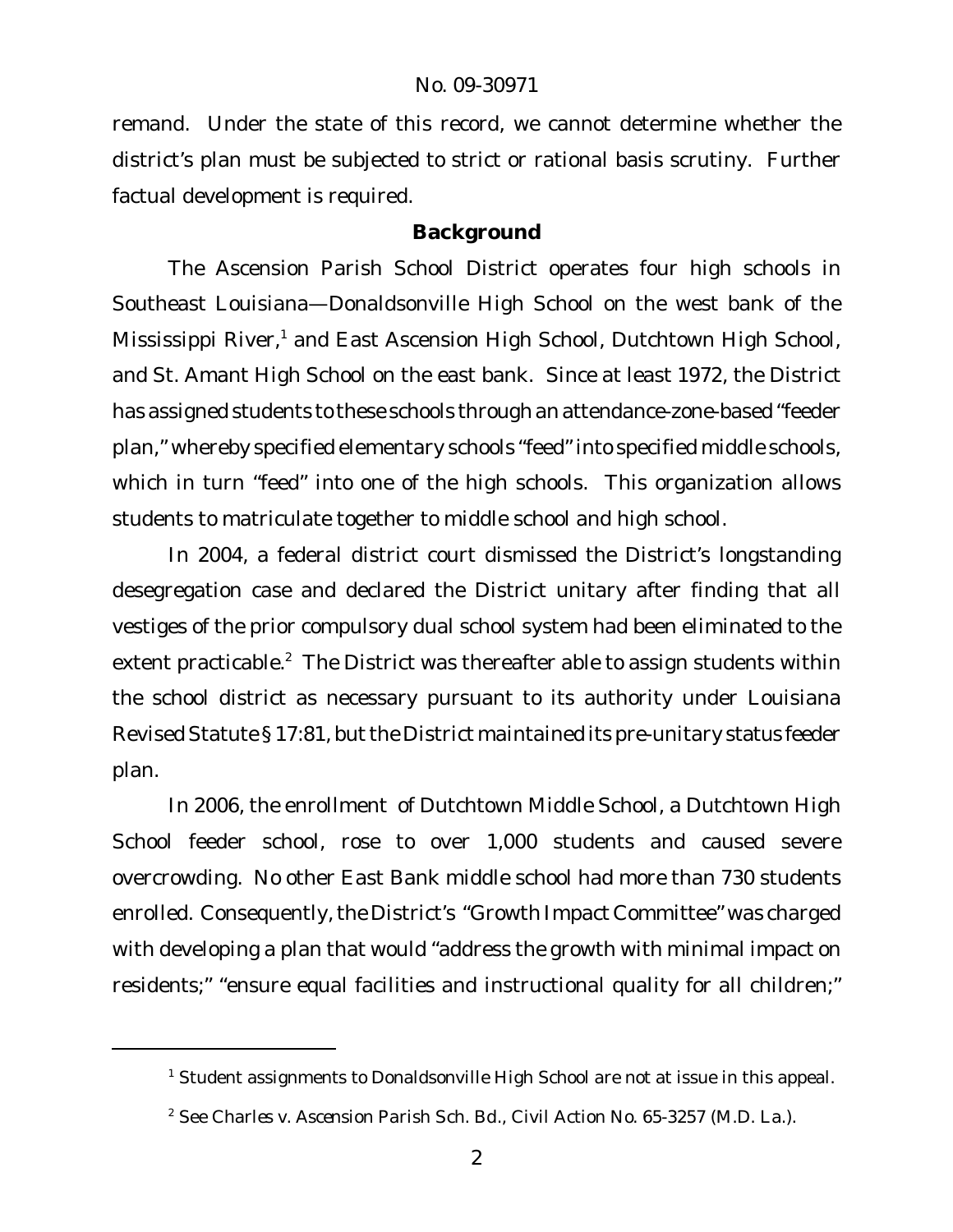"attain enrollment maximums" established for the elementary, middle, and high school levels; and "maintain unitary status." Superintendent Donald Songy and district staff also began exploring various re-zoning options. According to Superintendent Songy, the District sought to move approximately 450 students from Dutchtown Middle School, and thus out of Dutchtown High School's feeder zone, to other East Bank schools with capacity for growth.

Scott Duplechein, the "demographics application specialist" with the District's Construction and Planning Department, originally prepared three alternative plans—Options 1, 2, and 3—using enrollment data from the District's "Edulog" software. According to Superintendent Songy, Edulog was used to "geographically code all students actually enrolled in the school system based on their physical residential addresses and to project the statistical effects of various rezoning options." From input during public hearings held by the Growth Impact Committee, the District also considered Options 2c, 2d, 2e, 2f—variations on Option 2—and a "Prairieville Option,"<sup>3</sup> all of which were formulated based upon Edulog data provided by Duplechein. Ultimately, the Ascension Parish School Board, which governs the District, narrowed its consideration down to Options 1, 2, 2f, and 3.

Summarizing Duplechein's proposals, Superintendent Songy put together a document entitled "Statistical Analysis of Options 1, 2, 2f and 3" and presented it to the School Board for consideration. The document listed the current enrollment, percentage of African-American students, and percentage of at-risk students at each school in the district, then projected the enrollment, percentage

<sup>&</sup>lt;sup>3</sup> School Board member and Growth Impact Committee chairman Troy Gautreau gave a PowerPoint presentation to members of the public some time in 2007, detailing a "Duplessis Feeder Option" and a "Prairieville Feeder Option." According to Superintendent Songy, the "Duplessis Feeder Option" referred to Option 2 and the "Prairieville Feeder Option" referred to Option 3. Later, the District simultaneously considered both a "Prairieville Option" and an "Option 3," so it appears that Gautreau's "Prairieville Feeder Option" and the subsequentlyconsidered "Prairieville Option" refer to two different plans.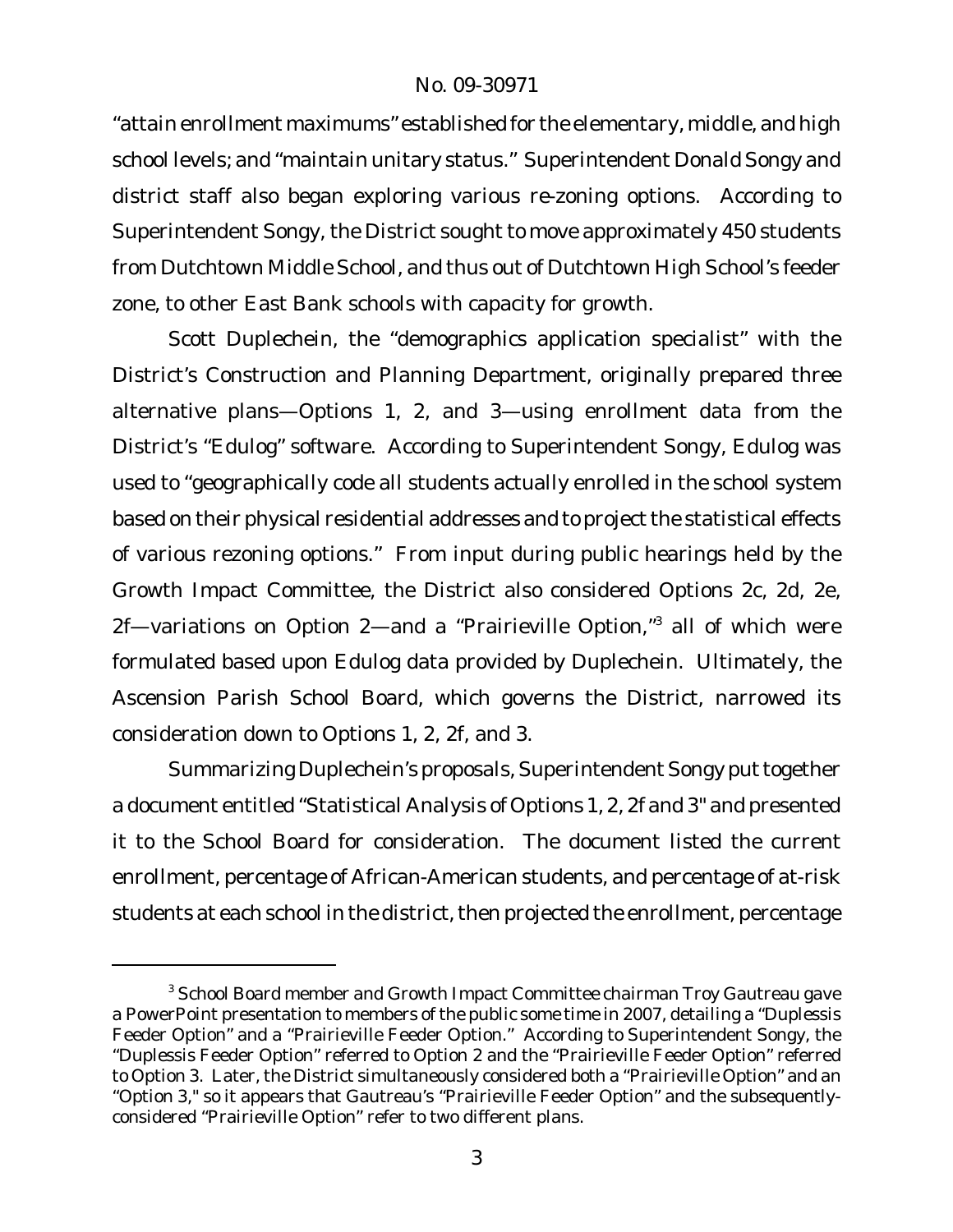of African-American students, and percentage of at-risk students at each school under each of the four options.<sup>4</sup> These data were generated from Edulog.

At its January 15, 2008 meeting, School Board member Troy Gautreau discussed the School Board's redistricting efforts and, according to the meeting minutes, told the School Board and audience that "the criteria most concentrated on was [sic] maintaining our current unitary status with the Department of Justice and moving the least amount of kids as possible." The School Board thereafter voted to adopt Option 2f. Option 2f moved Duplessis Primary from the Dutchtown feeder zone to the East Ascension feeder zone, assigned two brand new primary schools to each of the high school feeder zones, and re-drew attendance zones so that students from the Dutchtown feeder zone and the St. Amant feeder zone were moved to the East Ascension feeder zone.

#### **Procedural History**

Shortly after the adoption of Option 2f, Appellant Lewis, the father of two black schoolchildren assigned to East Ascension's feeder zone both pre- and post-Option 2f, filed this suit against the Appellee School Board in Louisiana state court. Individually and on behalf of children "A" and "B," Lewis brought, *inter alia*, a 42 U.S.C. § 1983 action for violations of his children's Fourteenth Amendment rights to equal protection.<sup>5</sup> Lewis claimed that the School Board's

 $4$  Before narrowing its options to 1, 2, 2f, and 3, the District had similarly compiled a document listing the projected minority and at-risk student percentages in each feeder zone under Options 2c, 2d, 2e, 2f, 3, and the Prairieville Option. Gautreau's presentation of the Duplessis and Prairieville Options (*i.e.*, original Options 2 and 3), which emphasized "[m]aintain[ing] our Unitary Status with the Department of Justice," also compared each plan's projected effect on the percentages of black and white students and the percentages of at-risk students who would attend each affected school.

<sup>&</sup>lt;sup>5</sup> Lewis's real property value diminution, Voting Rights Act, First Amendment free association, Title IX, and state law tort claims are not at issue in this appeal.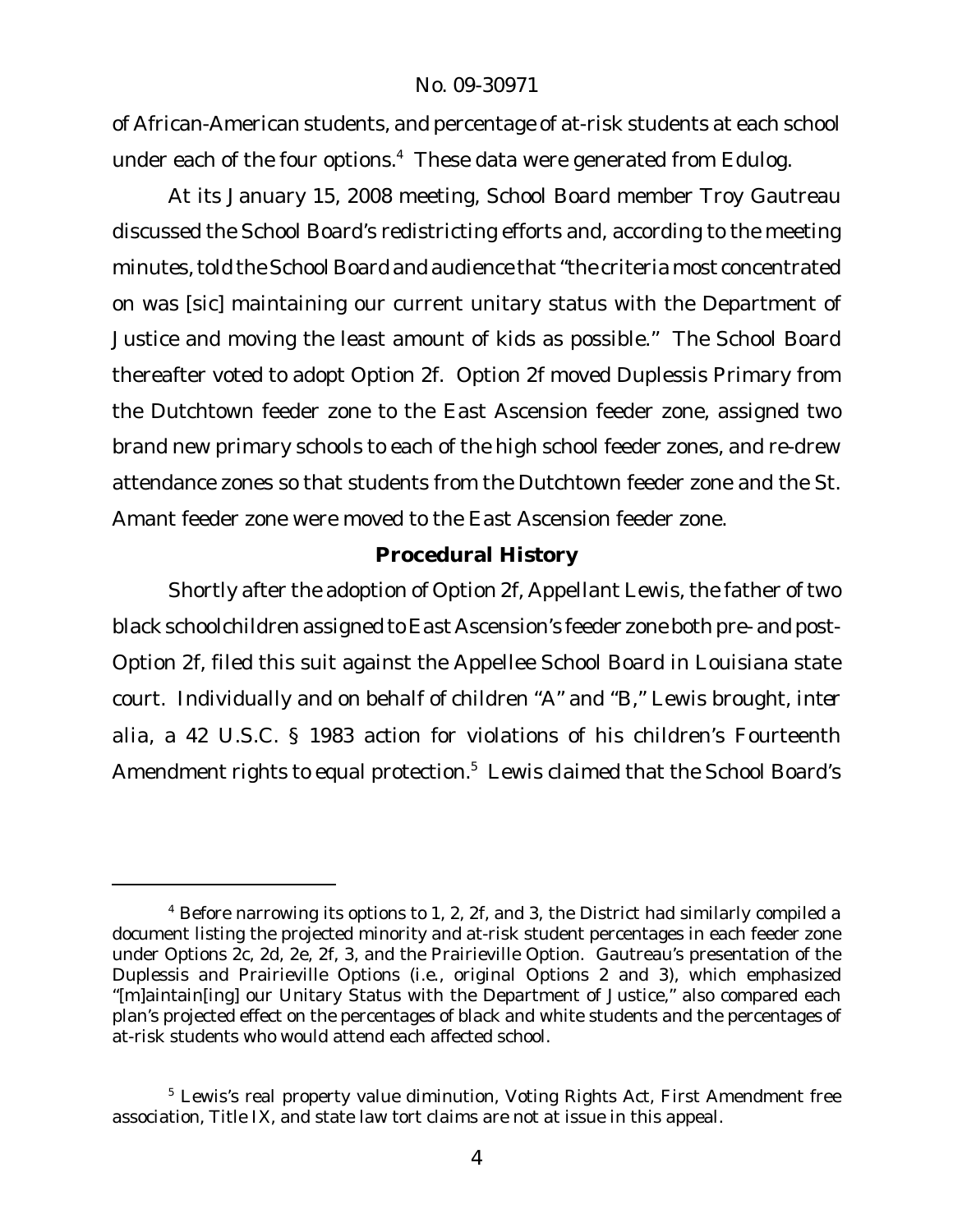"actions since the construction of Dutchtown High School<sup>6</sup> and in the adoption of Plan 2f were taken to ensure that East Ascension High School [and its feeder schools] would maintain a disproportionately large non-white minority population, leaving the remaining two East Bank schools as predominantly white." He further alleged that, because Option 2f placed a disproportionate number of at-risk students $^7$  in the East Ascension feeder zone, Option 2f "would ensure that the non-white minority students at East Ascension High School [and in its feeder system] would not, now and in the future, be afforded educational opportunities equal to those available to the students at either Dutchtown High School or St. Amant High School."<sup>8</sup> Lewis does not suggest that at-risk students are a suspect class for equal protection purposes. His claim is that *minority students* are being discriminated against based upon their race by a disproportionate influx of at-risk students into their schools.

The School Board removed the action to federal court and filed a motion to dismiss or for summary judgment. Lewis responded but did not cross-move for summary judgment. The district court adopted the magistrate judge's Report

 $6$  Before Option 2f, the feeder plan was last modified in 2002, when Dutchtown High School opened to address population growth in the Dutchtown area of East Ascension Parish.

 $7$  "At-risk" students are those who are eligible for free or reduced-price lunch due to disadvantaged socioeconomic status.

 $8$  Lewis supports this claim with evidence that children who attend schools with high levels of low income students are at risk of low achievement regardless of their academic potential. As confirmation, he points to the School Performance Score data of each of the three feeder systems and notes that the schools in East Ascension's feeder zone, whose student populations have the highest levels of at-risk students, consistently score much lower than the schools in St. Amant's and Dutchtown's feeder zones. The magistrate judge dismissed these data as covering the years 2000-2007, but pre-Option 2f evidence that schools with high percentages of at-risk students suffered academically is relevant to the contention that Lewis's children will be damaged as a result of Option 2f's concentration of at-risk students in the East Ascension feeder zone. We need not and do not here find that higher percentages of at-risk students negatively impact the learning experience of the remaining students or the school environment as a whole. We recognize that there are high-achieving low-income students and low-achieving high-income students. We conclude only that Lewis has so stated and provided a plausible basis for considering this claim.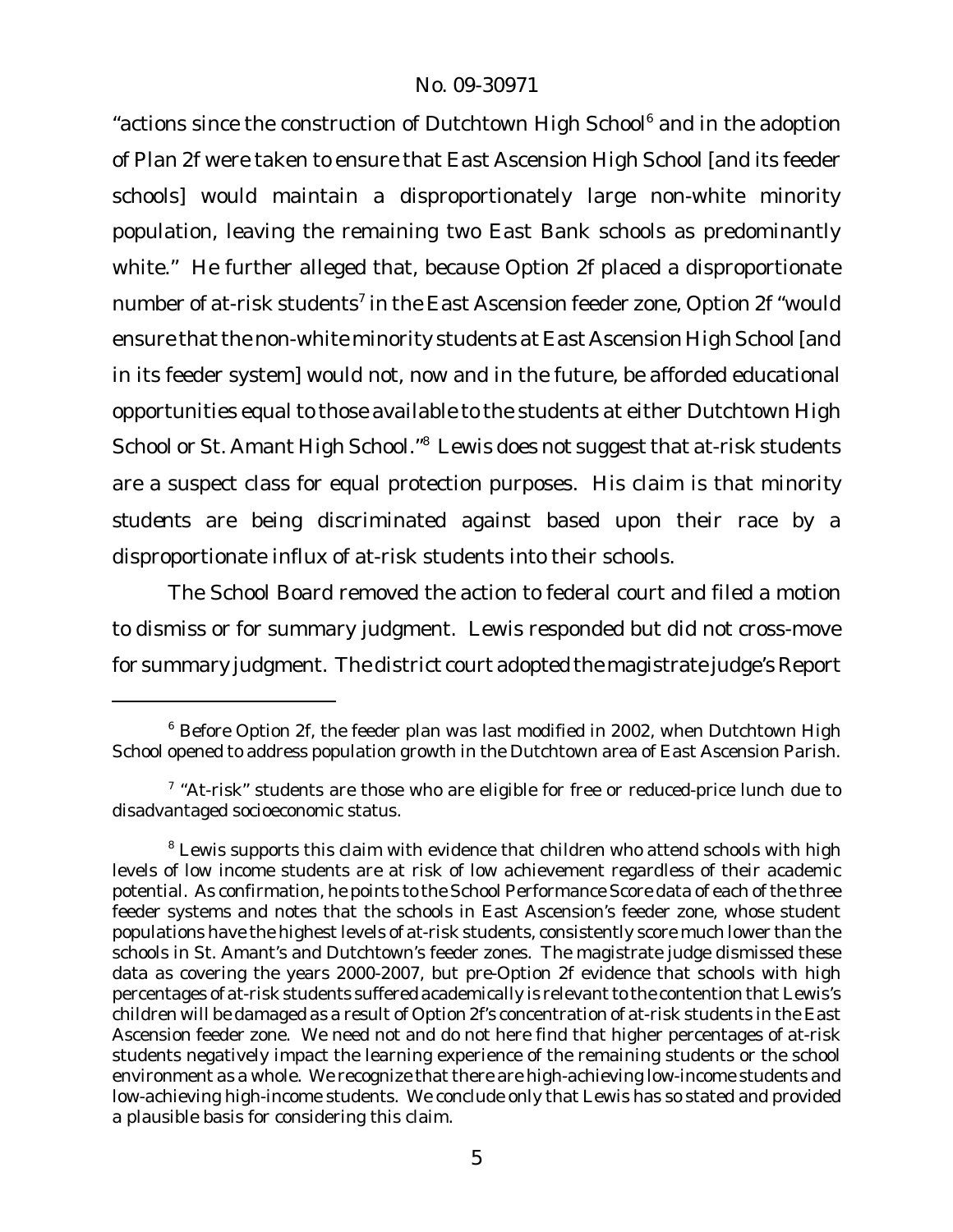and Recommendation to grant the motion. Relevant to this appeal, the magistrate judge found that Lewis lacked standing to pursue claims on behalf of child A but did have standing as to child B. Further, the court found that, though Lewis's § 1983 claims based upon Option 2f's implementation were timely, his claims based upon the 2002 modification of the District's feeder plan<sup>9</sup> were prescribed. Finally, the court refused to apply strict scrutiny to the District's adoption of Option 2f. The court found the plan facially race-neutral and that Lewis had not presented competent evidence of discriminatory motive by the School Board or disparate impact resulting from Option 2f. The magistrate judge determined that Option 2f satisfied rational basis review because the District had a legitimate government interest in alleviating school overcrowding. Lewis appeals.

## **Standard of Review**

The operative pleading was styled a "Motion to Dismiss and/or for Summary Judgment." The district court considered evidence outside the pleadings in granting the School Board's motion and treated it as a motion for summary judgment. "This court reviews the summary judgment *de novo*, applying the same standards as the district court." *DePree v.Saunders*, 588F.3d 282, 286 (5th Cir. 2009) (citation omitted). Summary judgment is appropriate if "the pleadings, the discovery and disclosure materials on file, and any affidavits show that there is no genuine issue as to any material fact and that the movant is entitled to judgment as a matter of law." FED. R. CIV. P. 56(c). "On review of a grant of summary judgment, all facts and inferences must be construed in the light most favorable to the non-movant." *E.E.O.C. v. Agro Distrib., LLC*, 555 F.3d 462, 469 (5th Cir. 2009) (citation omitted).

<sup>9</sup> *Supra,* n.6.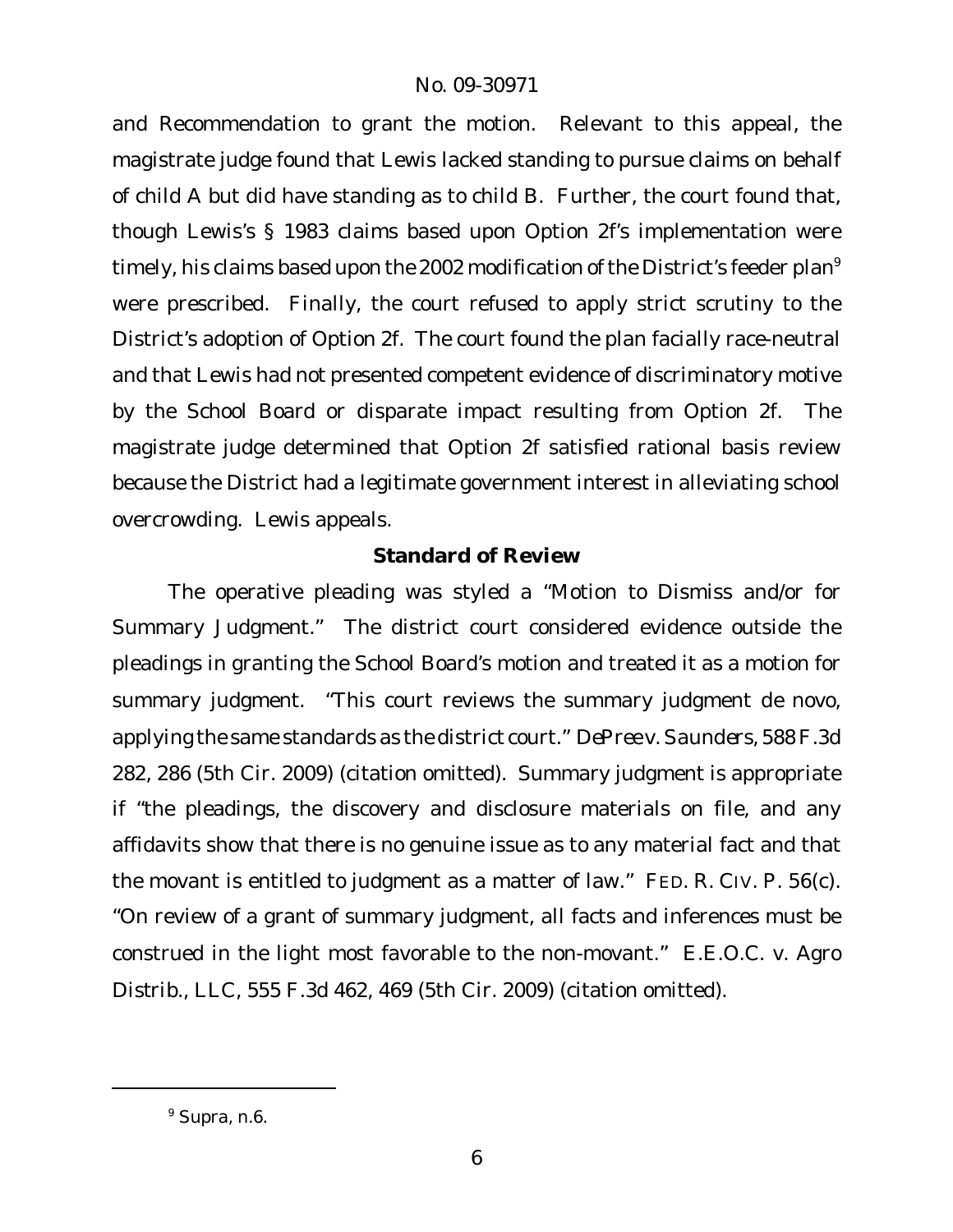### **Discussion**

We address each appealed issue—standing as to child A, prescription of Lewis's claims based upon the 2002 feeder plan modification, and whether Option 2f violates the Fourteenth Amendment's equal protection clause—in turn.

## *A. Standing*

The magistrate judge held that Lewis lacked standing to pursue claims on behalf of child A because, while Lewis produced a judgment and letters of tutorship indicating that he was confirmed as child A's natural tutor on June 2, 2009, he presented no evidence that he was child A's tutor at the time suit was filed on March 14, 2008.

We note that child A indisputably has standing as the party affected by the alleged wrongful redistricting. *See Lujan v. Defenders of Wildlife*, 504 U.S. 555, 571, 112 S. Ct. 2130, 2142 n.5 (1992). The problem is that child A, as a minor, lacks capacity to sue under Article 683 of the Louisiana Code of Civil Procedure. La. Code Civ. Pro. 683 ("An unemancipated minor does not have the procedural capacity to sue."). Unlike standing, the lack of which cannot be waived or cured, capacity to sue can be cured. Fed. Rule Civ. Pro. 17(c). *See* 6A WRIGHT, MILLER & KANE, FEDERAL PRACTICE AND PROCEDURE (2010) § 1570, at 676 ("Defects in the appointment of a guardian under Rule 17(c) are not jurisdictional . . . especially when timely objection to the defective appointment would have permitted the mistake to be cured."); *Cf*. *Scott v. Jack's Cookie Co*., 413 So. 2d 1334 (La. App. 1982) (remanded to allow parent to cure capacity defect). Because we remand on other grounds, we vacate the district court's ruling on this matter and remand for consideration by the district court in the first instance as to whether to permit Lewis to cure his defective allegations of capacity. No one disputes that Lewis has standing (and capacity) to pursue equal protection claims on behalf of child B.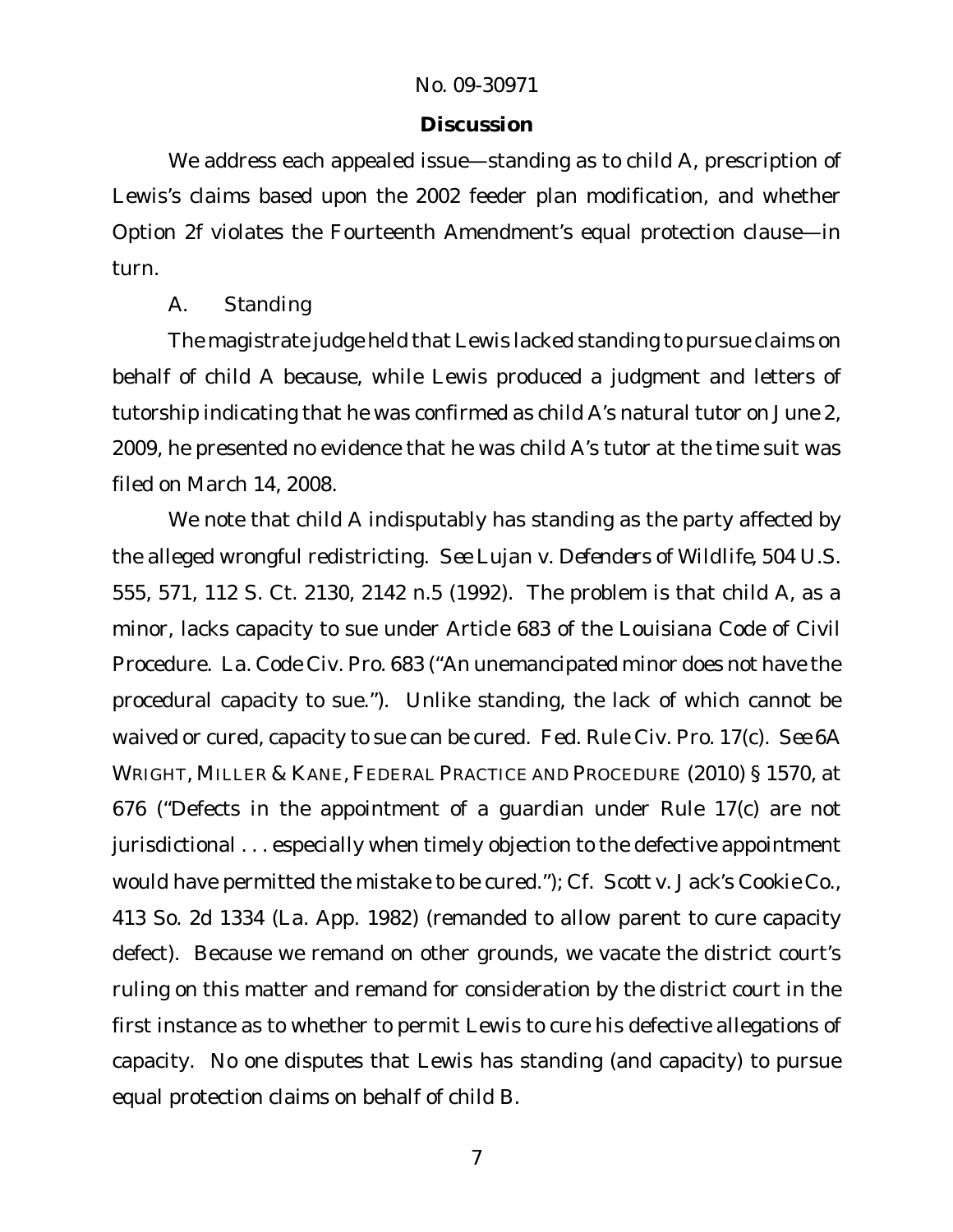*B. Prescription of 2002 Feeder Plan Modification Claim*

The magistrate judge found that Lewis's equal protection claims based upon the School Board's 2002 modification of its feeder plan were prescribed under the one-year statute of limitations applicable to § 1983 claims in Louisiana.<sup>10</sup> The court rejected Lewis's "continuing violation" theory, noting the requirement that Lewis show a "series of related acts, one or more of which falls within the limitations period." The court found that Lewis had presented no evidence that Option 2f, which fell within the limitations period, was related to the 2002 modification of the District's feeder system such that the latter claims survived prescription.

On appeal, Lewis has abandoned his continuing violation argument. Instead, he argues that he was not, nor should he have been, aware of the facts necessary to assert his claim based on the 2002 modification until public hearings were held in the summer or early fall of 2007. This argument is waived because it was not presented to the magistrate judge, see *Cupit v. Whitley*, 28 F.3d 532, 535 n.5 (5th Cir. 1994), and, alternatively, it fails on the merits. Lewis asserts that not until the 2007 hearings were data provided to the public regarding the 2002 modification's allocation of minorities and at-risk students to the East Ascension feeder zone. Nothing in the record supports that proposition. The district court correctly held that the 2002 feeder plan modification claims are time-barred.

*C. Option 2f Equal Protection Claim*

To assess the constitutionality of the district's Option 2f districting, one must first understand Lewis's challenge to the plan. This opinion and the dissent agree that Lewis alleges minority students in the East Ascension feeder system were denied equal opportunity by the assignment of a disproportionate

<sup>10</sup> *See Bourdais v. New Orleans City*, 485 F.3d 294, 298 (5th Cir. 2007).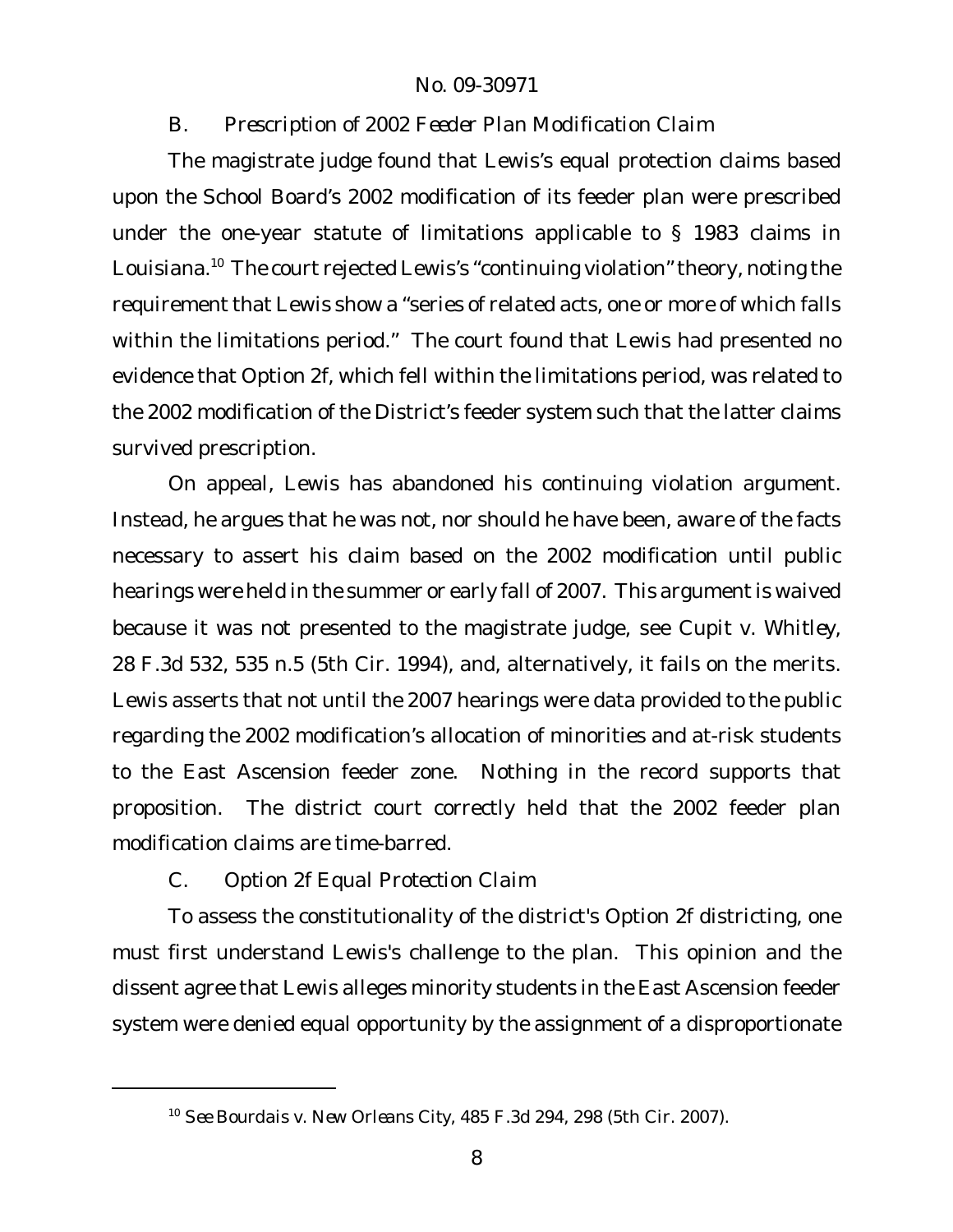number of at-risk students to that system.<sup>11</sup> Such assignments allegedly resulted in a denial of equal educational opportunities to children in East Ascension comparable to those available in the Dutchtown or St. Amant high schools. Lewis also contends that Option 2f is automatically subject to strict scrutiny because it employs racial classifications and, alternatively, that he produced sufficient evidence that the Board had a discriminatory motive in assigning a disproportionate number of at-risk students to East Ascension, with corresponding evidence of disparate results.

In assessing Fourteenth Amendment equal protection challenges, the Supreme Court holds that"[a]ll racial classifications imposed by the government 'must be analyzed by a reviewing court under strict scrutiny.'" *Grutter v. Bollinger*, 539 U.S. 306, 326, 123 S. Ct. 2325, 2337 (2003) (quoting *Adarand Constructors, Inc., v. Pena*, 515 U.S. 200, 227, 115 S. Ct. 2097, 2113 (1995). This is because a "racial classification, regardless of purported motivation, is presumptively invalid and can be upheld only upon an extraordinary justification." *Pers. Adm'r of Mass. v. Feeney*, 442 U.S. 256, 272, 99 S. Ct. 2282, 2292 (1979) (citations omitted). Strict scrutiny also applies to government action that is "ostensibly neutral," but only if the neutral law has a "disproportionately adverse effect" that "can be traced to a discriminatory purpose." *Id.* at 272, 99 S. Ct. at 2292–93 (citations omitted).

If the government is found to have acted with a discriminatory purpose , strict scrutiny review places the burden on the government to prove that its actions are narrowly tailored to achieve a compelling government interest. *See Gratz v. Bollinger*, 539 U.S. 244, 270, 123 S. Ct. 2411, 2427 (2003). Absent a discriminatory purpose, its action is reviewed under the rational basis test.

 $11$  Chief Judge Jones's special concurrence contends that Lewis has also maintained a claim for "racial balancing" of the attendance zones based on the district's intent to preserve the same "demographics" in each feeder system that existed when the district was declared unitary. The other panel members disagree that this argument is preserved.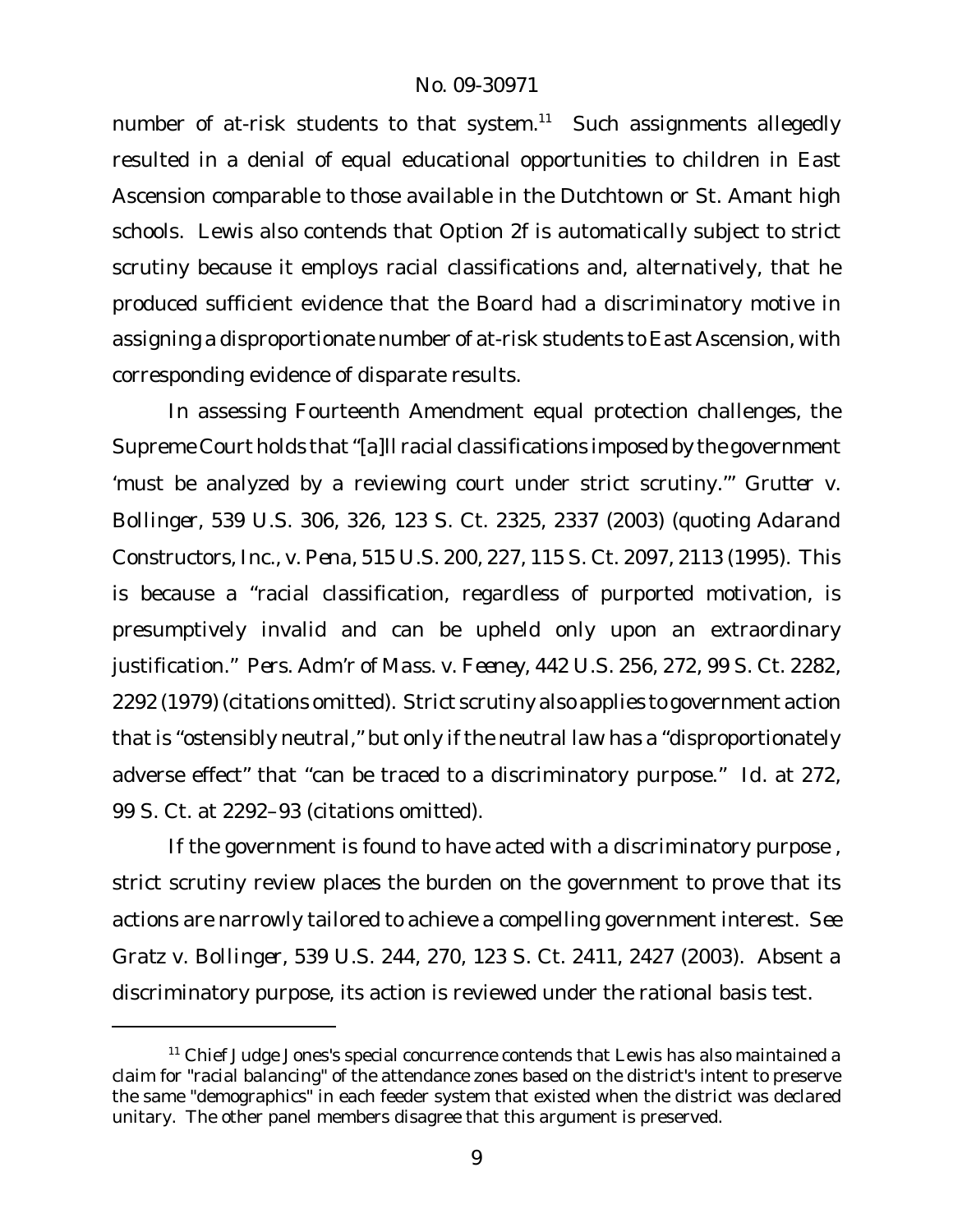The magistrate judge here found that because Option 2f is "race-neutral" on its face, the critical questions are (1) whether the school board intended to discriminate racially and (2) whether the plan had racially disparate effects. *Washington v. Davis*, 426 U.S. 229, 96 S. Ct. 2040 (1976). In this context, an allegation that the Board knew there would be a disproportionate impact in the re-zoning is "only relevant to the extent that it 'reflects a discriminatory purpose.'" *Ricketts v. City of Columbia*, 36 F.3d 775, 781 (8th Cir. 1994), (quoting *Davis*, 426 US at 239). A discriminatory purpose, however, requires more than a mere "awareness of consequences." *Feeney*, 442 U.S. at 279, 99 S. Ct. at 2296.

Immediately following her recognition of these general principles, the magistrate judge referred to evidence in the record that the Board members and administrators all acted under the apprehension that "the reassignment option chosen could not upset the unitary status of those high schools." The magistrate judge goes on:

Thus, it appears that, although the race of reassigned students was one of the factors considered when Option 2f was adopted, that factor was considered in an effort at *maintaining the racial balance* already existing among the schools in East Ascension Parish and in maintaining the school district's unitary status, not as part of a racially discriminatory motive designed to allocate a 'disproportionate number' of African-American students to the East Ascension school zone. (Emphasis added).

The court accordingly rejected the application of strict scrutiny to Option 2f because it "does not explicitly employ racial classifications" and the plan assigns students to schools based on their "geographical location."

We find the court's analysis troubling for two reasons. First, it is unclear how, on the record before us, the court could make a factual finding as a matter of law about the Board's lack of discriminatory purpose. Second, the court's assumption that it might be justifiable to use racially-based decisions for the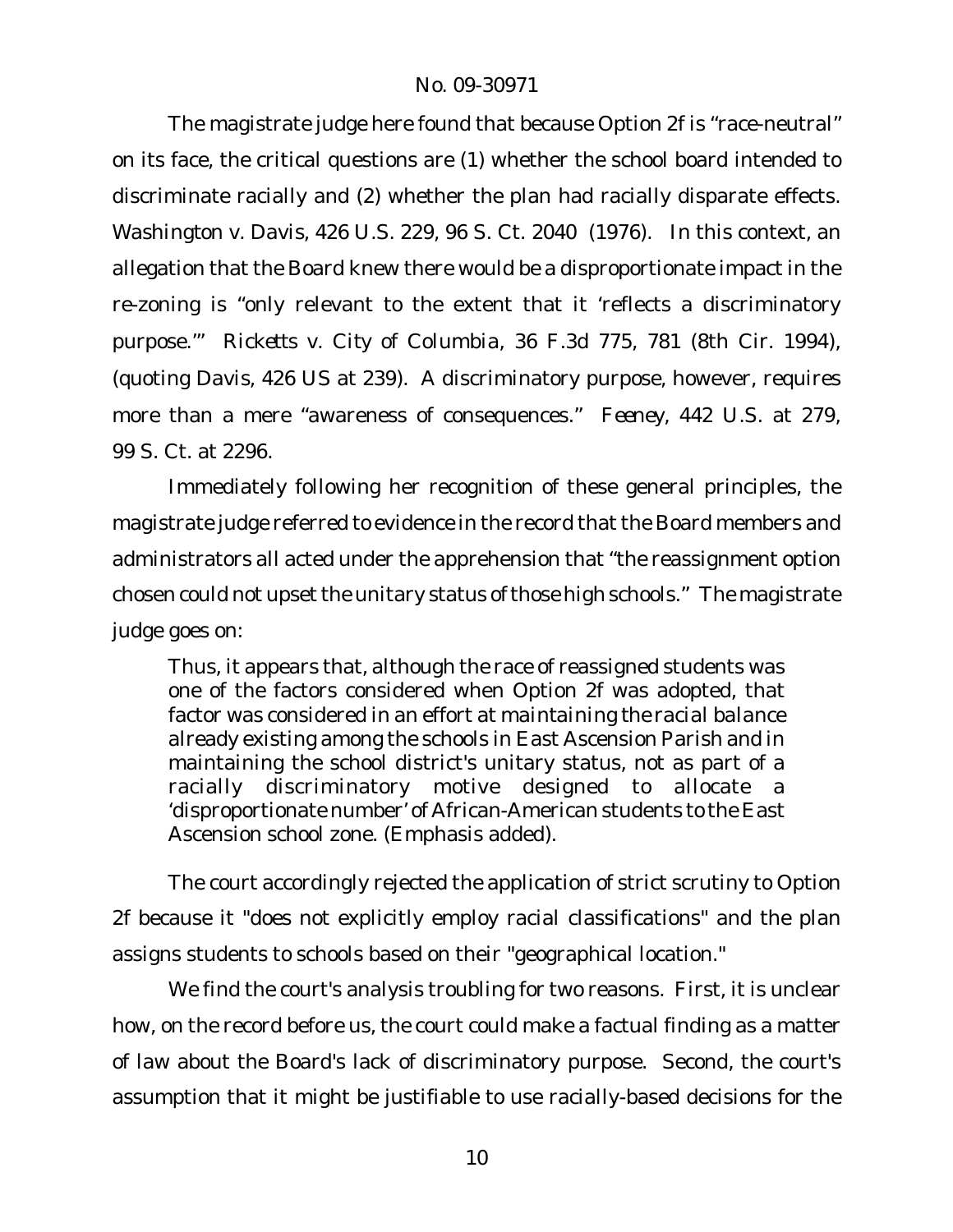"benign" purpose of maintaining post-unitary "racial balance" among the schools in the system is at least in tension with the Supreme Court's decision in *Parents Involved in Community Schools v. Seattle Sch. Dist. No. 1*, 551 US 701, 127 S. Ct. 2738 (2007).<sup>12</sup> In *Parents Involved*, the Court required strict scrutiny review for a racially-based student assignment decision in a Kentucky school district that had been declared unitary. The Court held that preserving the district's unitary status by means of racially-based assignments, albeit a "benign" racial motive, was nevertheless constitutionally impermissible. *Parents Involved*, 551 U.S. at 721, 127 S. Ct. at 2752. We need not parse *Parents Involved* further here, as we conclude that the following evidence created a genuine issue of material fact whether the Board acted with a racially discriminatory motive.

Superintendent Songy compiled, and the School Board considered, documentation detailing the percentage of black students that would be enrolled at each East Bank school under Option 2f. The data were generated from software that coded *each* enrolled student in order to predict the "statistical effects" of Option 2f's boundary adjustments. Indeed, it is unclear how a student assignment plan could calculate the percentage of black students at each school *without* classifying *individual* students by race. The School Board insists that the Statistical Analysis underlying Option 2f—submitted by Lewis in opposition to summary judgment—does not constitute Option 2f itself. But to accept that self-serving, summary allegation would be to allow a school district to skew

<sup>&</sup>lt;sup>12</sup> To support its conclusion, the court actually relies on cases that all predate the *Parents Involved* decision. *Anderson ex rel. Dowd v. City of Boston*, 375 F.3d 71 (1st Cir. 2004). *See also McDaniel v. Barressi*, 402 U.S. 39, 41, 91 S. Ct. 1287, 1288 (1971); *Tometz v. Bd. of Ed. Waukegan City Sch. Dist. No. 61,* 39 Ill.2d 593, 597–98, 237 N.E.2d 498, 501 (1968); *Offermann v. Nitkowski*, 378 F.2d 22, 24 (2d Cir. 1967); *Deal v. Cincinnati Bd. of Ed.,* 369 F.2d 55, 61 (6th Cir. 1966); *Springfield Sch. Comm. v. Barksdale*, 348 F.2d 261, 266 (1st Cir. 1965); *Penn. Human Relations Comm'n v. Chester Sch. Dist.*, 427 Pa. 157, 164, 233 A.2d 290, 294 (1967); *Booker v. Bd. of Ed. of Plainfield, Union Cty.,* 45 N.J. 161, 170–71, 212 A.2d 1, 6 (1965); *Jackson v. Pasadena City Sch. Dist.*, 59 Cal.2d 876, 881–82, 382 P.2d 878, 881–82 (1963).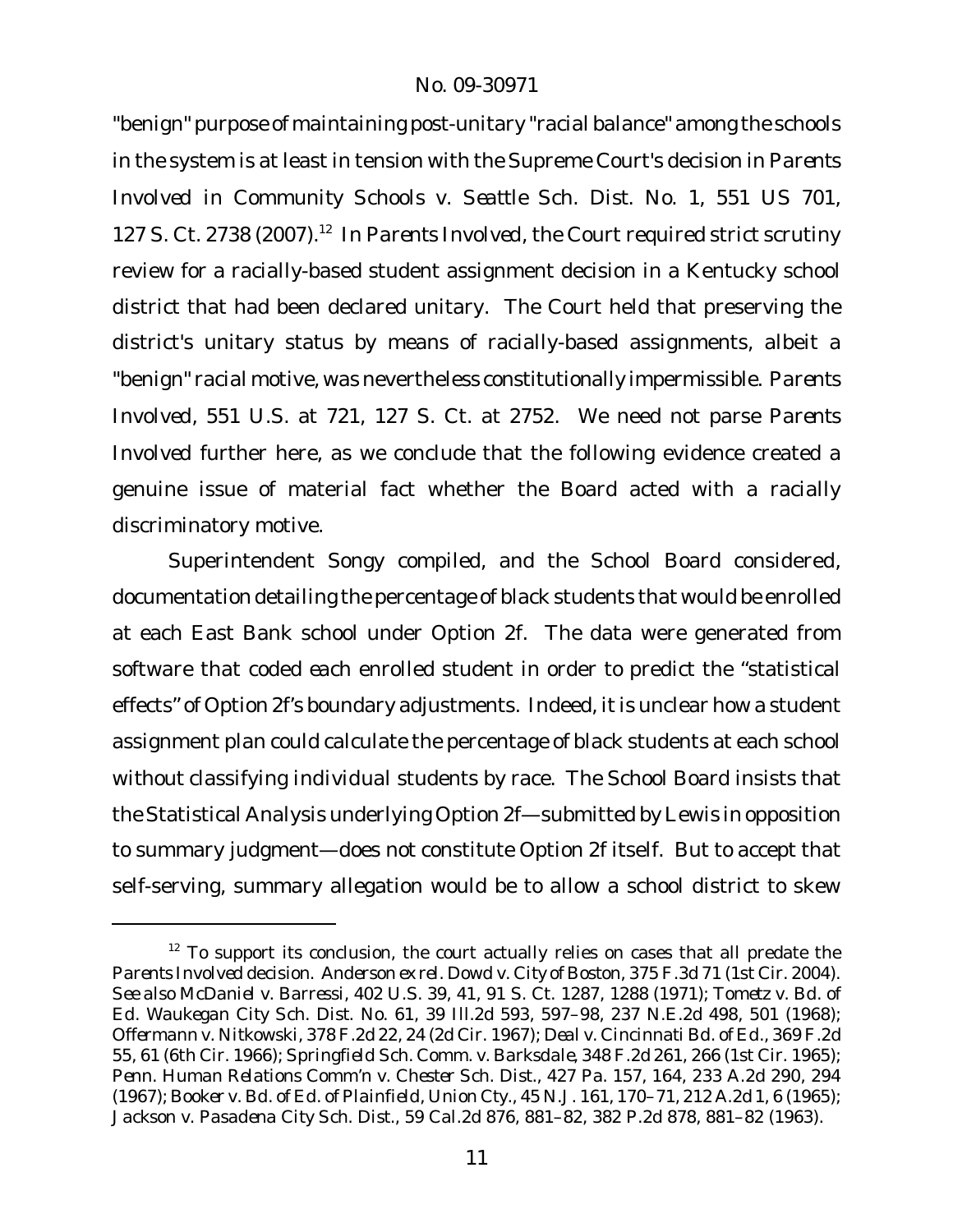reality simply by selectively including documents in the record and labeling only *those* documents its "plan."<sup>13</sup> We decline to so elevate form over substance, especially where we are obliged to construe all facts in the light most favorable to Lewis and reject conclusory allegations in support of a motion for summary judgment. *See Brock v. Chevron U.S.A., Inc.,* 976 F.2d 969, 970 (5th Cir. 1992).

The following testimony also suggests that the District relied upon the race of the individual students residing in different geographic locations when it re-zoned its schools:

- 1. Deposition of Superintendent Donald Songy "We had to make sure that in doing this, we did not, by this move, increase the minority, the black percentage at East Ascension High School . . . in all the plans we developed, we made sure that the move of the students did not increase that percentage."
- 2. Deposition of School Board Member Ed Price "[O]ur demographer started looking at the numbers, we wanted to see how we could best relieve overcrowding at Dutchtown High School and, of course, we looked at the majority and the minorities and see where we could best pull kids away in order to achieve that without basically upsetting the populace to where we could put more, you know, minority kids and majority kids and things like that."
- 3. Deposition of School Board Member Jody Elisar " . . . when Troy [Gautreau] came up to me, he said, well, what about if we go south of I-10 into the Pelican Point area. I said, Troy, I understand we're trying to get numbers that are sending white people to East Ascension because that's what he wanted to talk about. . . . He said, well, can I just run the numbers with Scott [Duplechein]. I said, absolutely. But I knew in

 $13$  That is precisely what the District has done here. The School Board states that "Option 2f consists of a flow chart setting out the feeder plan, a set of written descriptions of the attendance zone lines by street boundaries, and a set of maps showing the geographical boundaries of the attendance zones" and directs this court to the School Board's record exhibit K, which conveniently excludes the document displaying the statistical analysis of Option 2f.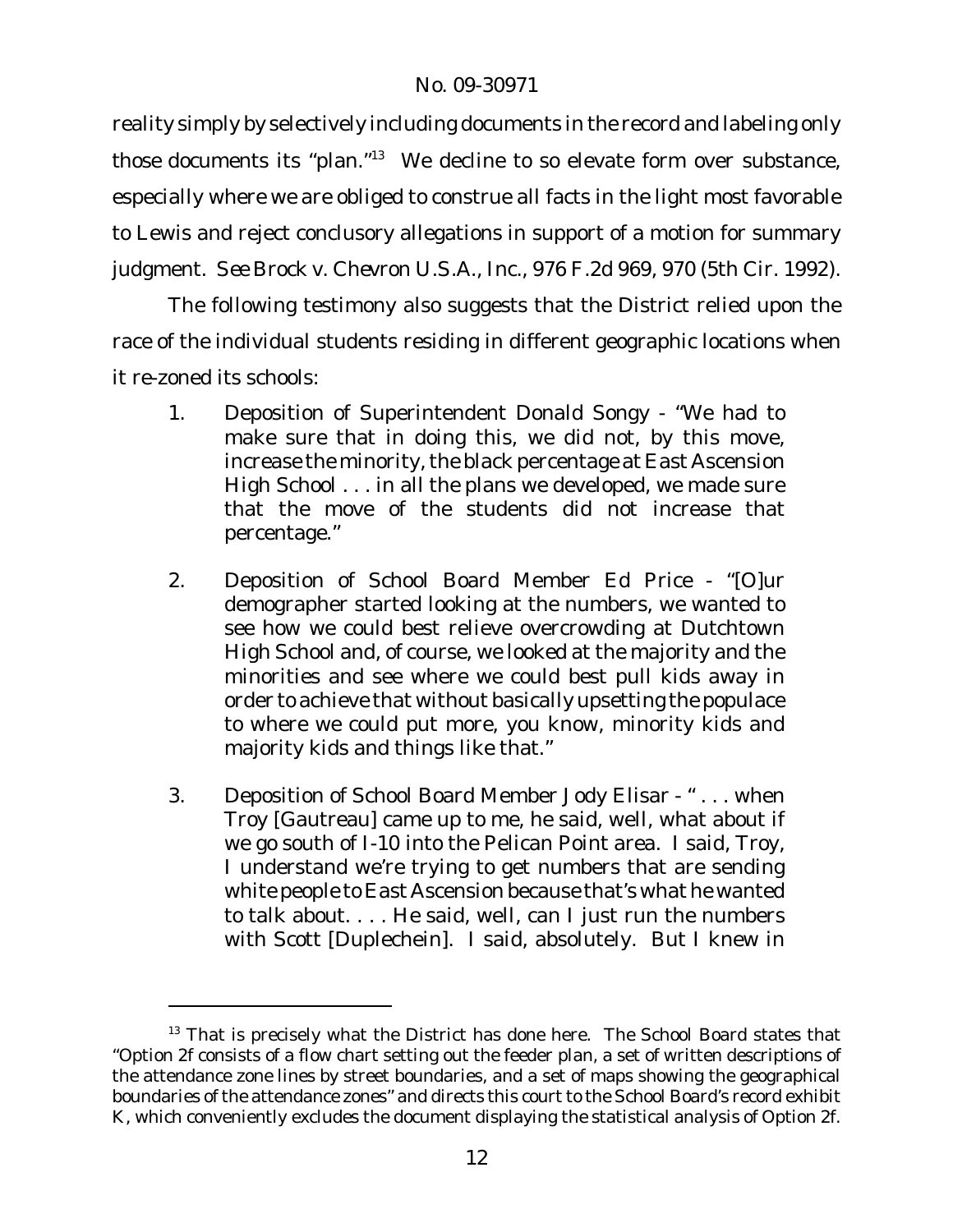Pelican Point that there were a lot of African-Americans . . . ."

- 4. Deposition of School Board Member Catherine Davis "Q:.. . the percentage of black[s] . . . at certain schools? Was that an issue? . . . A: Had to be because there were different plans. Q: So that was really the only difference between the plans, really, was the percentages of - - A: Well, that would make up the plans, right? Q: Right. It was where these minorities were going . . . correct? A: The plan showed where students went. Q: And those students had labels attached to them such as - - A: Unfortunately, yes."
- 5. Deposition of School Board Member Harold Jarreau "Q: Now, you said it's important for you to see the black, white minority ratios, yes? A: You have to try and - - you have to try and consider those numbers when you make the move, yeah."

In addition to the referenced deposition testimony and affidavits from the Superintendent and School Board members, the record contains an excerpt from the District's website, posted on November 9, 2007, but later removed, to provide the public with re-districting information. In it, the School Board indicated that "Students who are currently in the Dutchtown High School feeder line may be bused to the East Ascension High School feeder line to alter the racial balance. . . . We are simply trying to balance the demograph[ics] of East Ascension."

Notwithstanding this body of evidence, the magistrate judge found that "only" 339 students, in a district population of 18,000, were affected by Option 2f. In light of the testimony, this seems to be a group identifiable and identified principally on racial grounds (whether minority or not) for assignment to particular schools.

There are also material questions whether strict scrutiny must apply because evidence viewed in the light most favorable to Lewis supports Lewis's contention that Option 2f was discriminatory in effect.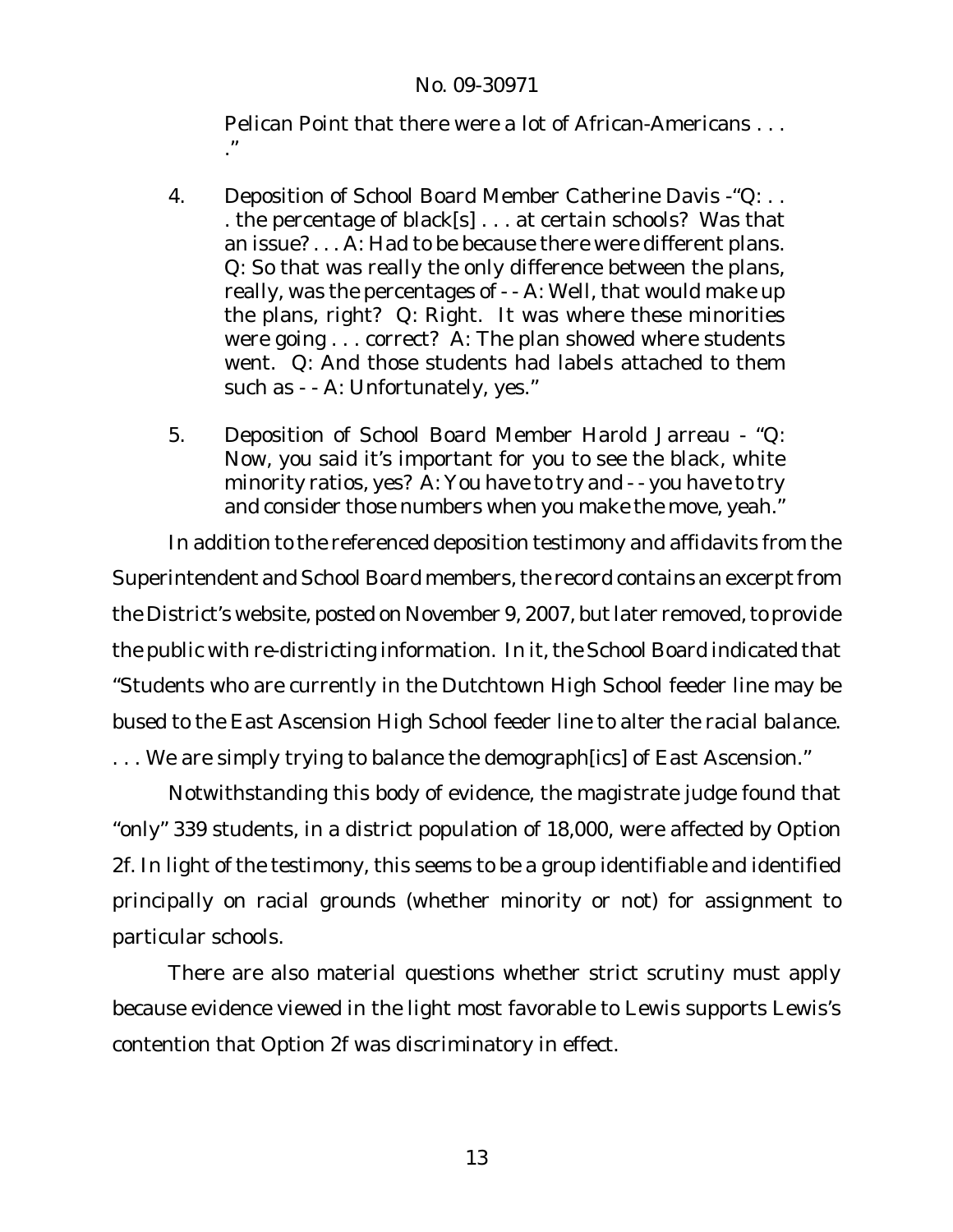The magistrate judge determined that Option 2f neither has nor will result in a disparate impact on the basis of race. The court's findings were based on a statistical analysis of Option 2f's impact on the three East Bank high schools.<sup>14</sup> Lewis, however, also alleges a disparate impact upon the East Ascension *feeder system*. The evidence shows that Option 2f effected an increase from 46% to 49% in the East Ascension feeder system's percentage of the total number of minority students in the District, while the Dutchtown feeder system's percentage decreased from 37% to 33%, and the St. Amant feeder system's percentage remained at 18%. The East Ascension feeder system's percentage of the total number of at-risk students in the District rose from 40% to 43%, while the Dutchtown feeder system's percentage decreased from 27% to 25%, and the St. Amant feeder system's percentage remained at 32%. These effects occurred even though only 29% of the East Bank student population was enrolled in the East Ascension feeder system, compared to 37% in the Dutchtown feeder system and 34% in the St. Amant feeder system.

<sup>&</sup>lt;sup>14</sup> After Option 2f's implementation, during the 2008-09 school year, East Ascension High School shifted from 41% minority students to 42.2% (and from 34.9% black students to 33.9%), Dutchtown High School shifted from 23.3% minority students to 24.1% (and from 19.6% black students to 20.1%), and St. Amant High School shifted from 11.9% minority students to 14.1% (and from 10.3% black students to 12.6%). Thus, Option 2f effected approximately a 1 to 3 percentage increase in minority population at each of the three high schools, with the largest percentage increase at St. Amant, and a decrease in the percentage of black students at East Ascension. As before Option 2f, East Ascension continued to have approximately twice the percentage of minority students as Dutchtown and three times the percentage of minority students as St. Amant. These percentages seem to reflect the success of the Board's effort to maintain each school's pre-existing racial balance.

After Option 2f, East Ascension High School shifted from 40% at-risk students to 44%, Dutchtown High School shifted from 18% at-risk students to 20%, and St. Amant High School shifted from 24% at-risk students to 28%, a 2 to 4 percentage increase at each of the three schools with East Ascension and St. Amant experiencing the same percentage increase. As was the case before Option 2f, East Ascension continued to have slightly more than twice the percentage of at-risk students as Dutchtown and slightly less than twice the percentage of atrisk students as St. Amant.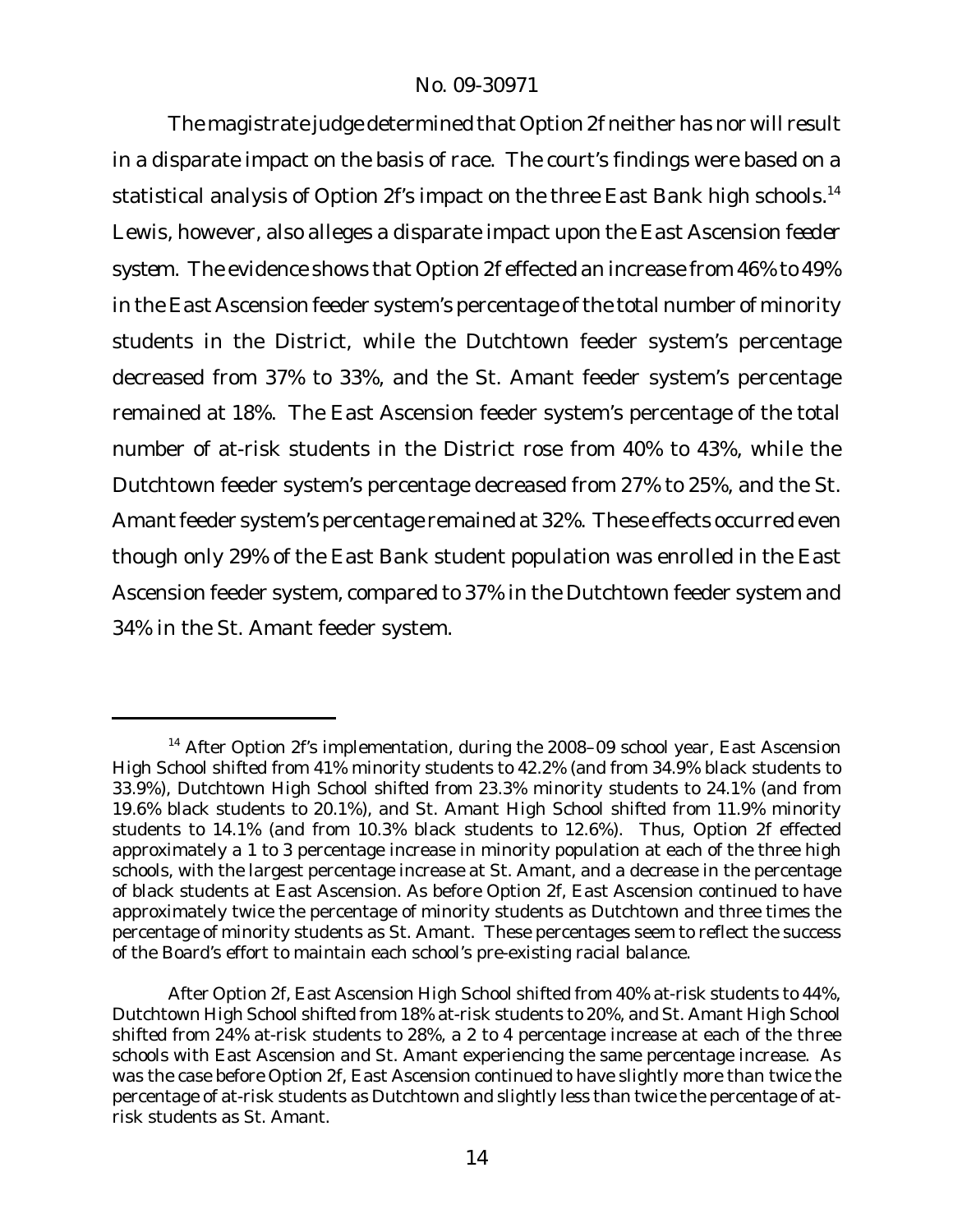Importantly, the only school that Option 2f realigned to a different feeder zone, Duplessis Primary, was projected to shift from 38% at-risk in the 2007–08 school year to 43% at-risk in the 2008–09 school year, thereby becoming a Title I-designated school.<sup>15</sup> Option 2f moved Duplessis Primary from Dutchtown's feeder zone to East Ascension's feeder zone, thereby ensuring that all of the schools in the East Ascension feeder zone would continue to be Title I-designated and that none of the schools in Dutchtown's feeder zone would be so designated. These statistics provide some support for Lewis's contention that Option 2f disproportionately funneled minorities and at-risk students into the East Ascension feeder zone, thereby discriminating against minorities whose educational environments suffer from disadvantages allegedly attributable to high levels of at-risk children.

Because factual questions exist as to whether Option 2f had both a racially discriminatory motive and a disparate impact, and the court misapprehended the significance of the evidence before it, the court erred in awarding summary judgment under a rational basis test.

## **Conclusion**

No doubt the district had a responsibility to address overcrowding in Dutchtown High School. It could not, however, do so by assigning individual students among the schools based upon disadvantaging one race over another in the assignment of at-risk students, even if the motive in doing so is the "benign" motive of "maintaining unitary status." The standard of review, whether strict scrutiny or rational basis, turns on the factual questions of discriminatory motive and impact. Therefore, the judgment of the district court is AFFIRMED insofar as it found Lewis's claim against the 2002 Feeder

<sup>15</sup> Schools with a Title I designation are those in which low-income children (*i.e.*, "atrisk") make up at least 40% of the enrollment. These schools are eligible for certain federal funds.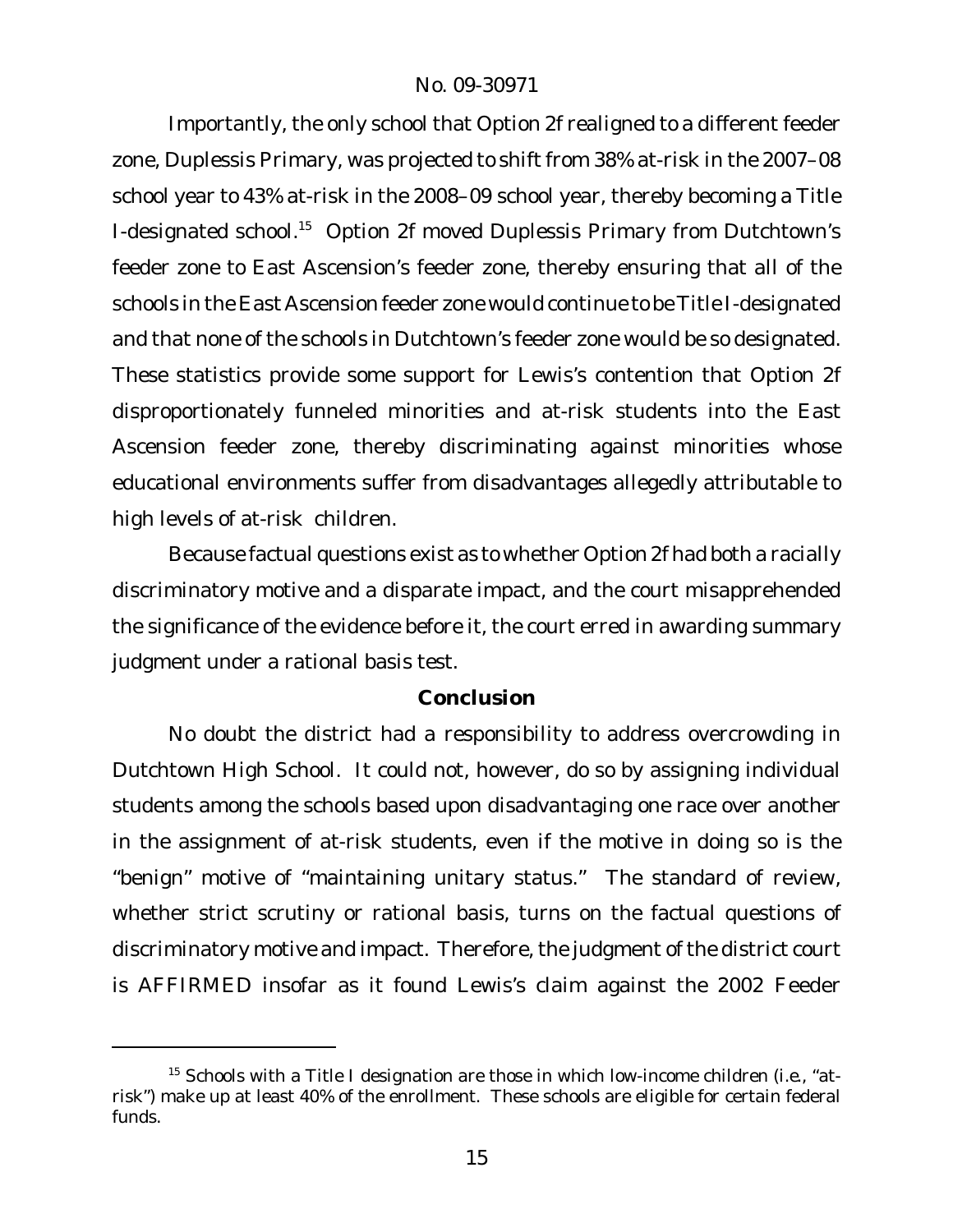Modification plan barred by prescription; otherwise, the judgment, including its denial of "standing" for Lewis as to Child A, is **REVERSED and REMANDED**, **AFFIRMED in PART, REVERSED and REMANDED in PART,** for further proceedings.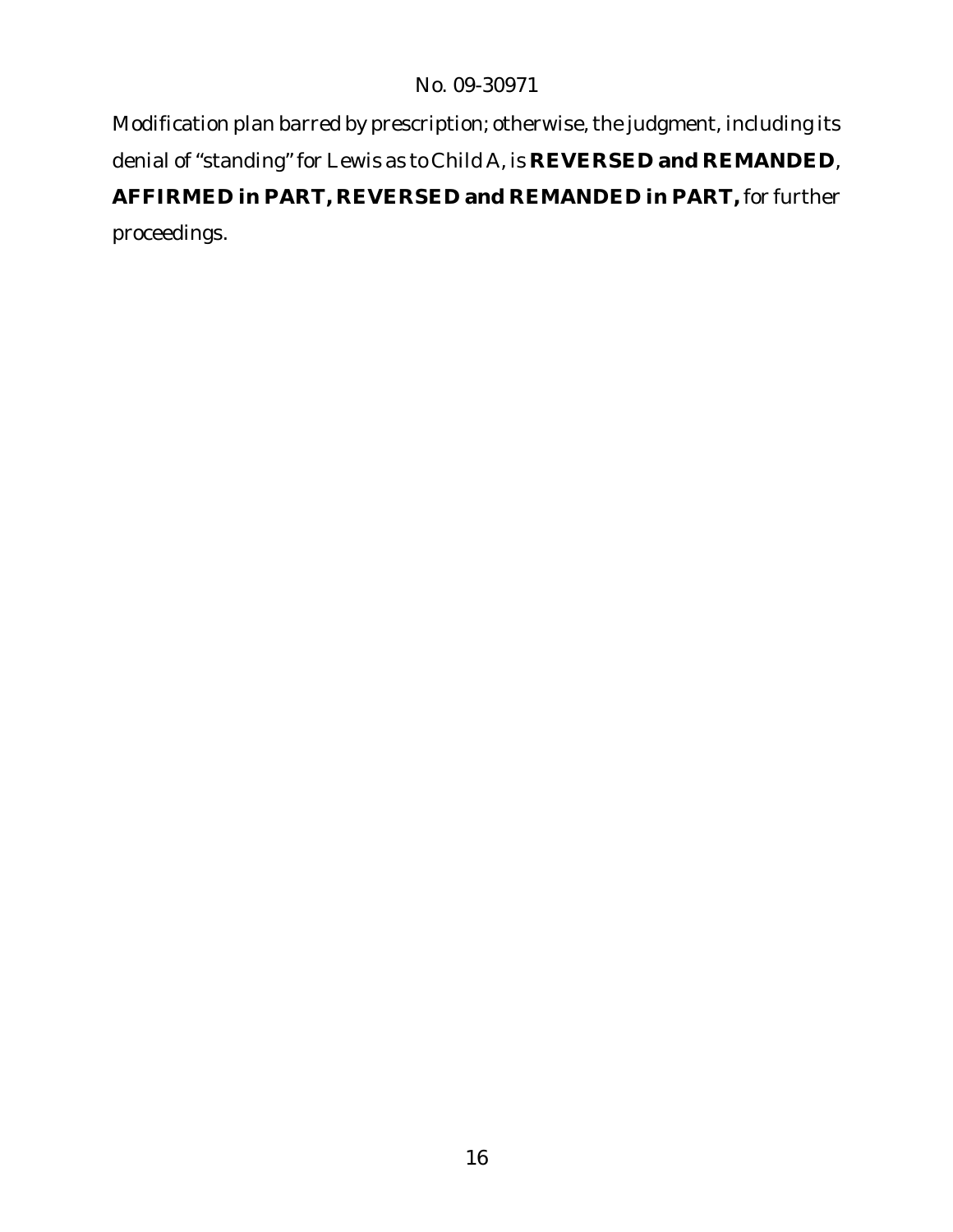EDITH H. JONES, Chief Judge, concurring:

While I concur in the majority opinion, I believe that Appellant Lewis pursues an additional equal protection claim that we must consider. He challenges the school district's racial gerrymandering of attendance zones to maintain almost the exact racial balance that prevailed in the schools before the district was declared unitary. Indeed, the district court seems to have accepted that this "benign" motive for racial assignments is legally acceptable because the district judge evaluated it on the standard of rational basis review. Without expressing an opinion on what a fully developed evidentiary record might show, I believe we ought to confirm that race-based student assignments undertaken "to preserve unitary status," like other racially motivated government actions, presumptively violate the equal protection clause. Then we must remand this issue for trial.

**A. Lewis preserved the "racial gerrymandering" argument.**

My colleagues limit Lewis's claim to that portrayed in the majority opinion, a claim contesting the disproportionate assignment of at-risk students to the East Ascension feeder system by means of race-conscious redistricting. But Lewis also clearly asserted that, by itself, "race was a factor in the creation of the new high school districts." That is, he contended that race-based zoning, even if "facially neutral" and independent of its effects, is unconstitutional. His brief states the issue "whether the District court erred in...concluding...despite competent evidence presented...that race was a factor, that Defendant did not have the requisite intent and that a disproportionate impact did not occur . . . ." Lewis asserted that the Board's "actions since...the adoption of Plan 2f were taken to ensure that East Ascension High School [and its feeder system] would maintain a disproportionately large non-white minority population, leaving the remaining two East Bank schools as predominantly white."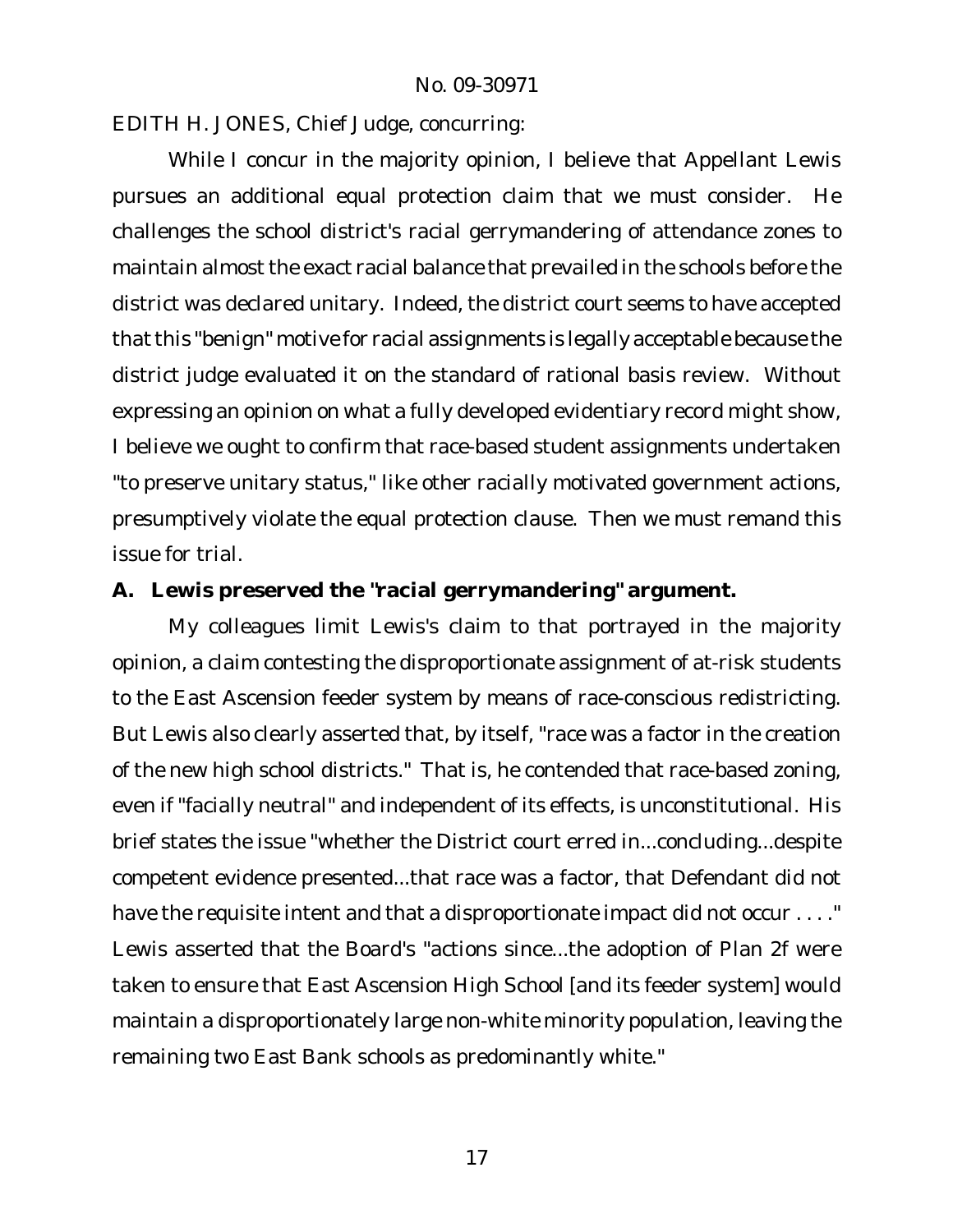I disagree that vague statements made at oral argument waived this claim. Judge King's opinion asserts, for example, that waiver arises from the assertion that Lewis's claim does not rest on "the number/percentage of minority students being transferred [to] East Ascension," and the district court "incorrectly assumed that Plaintiff based his cause of action on an increase in the minority population at EAHS." Statements like these simply clarify, correctly, that the appellant does not believe a magic number or percentage of minority students is per se violative of equal protection. What matters is the government's intentional use of racial classifications. Lewis states flatly later in his reply brief that "the actions of racial balancing by the [District] are unconstitutional." This is an issue we cannot avoid.

Finally, it seems to me conclusive that the District's brief describes at length why, in its view, Lewis's claim is not governed by the *Parents Involved* decision of the Supreme Court. The interpretation of *Parents Involved* is the crux of Lewis's contention that the racial balancing of the feeder school lines serving East Ascension is unconstitutional. This is an issue we cannot avoid.

**B. It is unconstitutional to engage in "racial balancing" in postunitary status schools for the purpose of maintaining pre-unitary status ratios of minority and non-minority students**.

I preface these comments with a disclaimer that we do not know, at this stage of litigation, that the Board members and administrators who testified that they were concerned with preserving the district's unitary status actually revised the district lines in a racially conscious way to maintain pre-unitary percentages of minority and non-minority students in the schools. We know, however, that such a racial balance was the outcome of the process. A trial on the merits would determine the degree of correspondence between the Board's intent and the result achieved.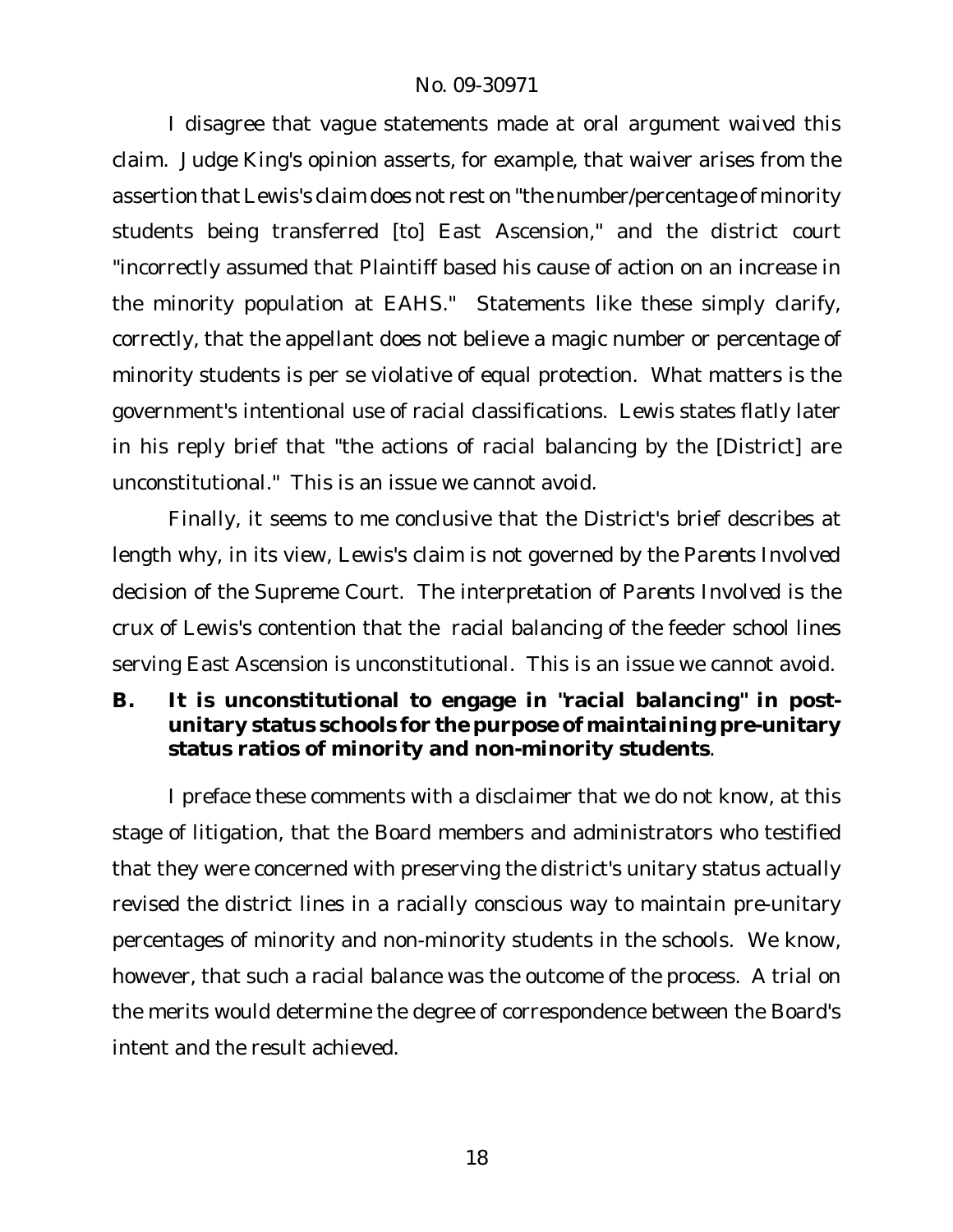The essential problem with the Board's argument is the contention, shared by the magistrate judge and the district court, that maintaining the "racial balance" extant when unitary status was declared is *NOT* an unconstitutional use of race and thus may be analyzed under the rational basis standard for equal protection claims. A further problem is the misperception that when the desired racial balance is achieved by geographical lines, rather than assignment of specific students of certain races, the action is "facially neutral" and thus also subject to no more than rational basis scrutiny. These errors must be corrected.

In *Parents Involved in Cmty. Sch. v. Seattle Sch. Dist. No. 1*, 551 U.S. 701, 127 S. Ct. 2738 (2007), the Supreme Court required strict scrutiny review of a race-based student assignment decision in a Kentucky school district that had been declared unitary. The Court held that the district's unitary status conferred no discretion, much less an obligation, on the district to continue to assign individual students based on racial criteria. *Id*. at 721, 127 S. Ct. at 2752. It seems clear following *Parents Involved* that, if the Board deliberately aimed at racial balancing as a device to maintain unitary status, this motivation must be tested under strict scrutiny.

The Board distinguishes *Parents Involved* on three bases. First, it relies on cases which all predate *Parents Involved*, (*see* n.12 *supra* in majority opinion), and principally analogizes to *Anderson ex rel. Dowd v. City of Boston*, 375 F.3d 71 (1st Cir. 2004). In *Anderson*, however,the post-unitary district plan removed any racial consideration in school attendance in favor of a 100% "walk zone" preference and adhered to racial diversity merely as a desideratum. Fortuitously, the district's entirely race-neutral plan was estimated to result in approximately the same population diversity in the schools as had existed in a race-conscious, and unconstitutional, Old Plan. *Anderson*, 375 F.3d at 85. The *Anderson* court found the New Plan facially race-neutral for these reasons,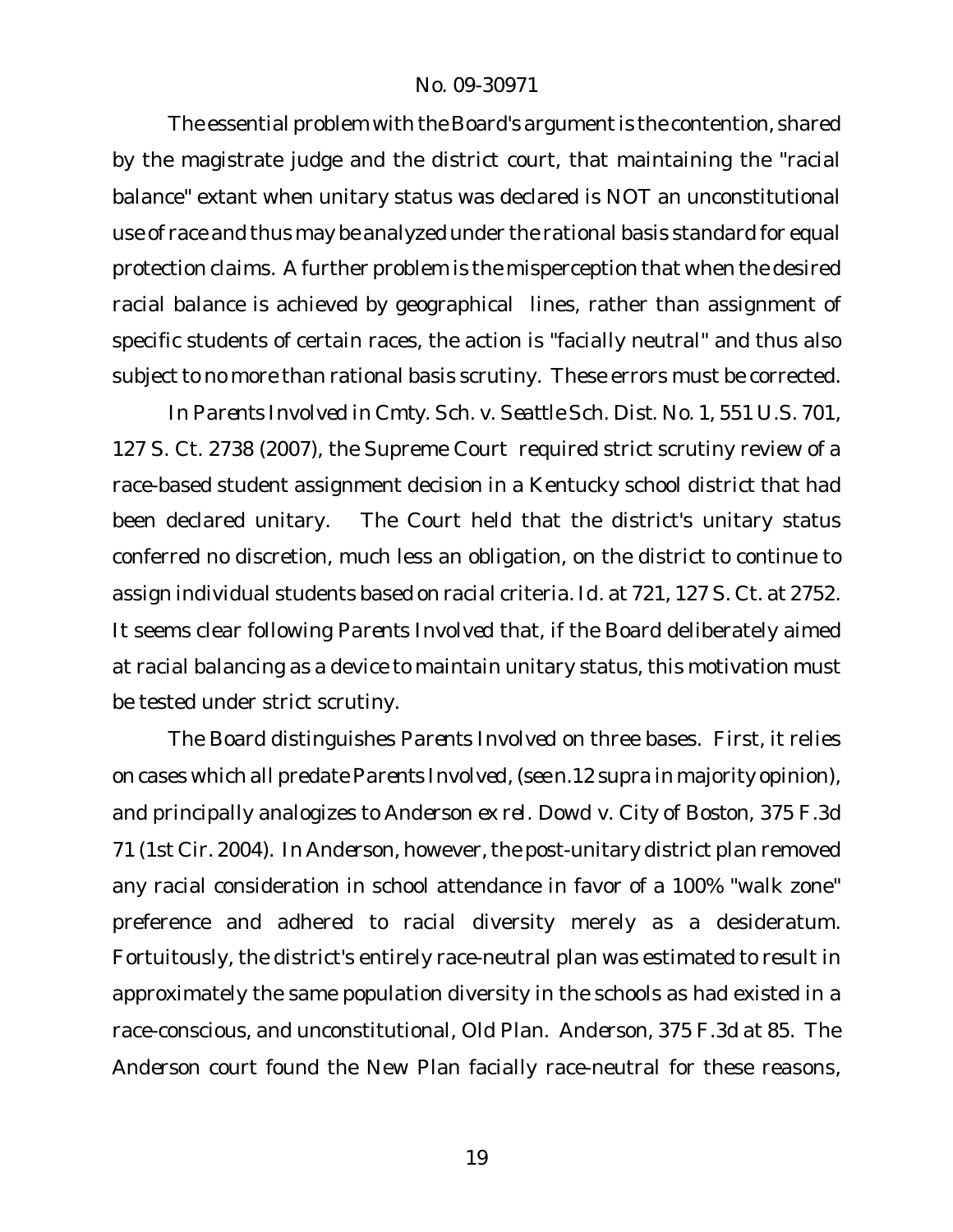noting that it would not "hesitate to apply strict scrutiny review" if the plan had employed "racial classifications for the distribution of benefits...." *Id*.

Here, in contrast to *Anderson*, it is arguable that the Ascension Parish district required its statisticians to draft attendance zone boundaries that would preserve a precise racial balance among the high schools. The boundaries are only race-neutral because streets are not people. Streets, though, may well be racial proxies because the district or its agents apparently knew and used the racial composition of the people living on those streets to pursue racial balancing.

Appellee next distinguishes *Parents Involved* as involving only individual student assignments. The magistrate judge concurs: "By contrast, Option 2f, on its face, does not indicate that Dutchtown students were reassigned to the East Ascension school zone based upon their race. Instead, the reassignment was based upon the geographical location of their residences." That the boundaries are "facially race-neutral," however, does not necessarily insulate them from strict scrutiny review. In cases challenging legislative redistricting, the use of racial data to formulate districts can evidence discrimination*. See, e.g., Bush v. Vera*, 517 U.S. 952, 968, 116 S. Ct. 1941, 1953, 1958 (1996). To allow a school district to use geography as a virtually admitted proxy for race, and then claim that strict scrutiny is inapplicable because "Option 2f designated geographical lines for student assignment with no *mention* of race" is inconsistent with the Supreme Court's holdings. *See also Hunt v. Cromartie,* 526 U.S. 541, 119 S. Ct. 1545 (1999). Moreover, the Court has condemned racial balancing, however accomplished, when it is undertaken "to assure...some specified percentage of a particular group merely because of its race or ethnic origin." *Grutter v. Bollinger*, 539 U.S. 306, 329-30, 123 S. Ct. 2325, 2339 (2003) (quoting *Regents of U. of Cal. v. Bakke*, 438 U.S. 265, 307, 98 S. Ct. 2733 (1978)(opinion of Powell, J.).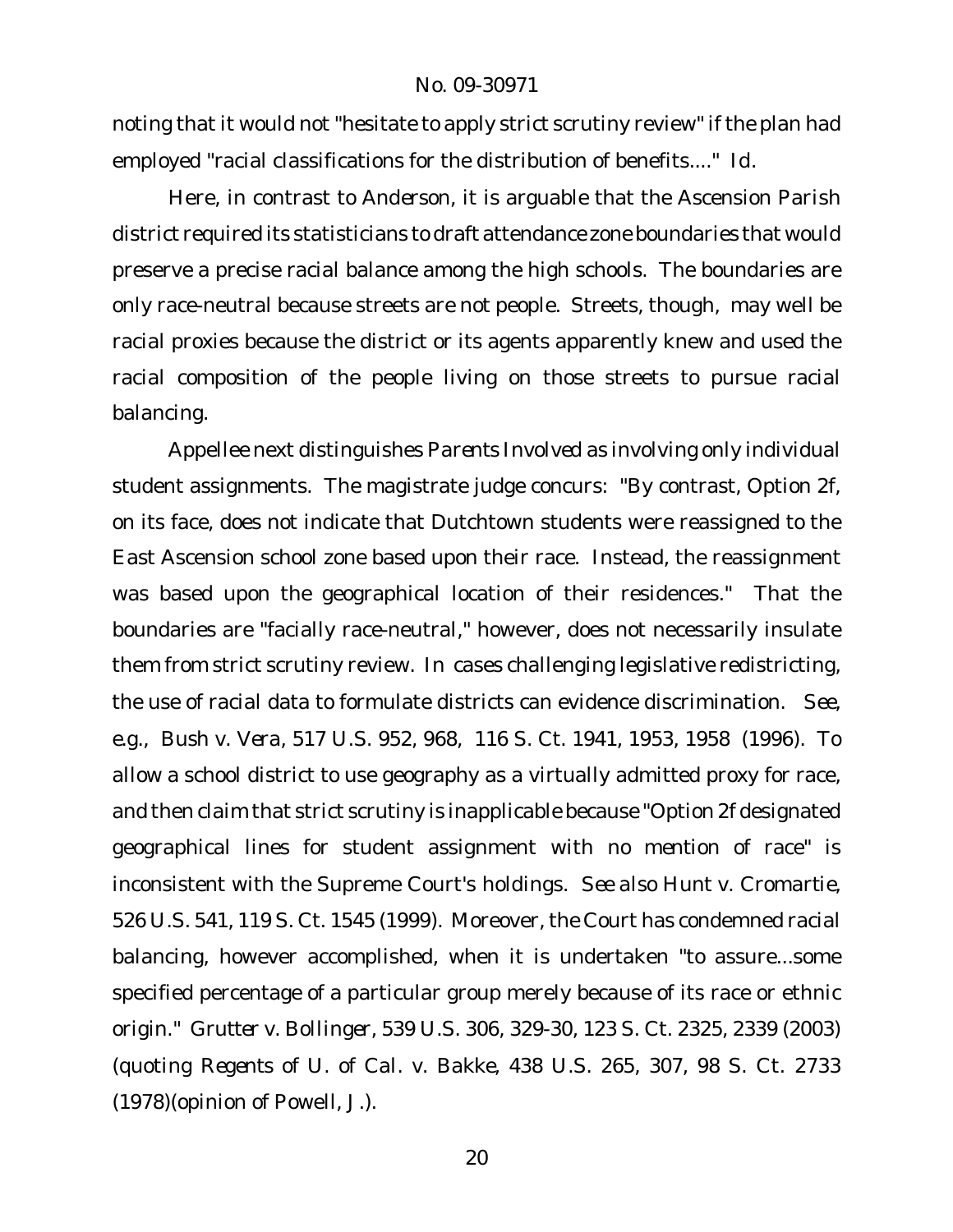The third, and most plausible, ground for distinguishing *Parents Involved* is that Justice Kennedy, who provided the fifth vote for the judgment, refused to accept the plurality opinion's rejection of all race-based classifications and noted instead that school boards may pursue

the goal of bringing together students of diverse backgrounds and races through other means, including strategic site selection of new schools; drawing attendance zones with general recognition of the demographics of neighborhoods . . . . These mechanisms are race conscious but do not lead to different treatment based on a classification that tells each student he or she is to be defined by race, so it is unlikely any of them would demand strict scrutiny to be found permissible. *See Bush v. Vera* . . . .

551 U.S. at 789, 127 S. Ct. at 2792 (Kennedy, J., concurring) (internal quotation omitted). As one commentator put it, Justice Kennedy's controlling opinion approves the possibility of a school board's adopting generic measures to increase racial diversity in primary and secondary schools. Michelle Renee Shamblin, *Silencing Chicken Little: Options for School Districts After Parents Involved*, 69 La. L. Rev. 219 (2008).

That Justice Kennedy adopted a middle-ground position does not render irrelevant the factual issue raised here. The Justice suggests strict scrutiny review would be "unlikely"if a school board adopts race-conscious boundary lines in order to support diverse K-12 student populations. *Parents Involved in Cmty. Sch. v. Seattle Sch. Dist. No. 1*, 551 U.S. 701, 127 S. Ct. 2738 (2007). But the district here does not argue that its re-zoning decisions had anything to do with an interest in fostering diversity as envisioned by Justice Kennedy. He also cites a plurality statementin *Bush v. Vera* expressing the view that, because electoral district lines are "facially neutral," a "searching inquiry" is required to determine whether strict scrutiny governs constitutional review. *Id*. <sup>1</sup> These distinctions,

 $1$  One goal of Option 2f, eliminating overcrowding in the Dutchtown feeder system, is race-neutral, but the law "does not require a plaintiff to prove that the challenged action rested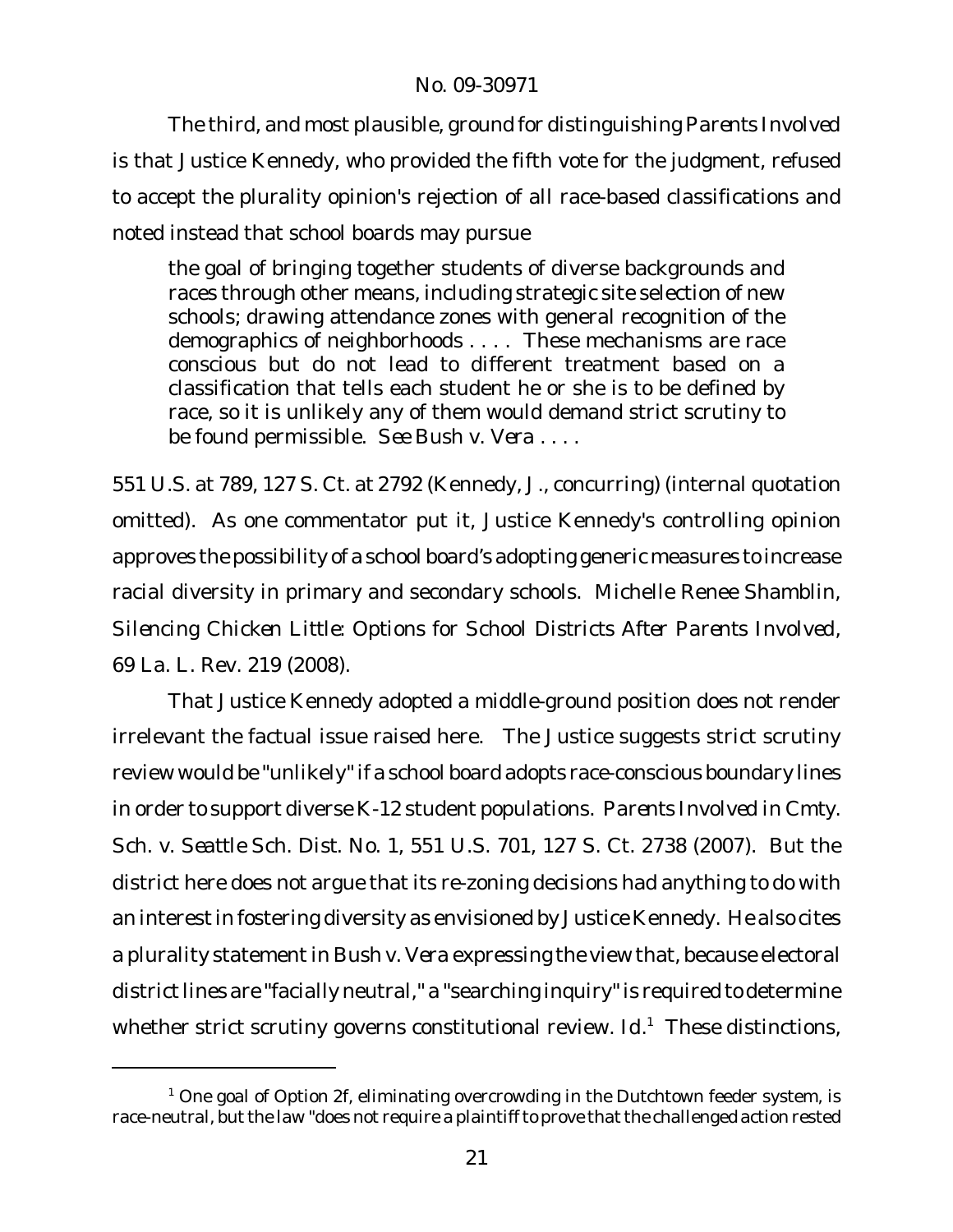plus his dichotomy between "general" race-conscious measures and individual racial stereotyping of students, emphasize the fact-intensive nature of the inquiry that must be made here. *Compare*, *Friends of Lake View Sch. Dist. v. Beebe*, 578 F.3d 753, 761 (8th Cir. 2009) (facially neutral school closing statute judged by rational basis *in absence of any allegations of racial motive*).

Perhaps most pertinent to this case, Justice Kennedy's concurrence adopts the clear statement in *Parents Involved* that once a school district formerly under a desegregation decree has been declared unitary, "[a]ny continued use of race must be justified on some other basis," 551 U.S. at 721, 127 S. Ct. at 2752. If the Ascension Parish Board used geographic lines as a proxy for racial balancing to "maintain unitary status," the plan is explicitly race-based, and the Board's actions fly in the face of *Parents Involved* and require strict scrutiny review.

For these reasons, I would vacate the district court's decision and remand for a trial to determine whether the Board's redistricting effected racial balancing impermissible under strict scrutiny review, even if it occurred for the "benign" but wholly misguided purpose of maintaining the district's unitary status.

solely on racially discriminatory purposes. Rarely can it be said that a legislature or administrative body operating under a broad mandate made a decision motivated solely by a single concern...." *Village of Arlington Heights v. Metro. Hous. Dev. Corp.*, 428 U.S. 252, 265, 97 S. Ct. 555, 563 (1977).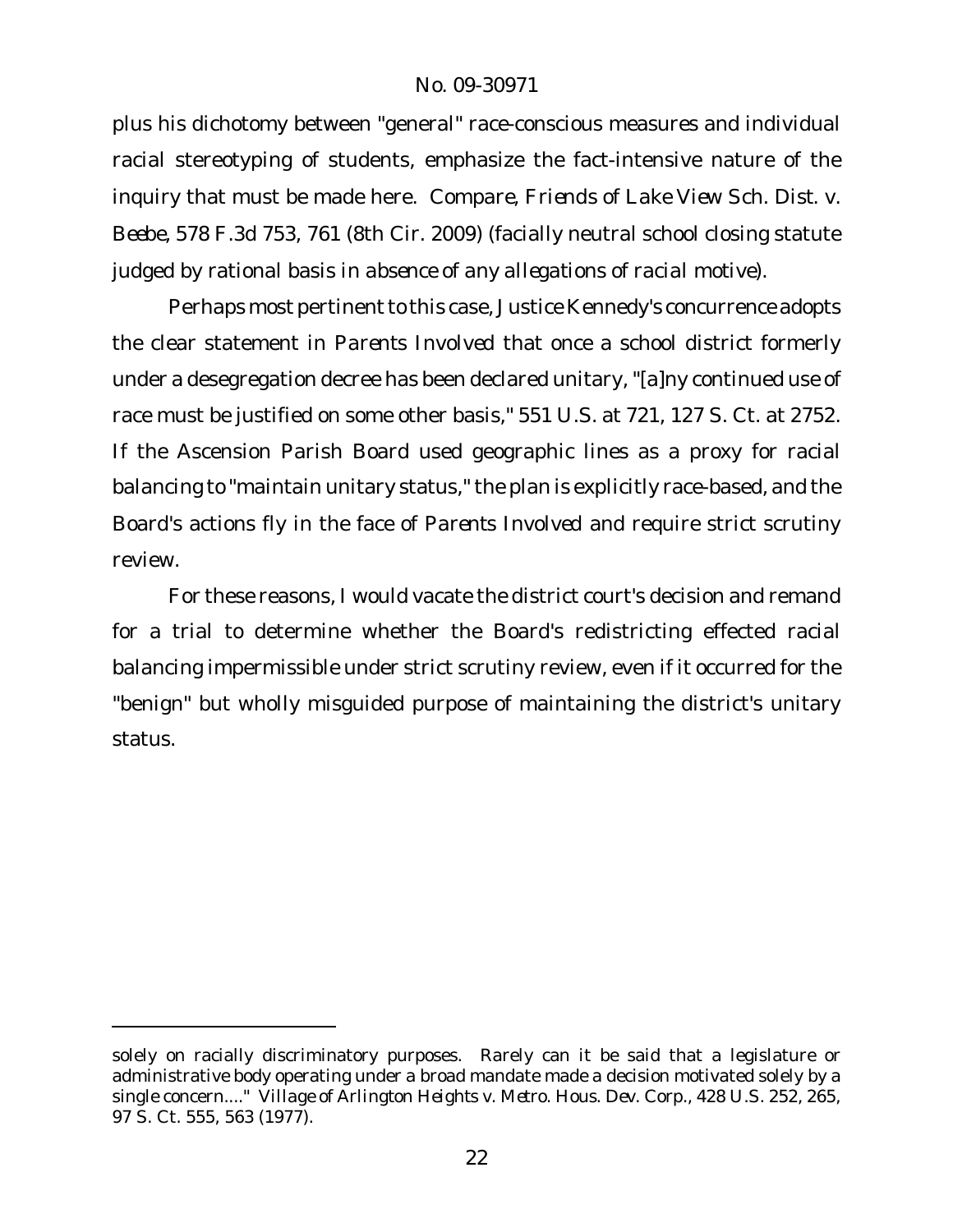KING, Circuit Judge, concurring in part and dissenting in part:

In reversing the district court's grant of summary judgment, the majority creates a fact issue where none exists. Plaintiff Darrin Kenny Lewis's only claim on appeal is that the Ascension Parish School Board allocated a disproportionately large number of at-risk students to East Ascension High School and its feeder schools, which adversely impacted the education of minority children at those predominately minority schools. Lewis, however, failed to present any evidence that the Board intended to discriminate against minority students by placing too many at-risk students in their schools. Because Option 2f, the student assignment plan at issue in this appeal, is facially race neutral and there is no evidence that the Board adopted Option 2f with the intent to discriminate against minorities by targeting their schools with an influx of at-risk students, Lewis's claim was properly assessed under a rational basis analysis. Lewis failed to present evidence that the Board acted arbitrarily or irrationally, and thus I would affirm the judgment of the district court dismissing Lewis's claim. I respectfully dissent from the majority's decision to remand this case for further fact-finding on the Board's intent in adopting Option 2f and on whether Option 2f had a racially disparate impact.<sup>1</sup>

Although the only relevant evidence of discriminatory intent would pertain to the desire to discriminate against minorities by sending at-risk children to their schools, the majority finds a fact issue regarding intent based on evidence indicating (1) that the Board did not want to disturb the district's unitary status while addressing the problem of overcrowding and (2) that the Board was aware ofthe effects Option 2f would likely have on racial demographics and the number of at-risk students assigned to various schools within the district. The desire to

 $^{\rm 1}$  I agree with the majority's handling of the issue regarding Lewis's capacity to sue on behalf of Child A. I also agree that Lewis's claims related to the redistricting that occurred in 2002 are barred by the statute of limitations.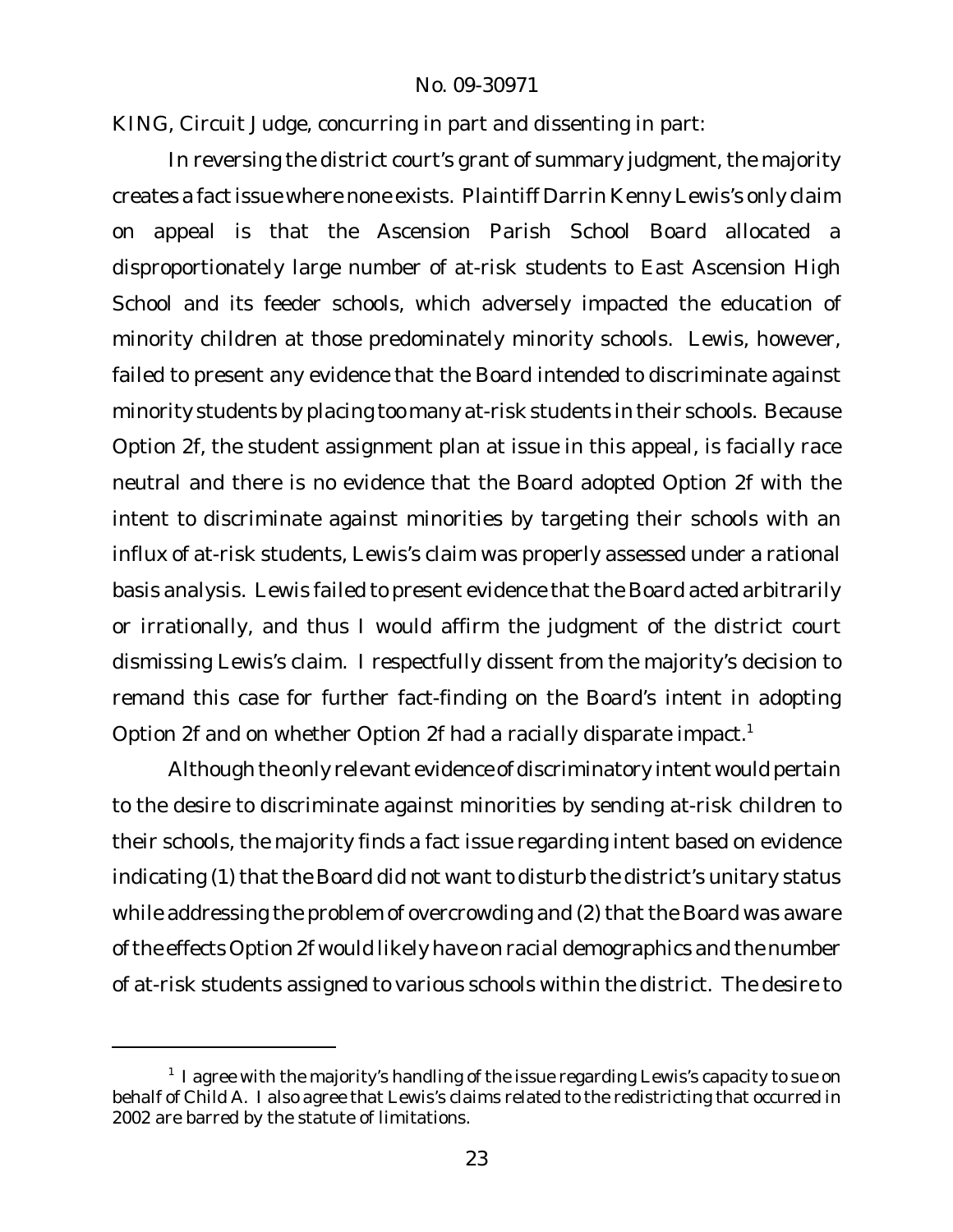maintain unitary status, however, speaks to the racial composition of schools within the district, not the assignment of at-risk students to schools. Thus, this evidence does not pertain to Lewis's sole claim on appeal. Furthermore, the Supreme Court has been absolutely clear that mere awareness of consequences is insufficient to demonstrate discriminatory intent. Thus, the evidence relied upon by the majority is either unrelated to Lewis's claim or insufficient to establish it.

In reaching its decision, the majority engages in additional problematic analysis that has potentially far-reaching consequences and threatens to require the application of strict scrutiny to actions taken with a mere awareness of their effects on racial demographics. The majority suggests that Option 2f classifies students by race because a statistical analysis predicting the impact of Option 2f (and, for that matter, all the other options under consideration) tracked the number of African American and at-risk students expected to attend various schools within the district. However, under Option 2f, the determination of which school a student will attend depends only on where the student lives—not on the student's race. Taking the race of individual students into account when compiling statistics about the probable effects of Option 2f is something very different from assigning individual students to particular schools based on their race. This is a very important distinction, and it is one that the majority fails to make. The majority's expansive take on what constitutes a racial classification likely functions as a push toward the application of strict scrutiny to any governmental action taken with an awareness of its consequences on racial demographics—information often available to decisionmakers in many contexts. Requiring the application of strict scrutiny in such a broad range of circumstances, however, is at odds with Supreme Court precedent holding that discriminatory intent must be shown for strict scrutiny to apply to facially race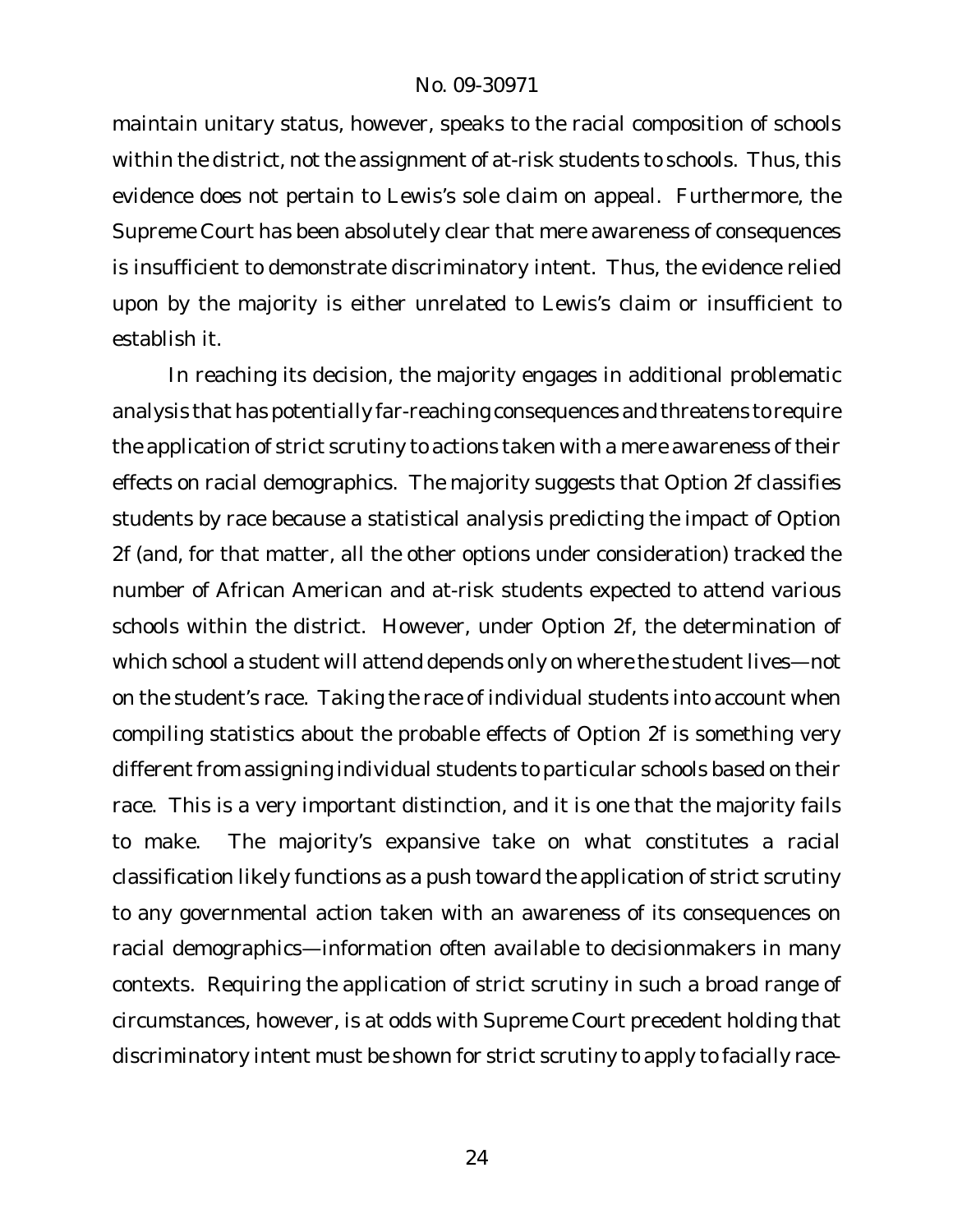neutral acts and that mere awareness of consequences is not enough to demonstrate discriminatory intent.

Chief Judge Jones's concurrence also asserts that Option 2f employs explicit racial classifications, arguing that geography functions as a proxy for race in Option 2f. Whether the Board used geography as a proxy for race, however, is not related to what Option 2f says on its face. An explicit classification must be just that—explicit. Determining whether the Board sought to classify students based on their race and did so using geographical lines as pretext involves analysis of the Board's intent and has no bearing on Option 2f's express terms. That Option 2f is facially race neutral is, in my view, beyond dispute.

The attempts of both the majority and concurring opinions to describe Option 2f as employing explicit racial classifications seem to be geared toward extending the reach of the Supreme Court's decision in *Parents Involved in Community Schools v. Seattle School District No. 1*, 551 U.S. 701 (2007), to decisions involving the mere awareness of an act's probable effects on racial demographics. The majority and concurring opinions also seem to push for the application of strict scrutiny to student assignment plans merely because decisionmakers show some desire not to upset a school district's unitary status. However, if the court were to confine itself to the case before it, the case would not provide an appropriate platform to further either of these ends.

In *Parents Involved*, the Court held that student assignment plans using express racial classifications were not sufficiently narrowly tailored to withstand strict scrutiny. The holding in *Parents Involved* pertains only to plans using explicit racial classifications, and Option 2f is facially race neutral. Consequently, *Parents Involved* does not bear directly on the case before us, and the suggestions to the contrary in the majority and concurring opinions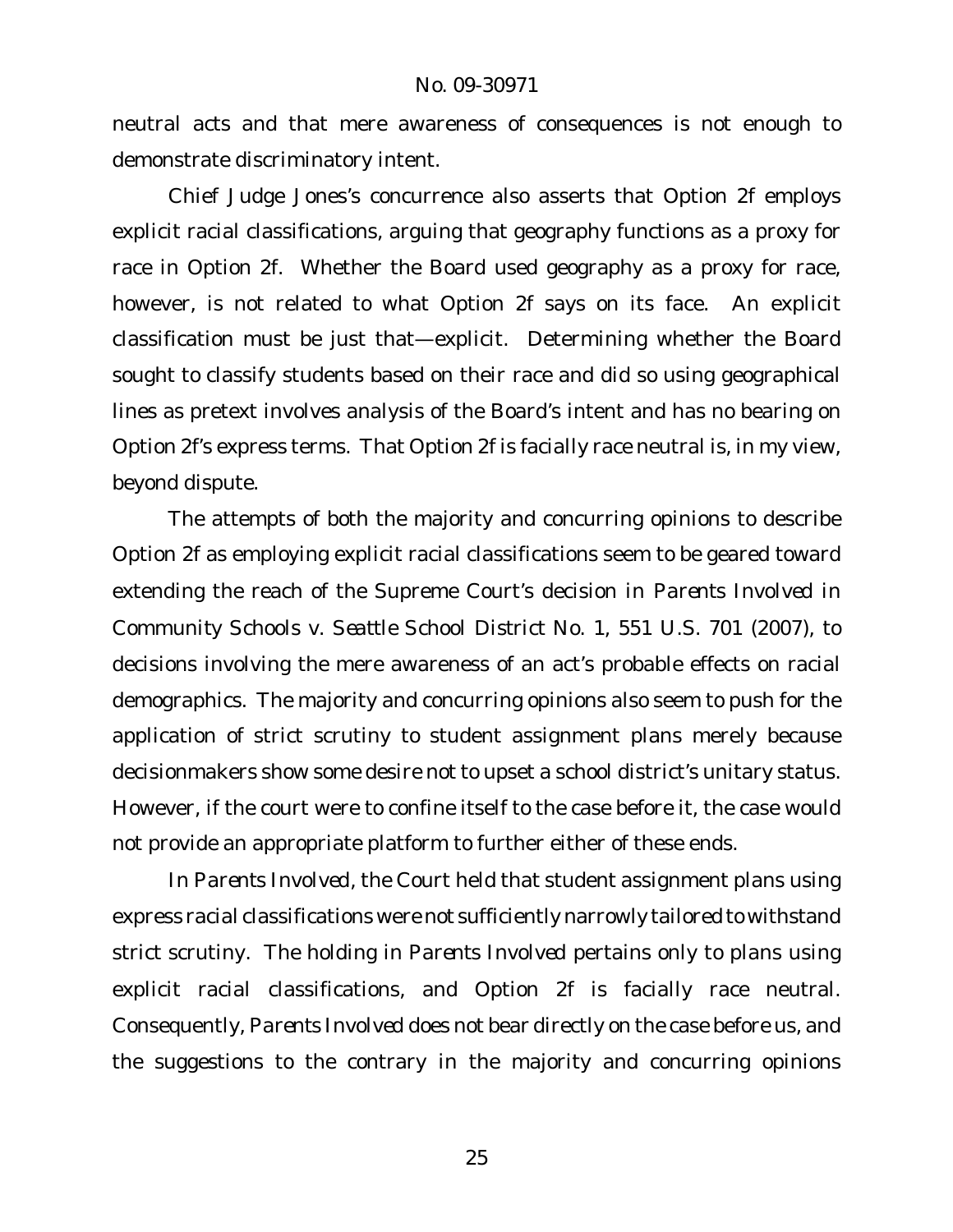inappropriately seek to extend the reach of *Parents Involved* and the applicability of strict scrutiny.

To be clear, although in the district court Lewis at one time asserted a claim that the Board impermissibly re-assigned too many minority students to attend East Ascension and its feeder schools, he expressly waived that claim on appeal. Nonetheless, the majority continues to rely on and discuss evidence related to the Board's desire not to disrupt the district's unitary status. Lewis's only claim on appeal, however, relates to the placement of at-risk children in schools and has nothing to do with altering or maintaining racial demographics, whether to preserve unitary status or for any other reason. The only discriminatory intent that matters in this appeal is the desire to engage in racial discrimination through the placement of at-risk children in East Ascension and its feeder schools. Thus, whether the Board intended to avoid significantly altering the racial makeup of its schools is an issue we need not, and should not, address.

## **I. The Nature of Lewis's Claim**

In his complaint, Lewis alleged that "the district lines drawn and adopted by the defendant disproportionately pull African American students and economically disadvantaged students from across the east bank and feed them into East Ascension High School." Fairly read, Lewis's complaint challenged two aspects of Option 2f. First, Lewis claimed that the Board impermissibly reassigned too many minority students to attend East Ascension High School ("East Ascension" or "EAHS"),<sup>2</sup> and second, he claimed that the Board allocated a disproportionately large number of at-risk students to East Ascension and its

 $2$  Lewis's complaint alleged that "[the Board's] actions  $\ldots$  were taken to ensure that [East Ascension] would become predominantly African American, leaving the remaining two (2) east bank high schools as predominantly white" and that "race was a factor in [the Board's] adoption of Option 2f."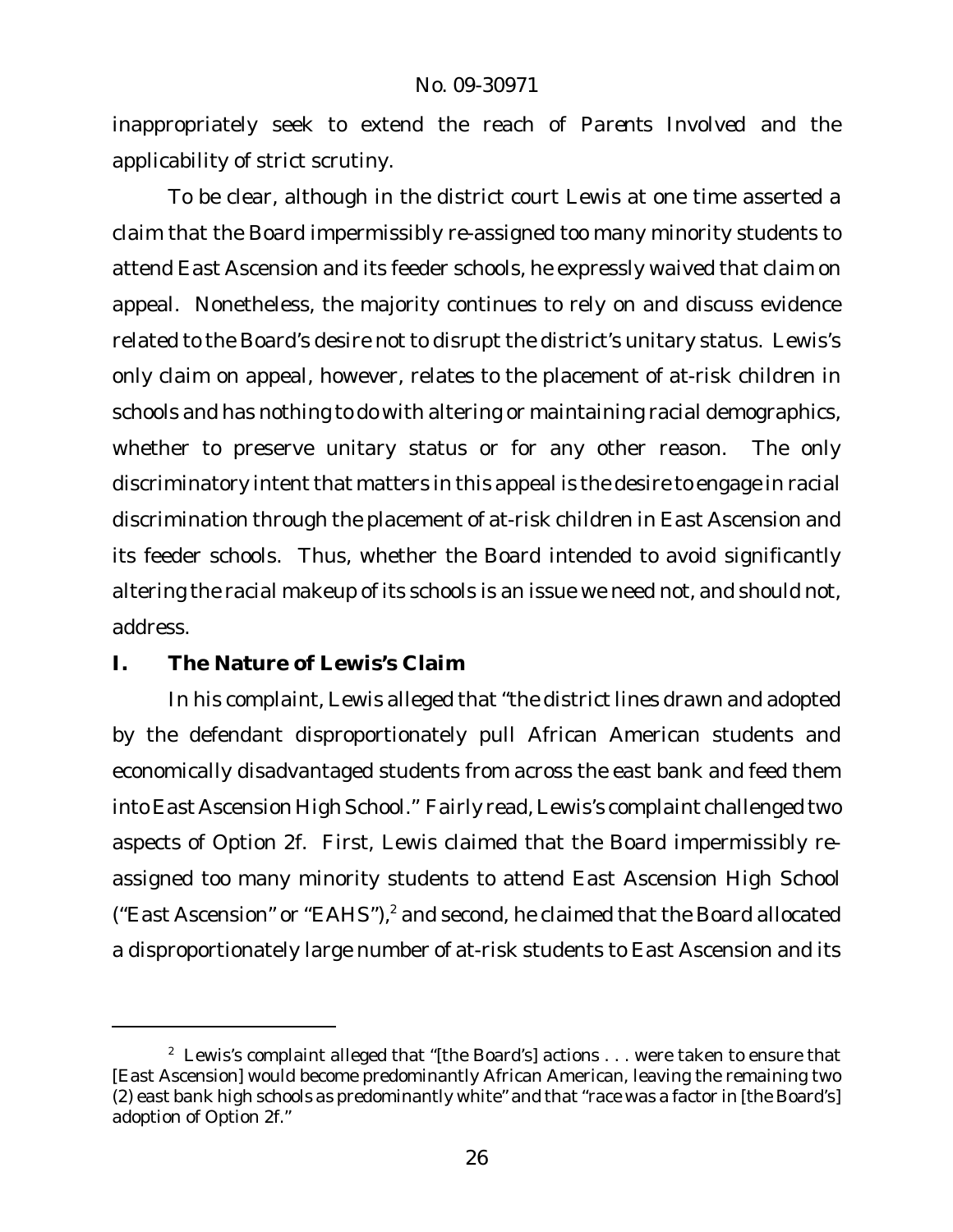feeder schools, which adversely impacted the education of minority children attending East Ascension, including his children.<sup>3</sup>

On appeal, Lewis clarified, and in fact insisted, that his claim rests solely on the second aspect of Option 2f. In his opening brief,<sup>4</sup> his reply brief, and at oral argument,<sup>5</sup> Lewis contended that at-risk students adversely impact the educational environment at East Ascension, which in turn disparately impacts minority students because East Ascension has the largest proportion of minority students of the three high schools on the east bank. As Lewis himself appears to recognize, the decision to send a student to one school rather than another because of the student's race is distinct from the decision to send at-risk students to a certain school because of the high percentage of minority students at that school. He expressly told this court that his claim rests on the second decision,

 $3$  Lewis alleged that the Board "was aware that the disproportionately large numbers of economically disadvantaged/'at risk' students being allocated to East Ascension High School, and the even larger economically disadvantaged/'at risk' populations at the feeder schools within the East Ascension High School feeder system would ensure that the non-white minority students at East Ascension High School would not, now and in the future, be afforded educational opportunities equal to those available to the students at either Dutchtown High School or St. Amant High School."

 $^4$  "The Plaintiff contends that the vastly disproportionate number of minorities assigned to attend EAHS is the 'suspect class' which is being treated unequally. The cause of this unequal treatment is the placing of an even higher proportion of 'at risk' students into the EAHS school system through the adoption and enactment of Option 2f . . . ." Appellant's Br. at 30–31.

<sup>&</sup>lt;sup>5</sup> Lewis's counsel made the following statements during oral argument: (1) "What we're saying . . . is that when you take an abnormal number of 'at risk' students and congregate them into a school situation, it has an adverse impact on the other students in that school"; (2) "We say that what's unjust is to congregate the mass of this challenge [the 'at risk' students] into the feeder system and school system that also contains a majority of the minority students"; and (3)"We feel that loading up or putting an abnormal number of 'at risk' students into the same school and school system where the minorities are is a breach of their civil rights."

When asked, Lewis's counsel agreed his claim is that "this plan that's been adopted here takes the 'at risk' students and puts them in the EA feeder pattern and thereby disadvantages minority students." He also agreed that "[t]he aggrieved part[ies are] the minority students, and they are aggrieved because [the Board] put the 'at risk' students with them in a way that disadvantages minority students."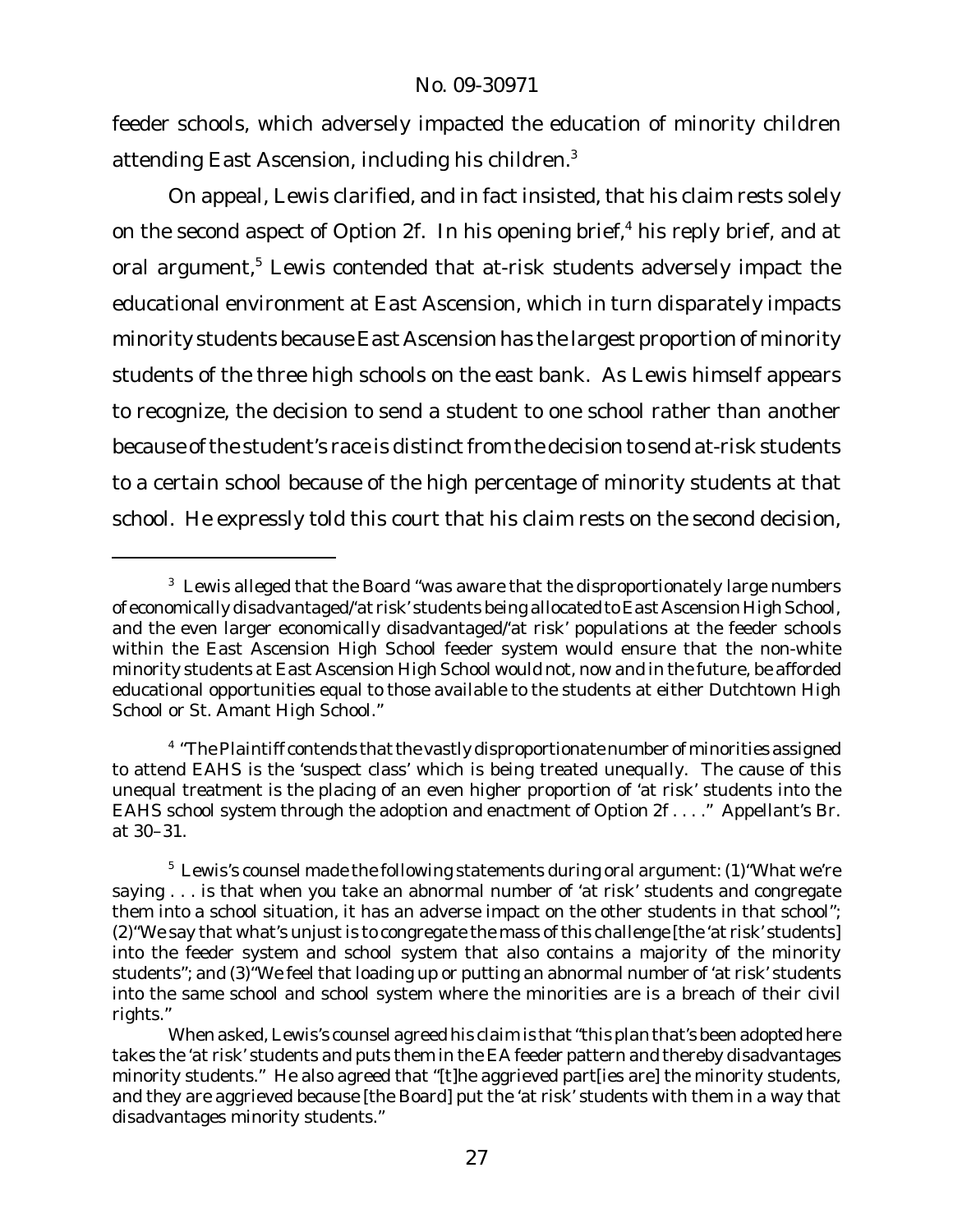and he no longer asserted any claim based on the first decision. In his opening brief, Lewis began his discussion of the merits of his equal protection claim by stating, "[t]he District Court first incorrectly assumed that Plaintiff based his cause of action on an increase of the minority population at EAHS." Appellant's Br. at 30. In his reply brief, Lewis stated:

Once again, Appellant urges that the number/percentage of minority students is *not the basis* for the Appellant's cause of action in this matter. The Appellant reasserts that its cause of action exists upon the number/percentage of "at-risk" students being transferred into East Ascension High School and its feeder system . . . . The transfer of this high number of "at-risk" students to the EAHS feeder system is *the action* causing injury to the Appellant, who is a minority at EAHS.

Appellant's Reply Br. at 1–2 (emphasis added). Chief Judge Jones's concurrence asserts that Lewis's claim related to gerrymandering or racial balancing is still before us, indicating that Lewis's statements on appeal merely "clarify, correctly, that the appellant does not believe a magic number or percentage of minority students is per se violative of equal protection." Jones Concurrence at 2. To the contrary, because Lewis stated that "the number/percentage of minority students is not the basis for the Appellant's cause of action in this matter," we can only fairly assume that Lewis meant exactly what he said: "the number/percentage of minority students is not the basis for the Appellant's cause of action in this matter." Thus, the majority opinion is correct when it says that the only claim at issue is whether the Board violated the Lewis children's right to equal protection by assigning a disproportionate number of atrisk students to East Ascension and its feeder schools.

**II. Assignment of At-Risk Students to East Ascension**

Having established that Lewis claims only that a disproportionate number of at-risk children were assigned to East Ascension and its feeder schools under Option 2f, I turn to the merits of that claim. Lewis's only argument on appeal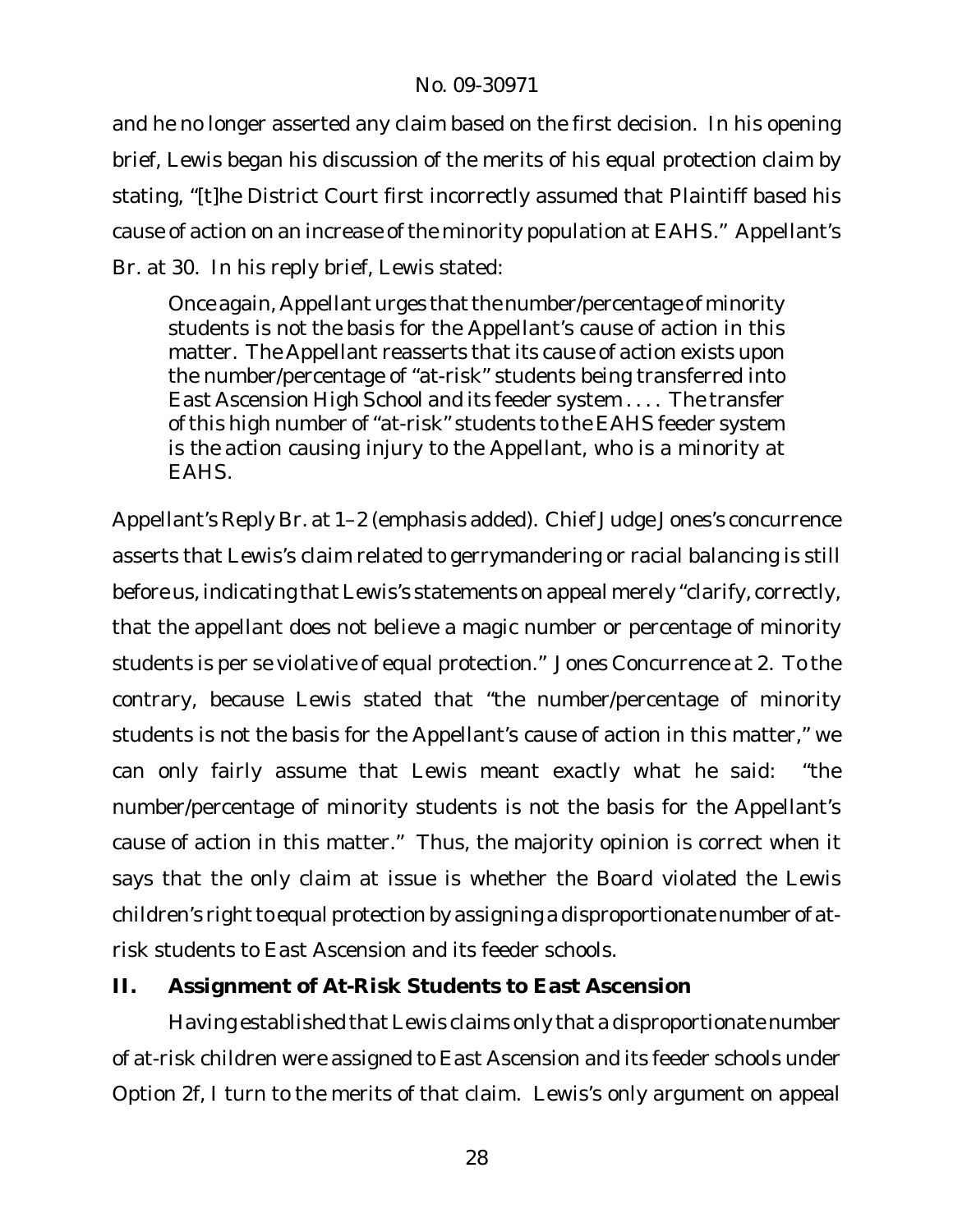with respect to the merits of his equal protection claim is that the district court erred by failing to apply strict scrutiny to the Board's adoption of Option 2f. He contends that Option 2f is automatically subject to strict scrutiny because it employs racial classifications and, alternatively, that he produced sufficient evidence that the Board acted with a discriminatory motive in assigning a disproportionate number of at-risk students to East Ascension. The district court held that the Board's decision was subject to rational basis review because Option 2f is facially race neutral and Lewis had not carried his burden to present evidence that the Board acted with a discriminatory purpose. I agree. We should review the Board's decision for a rational basis, and because Lewis presented no evidence that the decision was arbitrary or irrational, I would affirm the district court's grant of summary judgment in favor of the Board.

## **A. Level of Scrutiny**

The touchstone in the analysis of any racial discrimination claim is a determination of whether the government acted with "a racially discriminatory intent or purpose." *Vill. of Arlington Heights v. Metro. Hous. Dev. Corp.*, 429 U.S. 252, 265 (1977); *see also Washington v. Davis*, 426 U.S. 229, 239–40 (1976). If the government has acted with such a purpose, we apply strict scrutiny and examine whether the law is narrowly tailored to further a compelling governmental interest. *See Grutter v. Bollinger*, 539 U.S. 306, 326–27 (2003). If the government did not act with such a purpose, we review its decision for a rational basis. *Id.*

"No inquiry into legislative purpose is necessary when the racial classification appears on the face of the statute," *Shaw v. Reno*, 509 U.S. 630, 642 (1993), or when the law is "unexplainable on grounds other than race," *Village of Arlington Heights*, 429 U.S. at 266. However, when a racial classification does not appear on the face of the statute, we must conduct a more searching inquiry into the intent of the lawmakers. Strict scrutiny will be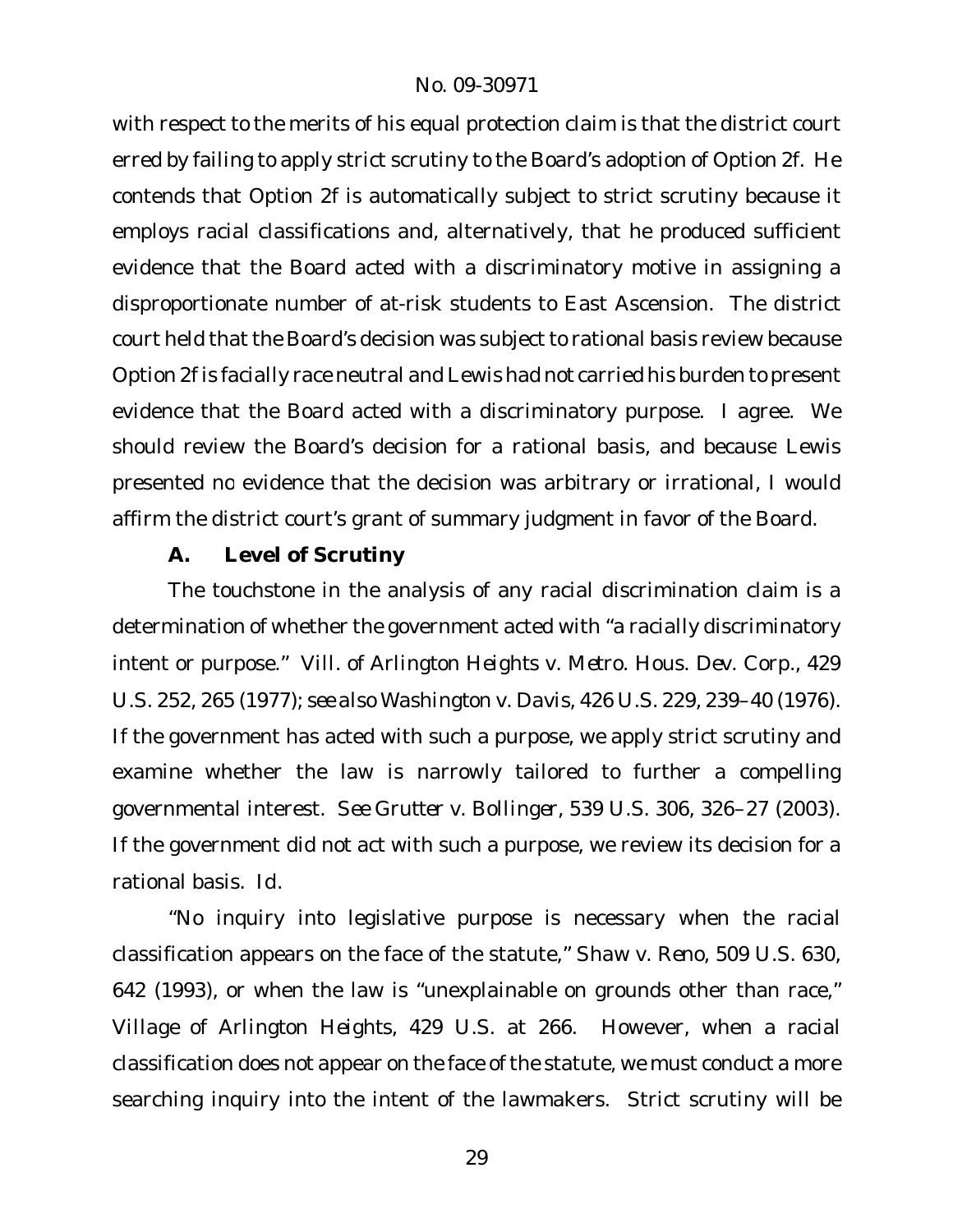applied only if the plaintiff can demonstrate that the government acted with a discriminatory motive. *See Vill. of Arlington Heights*, 429 U.S. at 266. Thus, at the outset, we must determine whether we ought automatically to apply strict scrutiny because Option 2f is facially race conscious, or whether we must conduct a more searching inquiry into the Board's intent.

## 1. *Option 2f is Facially Race Neutral*

Option 2f is facially race neutral and not automatically subject to strict scrutiny for two reasons. First, Lewis challenges only the aspect of Option 2f that assigned additional at-risk students to East Ascension. The decision to assign at-risk students to attend a particular school is race neutral on its face. At-risk students are not a protected class, and the students categorized as atrisk are not limited to a particular race or ethnicity. Option 2f also does not on its face require at-risk students to attend a school with a particular racial makeup.

Second, even examining Option 2f as a whole, the student assignment plan is race neutral. Option 2f is a school assignment plan that tells students where they will attend school based on where their residence is located. Option 2f does not on its face implicate the race of the students. Under Option 2f, if a new family moves into the East Ascension attendance zone, the children will attend East Ascension regardless of race or socio-economic class. Race is simply not a factor in the assignment of students.

Cases in which the Supreme Court has considered the validity of legislative redistricting provide an apt analogy. The Court has consistently stated that the redistricting of legislative districts is facially race neutral, and that a more searching inquiry must be made into the intent of the redistricting body before strict scrutiny will be applied. *Bush v. Vera*, 517 U.S. 952, 958 (1996) (plurality opinion) ("Electoral district lines are 'facially race neutral,' so a more searching inquiry is necessary before strict scrutiny can be found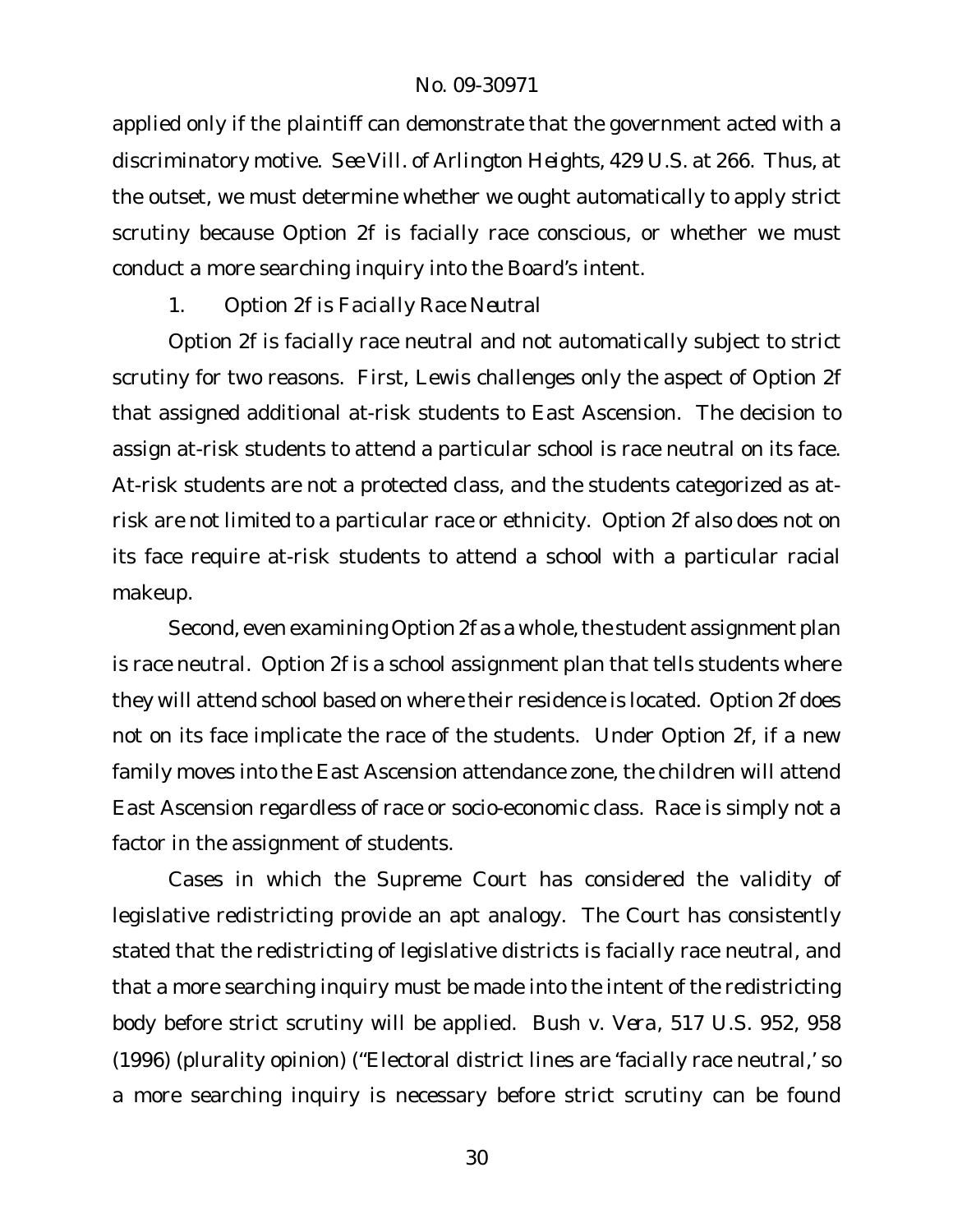applicable in redistricting cases than in cases of 'classifications based explicitly on race.'" (citation omitted)); *Hunt v. Cromartie*, 526 U.S. 541, 547 (1999) ("Districting legislation ordinarily, if not always, classifies tracts of land, precincts, or census blocks and is race neutral on its face."); *Shaw*, 509 U.S. at 646 ("A reapportionment statute typically does not classify persons at all; it classifies tracts of land, or addresses."). Moreover, the Court has indicated that legislative districts may be drawn with an awareness of racial demographics without triggering strict scrutiny. *See Miller v. Johnson*, 515 U.S. 900, 916 (1995) ("Redistricting legislatures will, for example, almost always be aware of racial demographics; but it does not follow that race predominates in the redistricting process.");*Shaw*, 509 U.S. at 646 ("[R]edistricting differs from other kinds of state decisionmaking in that the legislature always is *aware* of race when it draws district lines, just as it is aware of age, economic status, religious and political persuasion, and a variety of other demographic factors. That sort of race consciousness does not lead inevitably to impermissible race discrimination."); *Bush*, 517 U.S. at 1001 (Thomas, J., concurring) ("We have said that impermissible racial classifications do not follow inevitably from a legislature's mere awareness of racial demographics.").

Despite the fact that Option 2f does not even mention race on its face, the majority seems to suggest that Option 2f employs racial classifications. See Maj. Op. at 14 (stating that the students affected by Option 2f "seem[] to be a group identifiable and identified principally on racial grounds (whether minority or not) for assignment to particular schools"). To do this, the majority points to a chart that details the demographic projections under each of the plans considered by the Board (the "Statistical Analysis") and suggests that this analysis should be considered part of Option 2f. *See* Maj. Op. at 12 ("The School Board insists that the Statistical Analysis underlying Option 2f—submitted by Lewis in opposition to summary judgment—does not constitute Option 2f itself.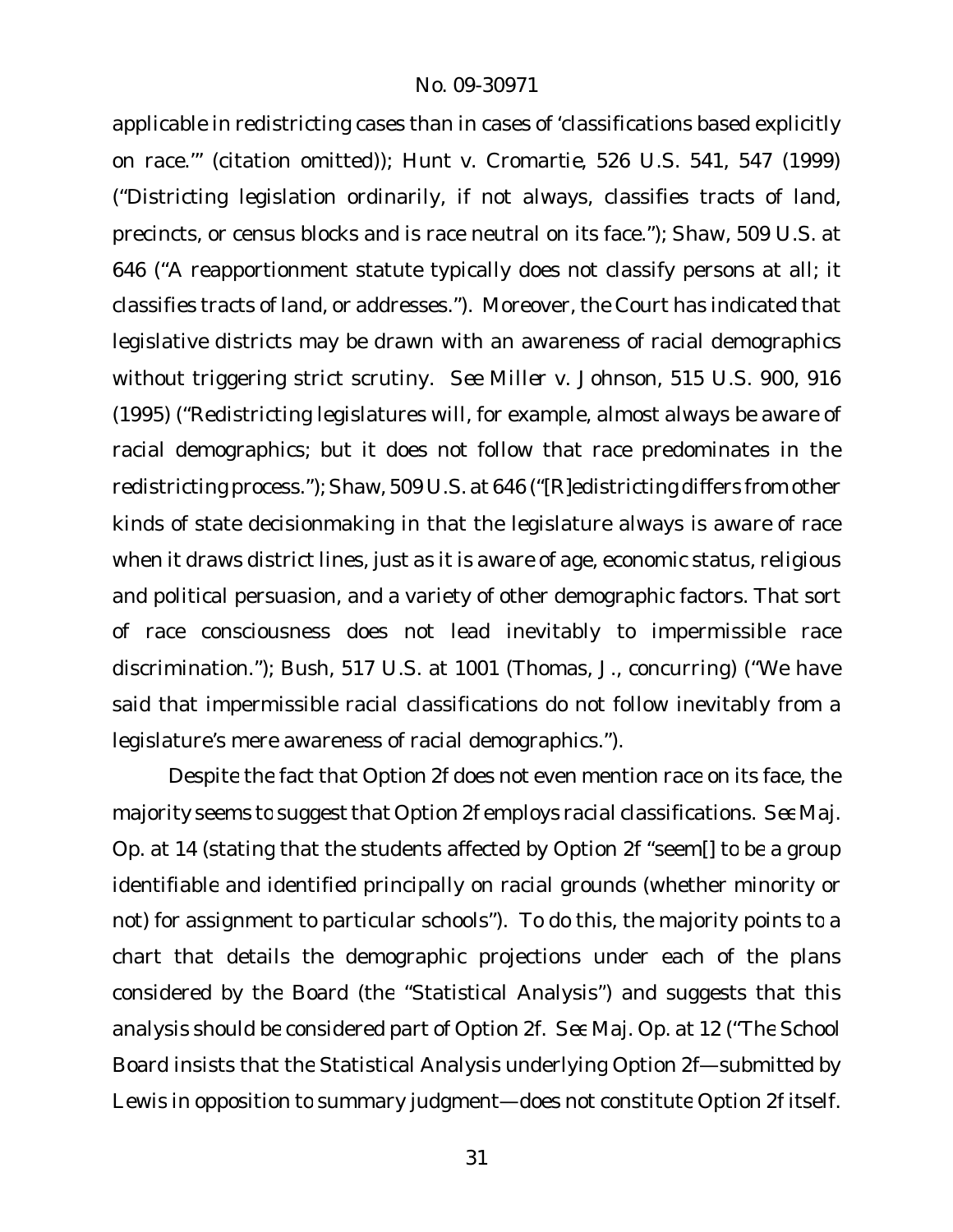But to accept that self-serving, summary allegation would be to allow a school district to skew reality simply by selectively including documents in the record and labeling only those documents its 'plan.'"). This chart, which is not part of Option 2f, provides the total expected enrollment for *each plan* in each school and lists the percentage of African American students and the percentage of students that are expected to receive a free or reduced price lunch (i.e., at-risk students). If Option 2f facially classified students based on race, however, strict scrutiny would automatically apply. The majority does not hold that this is the case and leaves the level of scrutiny to be determined by the district court.

Nonetheless, the majority states that "it is unclear how a student assignment plan could calculate the percentage of black students at each school *without* classifying *individual* students by race." Maj. Op. at 12. In making this statement, the majority appears to condemn the Board for even creating such a chart. But the document does no more than show that the Board was *aware* of the demographic implications of each plan, and the Supreme Court has never held that a mere awareness of a student's race is automatically subject to strict scrutiny, much less unconstitutional. *Cf. Shaw*, 509 U.S. at 646; *Pers. Adm'r of Mass. v. Feeney*, 442 U.S. 256, 279 (1979) ("'Discriminatory purpose' . . . implies more than intent as volition or intent as awareness of consequences."). A compilation of demographic information, even racial demographic information, does not by itself suggest a racial classification or a facially race-conscious decision.

Instead, to subject its decision to strict scrutiny, the government must use that demographic information to take action affecting the plaintiff. In every case in which the Court has applied strict scrutiny to a "racial classification," a racial preference or classification appeared on the face of the government decision *and* required that action be taken with respect to an individual based on the classification. *See Parents Involved*, 551 U.S. at 720 (school district used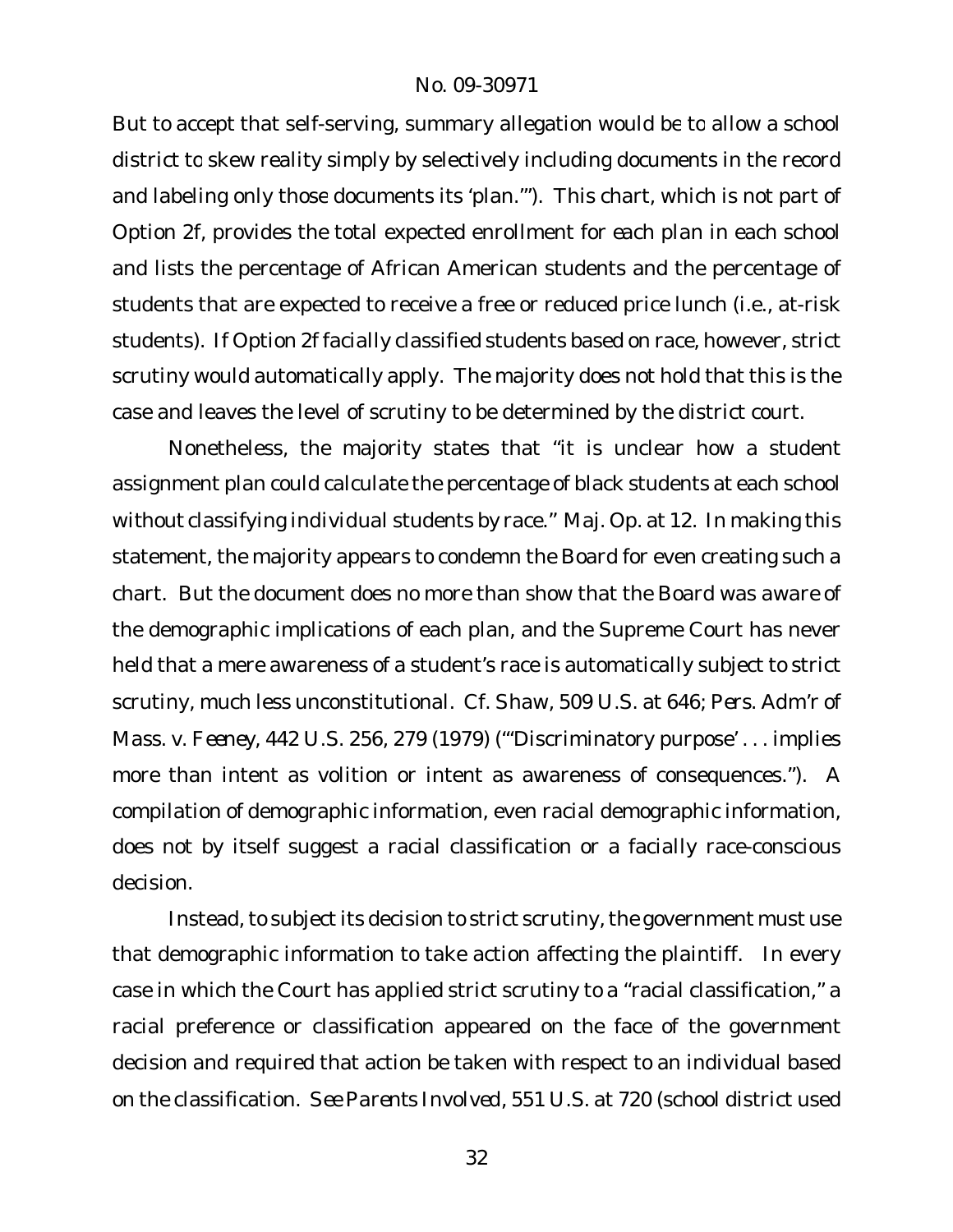race to determine whether students would be assigned to their school of choice); *Johnson v. California*, 543 U.S. 499, 502–05 (2005) (state prison used race to determine where inmates would be housed); *Gratz v. Bollinger*, 539 U.S. 244, 254, 270 (2003) (university awarded admissions "points" to minority applicants); *Grutter*, 539 U.S. at 314, 326 (law school used applicant's race as one factor in admissions process); *Adarand Constructors, Inc. v. Pena*, 515 U.S. 200, 205 (1995) (government gave contractors a financial incentive to hire minority subcontractors); *City of Richmond v. J.A. Croson Co.*, 488 U.S. 469, 477–78, 493–94 (1989) (city mandated that a certain percentage of construction contracts would be awarded only to minority contractors); *Wygant v. Jackson Bd. of Educ.*, 476 U.S. 267, 271, 273–74 (1986) (school laid off nonminority teachers to achieve racial balance between faculty and students); *Regents of Univ. of Cal. v. Bakke*, 438 U.S. 265, 272–73, 290, 357 (1978) (medical school set aside a specified number of spots in the entering class for minority students only); *see also Walker v. City of Mesquite*, 169 F.3d 973, 980–81 (5th Cir. 1999) (declaring invalid city's decision to build public housing units in "predominantly white areas"); *Raso v. Lago*, 135 F.3d 11, 16 (1st Cir. 1998) ("The term [racial classification] normally refers to a governmental standard, preferentially favorable to one race or another, *for the distribution of benefits*." (emphasis added)). None of these cases stands for the proposition that the government's awareness of race, and the racial demographics of neighborhoods or schools, is a racial classification automatically subject to strict scrutiny.

The Statistical Analysis does not on its face suggest that the Board actually used the document to decide which plan to adopt or that the Board considered race when it undertook to redistrict the attendance zones. For that conclusion, the majority must look to other evidence in the record, such as the deposition testimony of various Board members. Maj. Op. at 12–13. Because Option 2f is facially race neutral, we must review the record to determine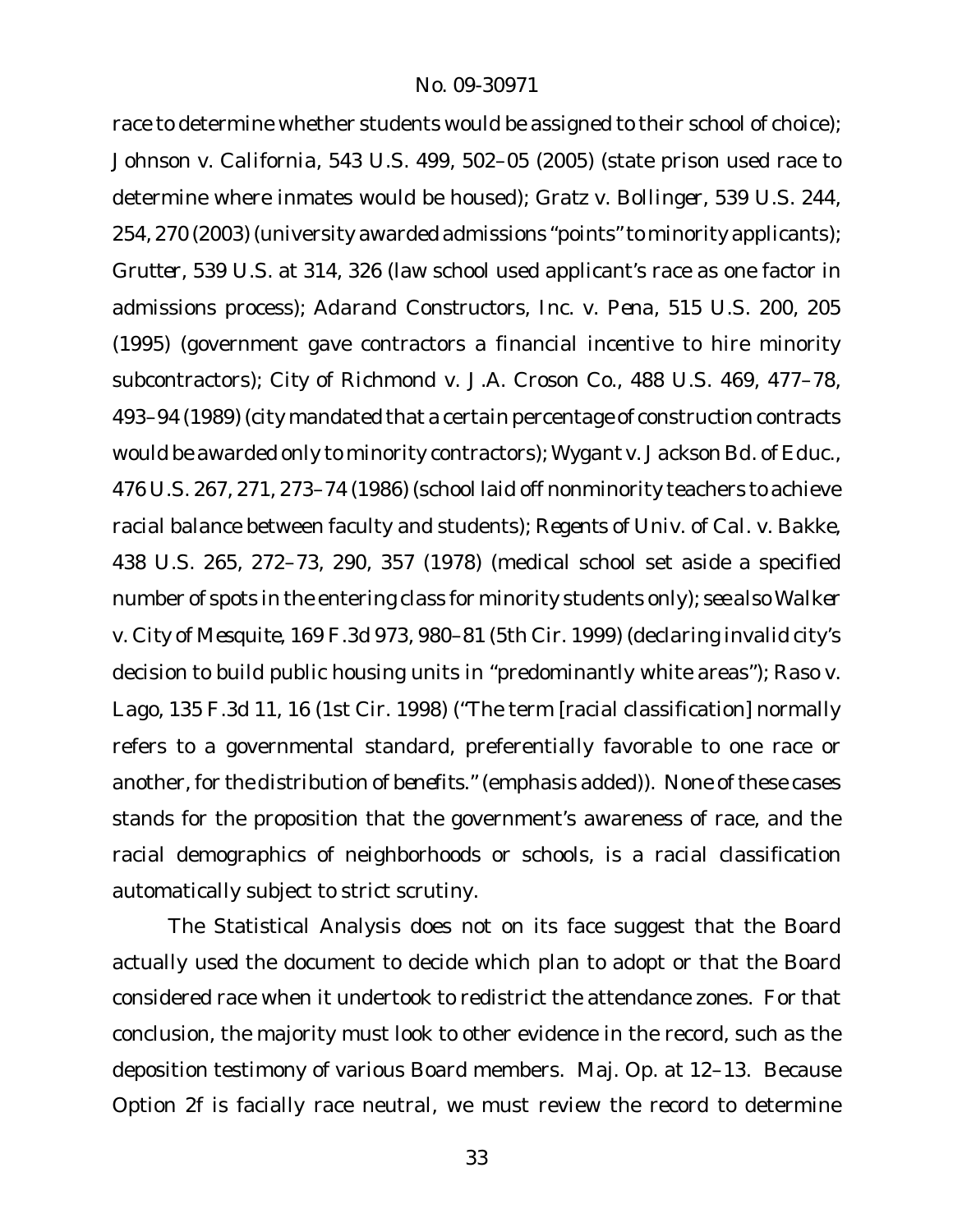whether Lewis presented sufficient evidence that the Board acted with a discriminatory motive when it adopted Option 2f.

Before examining the intent of the Board, I note briefly that Chief Judge Jones's concurrence goes one step further than the majority opinion to mischaracterize the nature of Option 2f. The concurrence suggests that, in assessing whether Option 2f is *facially neutral*, it is proper to look behind the face of Option 2f and assess whether any way in which the plan expressly classifies students is actually a proxy for race. *See, e.g.*, Jones Concurrence at 3–4 ("A further problem is the misperception that when the desired racial balance is achieved by geographical lines, rather than assignment of specific students of certain races, the action is 'facially neutral' . . . ."); *id.* at 5 ("The boundaries are only race-neutral because streets are not people. Streets, though, may well be racial proxies because the district or its agents apparently knew and used the racial composition of the people living on those streets to pursue racial balancing."); *id.* at 2 ("What matters is the government's intentional use of racial classifications."). However, it seems inescapable that a "facial" or "explicit" category would have to be expressed on the face of Option 2f. The inquiry regarding the level of scrutiny does not end with an examination of the face of Option 2f, but the inquiry regarding the explicit classifications Option 2f employs does. Examination of the intent behind the adoption of Option 2f involves a separate analysis.

2. *Lewis Has Not Shown that the Board Had a Discriminatory Motive in Assigning At-Risk Students to East Ascension*

Although Option 2f is facially race neutral, it nevertheless may be subject to strict scrutiny if the Board adopted the plan with a discriminatory purpose. *See Vill. of Arlington Heights*, 429 U.S. at 265–66. The majority focuses its attention on whether Lewis presented sufficient evidence that the Board acted with discriminatory motive in re-assigning students based on the race of those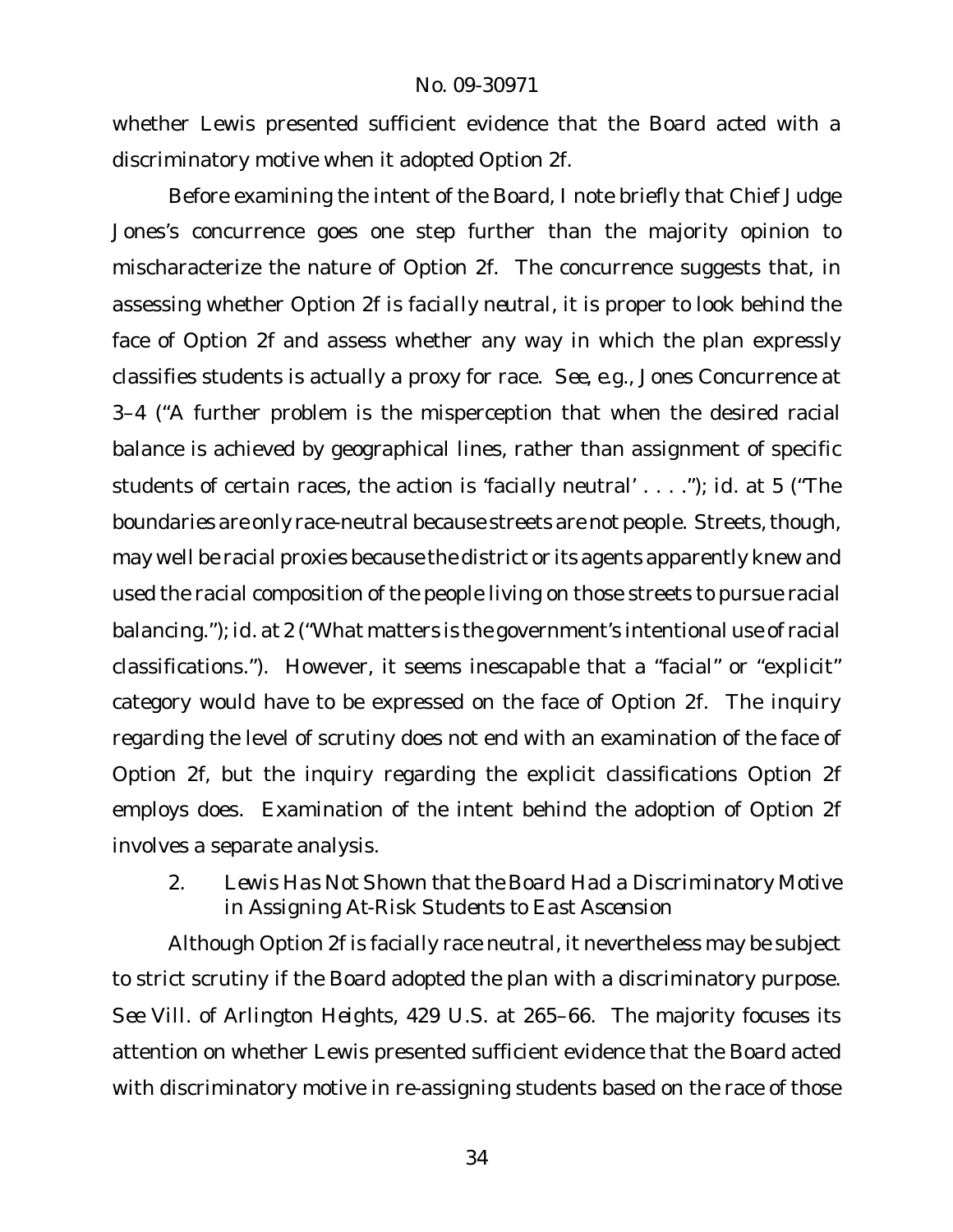students. As I have repeated, Lewis does not challenge that aspect of Option 2f. The only relevant issue is whether the Board acted with a discriminatory purpose or motive when it assigned additional at-risk students to East Ascension.

In *Village of Arlington Heights*, the Supreme Court set forth a nowfamiliar test by which we are to determine whether "there is a proof that a discriminatory purpose has been a motivating factor in [a facially neutral government decision]." *Id.* at 265–66. The Court held that disproportionate impact is but one factor which a plaintiff can use to support a finding of discriminatory purpose. *Id.* at 265; *see also Washington*, 426 U.S. at 242. The plaintiff must also prove that the disproportionate impact is traceable to a discriminatory purpose. *Washington*, 426 U.S. at 242 ("Standing alone, [disproportionate impact] does not trigger the rule . . . that racial classifications are to be subjected to the strictest scrutiny . . . ." (citation omitted)); *see also Sonnier v. Quarterman*, 476 F.3d 349, 368 (5th Cir. 2007) ("Even if a neutral law has a disproportionately adverse impact, it is unconstitutional under the Equal Protection Clause only if that impact can be traced to a discriminatory purpose." (internal quotation marks, alteration, and citation omitted)). The Supreme Court identified the following additional factors as relevant in determining whether purposeful discrimination animated a particular action:

(1) whether a clear pattern of discrimination emerges from the effect of the state action; (2) the historical background of the decision, which may take into account any history of discrimination by the decisionmaking body; (3) the specific sequence of events leading up [to] the challenged decision, including departures from normal procedures; and (4) the legislative or administrative history of the state action, including contemporary statements by decisionmakers.

*Allstate Ins. Co. v. Abbott*, 495 F.3d 151, 160 (5th Cir. 2007) (citing *Vill. of Arlington Heights*, 429 U.S. at 266–68).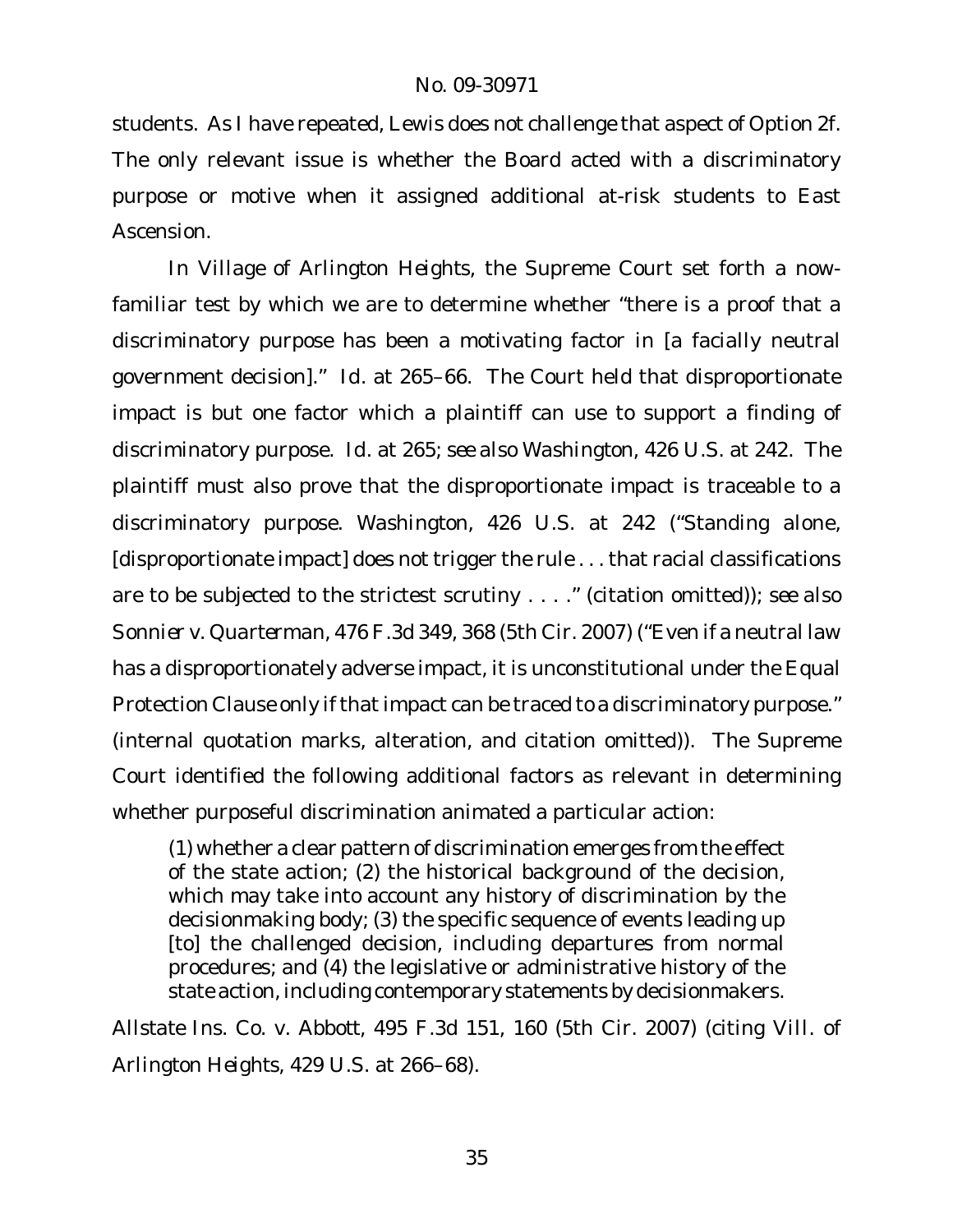The crux of Lewis's argument that the Board acted with discriminatory intent is that the assignment of additional at-risk students under Option 2f had a disproportionate impact on the minority students attending East Ascension. Lewis offers the following statistics to support his claim that Option 2f had a disproportionate impact on minority students. Prior to the redistricting under Option 2f, approximately 43 percent of the students enrolled at East Ascension were "at risk." At Dutchtown High School ("Dutchtown") the at-risk population was approximately 19 percent, and at St. Amant High School ("St. Amant") the at-risk population was approximately 24 percent.<sup>6</sup> Without any redistricting, the Board projected that those numbers would rise to 61 percent, 27 percent, and 36 percent, respectively, by the beginning of the 2012 school year. Under Option 2f, the Board projected that the percentage of at-risk students at East Ascension would decrease slightly for the first year that the redistricting was in effect and rise more slowly than without redistricting. By the 2012 school year, East Ascension was projected to have 57 percent at-risk students under Option 2f, Dutchtown was projected to have 26 percent, and St. Amant was projected to have 36 percent. In addition, the proportion of minority students at East Ascension was projected to be lower under Option 2f than without any redistricting—47 percent by 2012 under Option 2f compared to 51 percent under the then-current plan.

After examining these statistics and the rest of the record, I am frankly perplexed atLewis's contention that Option 2f disproportionately impacted East Ascension. It is true that East Ascension received more at-risk students under

<sup>&</sup>lt;sup>6</sup> The record contains two charts with demographic information regarding each plan. Because we must construe the evidence in the light most favorable to Lewis at this stage, I refer to the chart showing the greatest percentage of at-risk students. I also note that these percentages are slightly different from those referred to in the majority's opinion. *See* Maj. Op. at 14 n.14. The majority appears to analyze the demographic shift, or lack thereof, *after* the implementation of Option 2f. Because we are concerned with the Board's intent in adopting Option 2f, the more appropriate evidence on this point is the information the Board was actually presented with *before* it made its decision.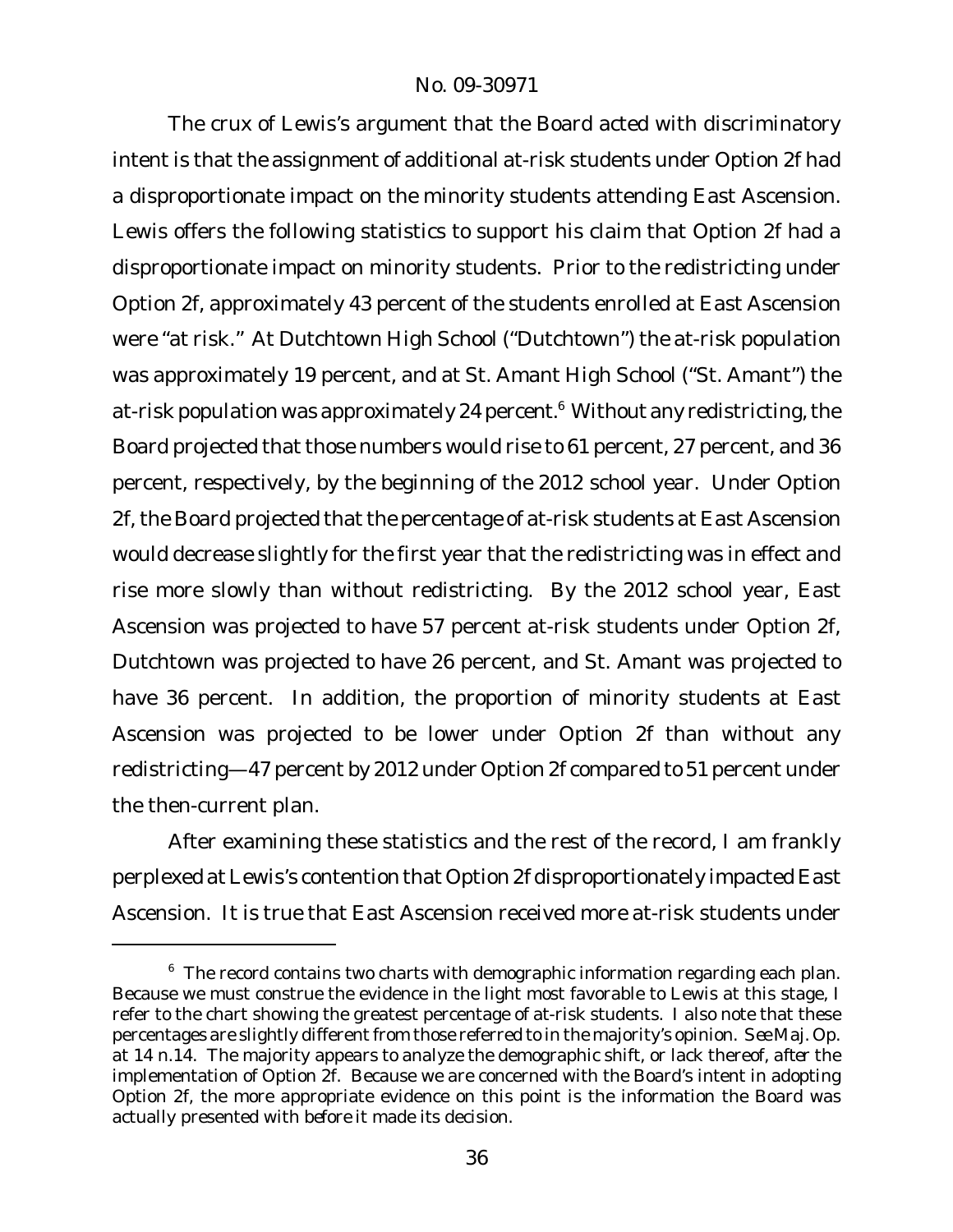Option 2f, but East Ascension was going to receive more students under any redistricting plan. The undisputed evidence suggests that East Ascension was under-enrolled at the time of the redistricting and was the high school in the best position to relieve the overcrowding in the Dutchtown feeder system. Thus, additional students were going to attend East Ascension regardless of whether those students were "at risk," minority, or non-minority students. And under Option 2f, the proportion of at-risk students with respect to the entire student population actually *decreased* compared to the projected at-risk enrollment had the Board taken no redistricting action.

Even if Lewis could demonstrate that the assignment of at-risk students to East Ascension under Option 2f had a disproportionate impact, he has not demonstrated that the Board acted with a discriminatory purpose. Lewis makes little effort to demonstrate discriminatory intent under any of the *Village of Arlington Heights* factors. Instead, he simply argues that the Board *must* have acted with a discriminatory intent because it was aware of the racial demographics when it assigned additional at-risk students to attend East Ascension. But discriminatory intent "implies more than intent as volition or intent as awareness of consequences." *Feeney*, 442 U.S. at 279. "It implies that the decisionmaker . . . selected or reaffirmed a particular course of action atleast in part 'because of,' not merely 'in spite of,' its adverse effects upon an identifiable group." *Id.* Lewis must therefore demonstrate that the Board adopted Option 2f *because of* its disproportionate impact, not merely that the Board was aware of its impact.

Lewis argues that the addition of two "Title I"<sup>7</sup> elementary schools to the East Ascension feeder system is evidence of discriminatory intent because the Board did not add the schools to the Dutchtown or St. Amant feeder systems.

 $7\,$  A "Title I" school is a school that is eligible to receive additional federal funds due to the large proportion of low-income or "at risk" students.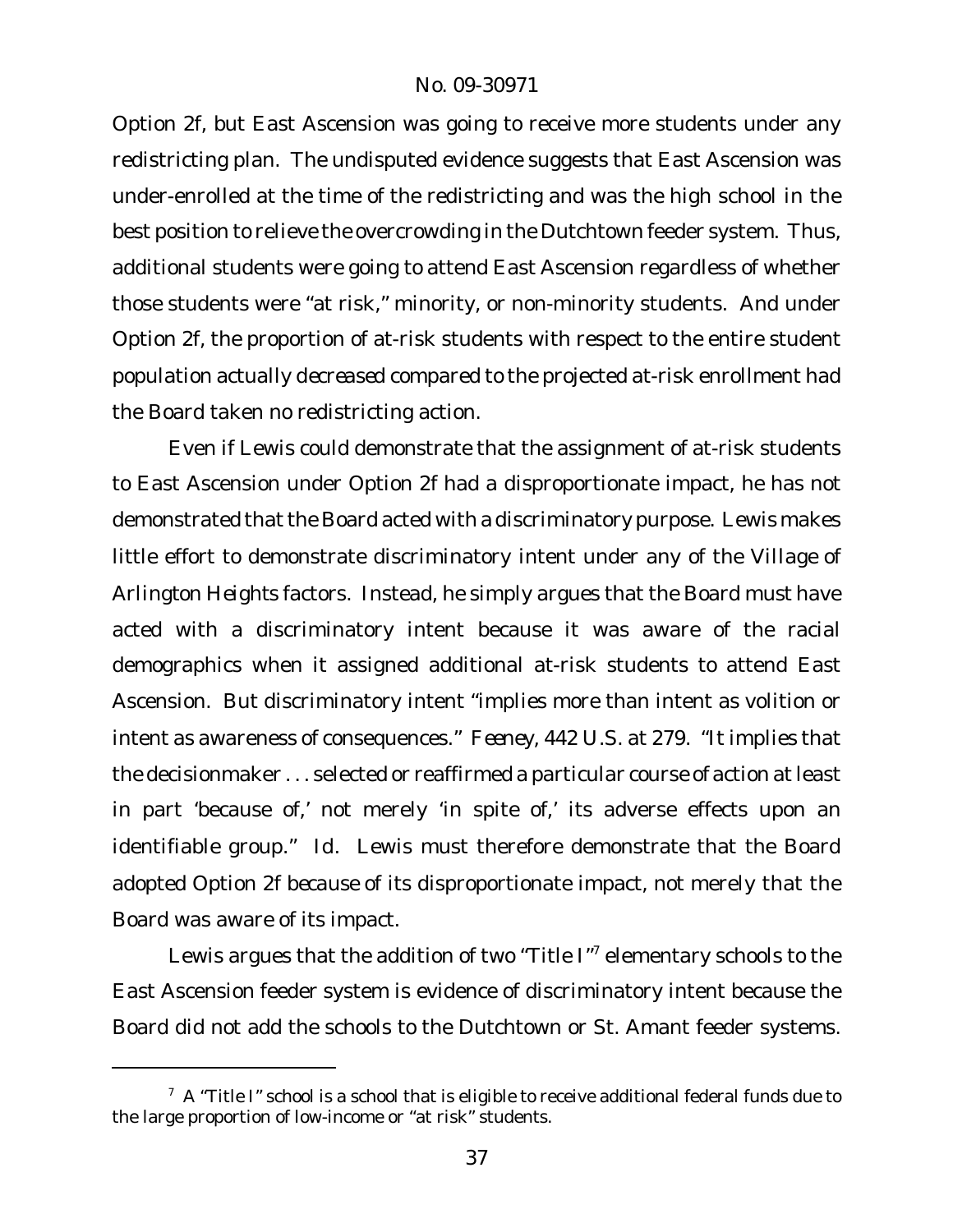The two schools to which Lewis refers are Duplessis Elementary and Pecan Grove Elementary. Pecan Grove is a new school, and the record contains no evidence that the at-risk students who will attend Pecan Grove did not previously attend another East Ascension elementary school. However, it is undisputed that Duplessis was transferred from Dutchtown to East Ascension under Option 2f. Lewis presented evidence that the Board considered at least one redistricting option under which Duplessis would remain assigned to Dutchtown and Prairieville, a new elementary school that was not projected to be a Title I school, would be assigned to East Ascension instead of Dutchtown. The record suggests that the Board was well aware that the Duplessis option would cause a high number of at-risk children to be assigned to East Ascension and that at least one Board member expressed concern about the transfer.

While the record indicates that the Board members were aware of the impact that the Duplessis option, which became Option 2f, would have on the students at East Ascension, there is no evidence that the Board chose the Duplessis option *because of* its effect on the East Ascension minorities. Lewis does not argue that the Board's decision to assign Duplessis to East Ascension was so abnormal that racial discrimination must have been a motivating factor. The District map indicates that the Duplessis attendance zone is geographically contiguous with the larger East Ascension attendance zone, and none of the attendance zones is so oddly shaped that it facially indicates any inappropriate gerrymandering. In fact, Lewis does not even argue that the Board ought to have adopted the Prairieville option over the Duplessis option, or that the Board had any other choice than the Duplessis option that would have solved the overcrowding issue at all of the schools. In essence, it appears that Lewis would like the Board to redraw *all* of the attendance zones in the entire District to balance the at-risk children among the three high schools, which would be contrary to the Board's undisputed goal of reassigning no more students than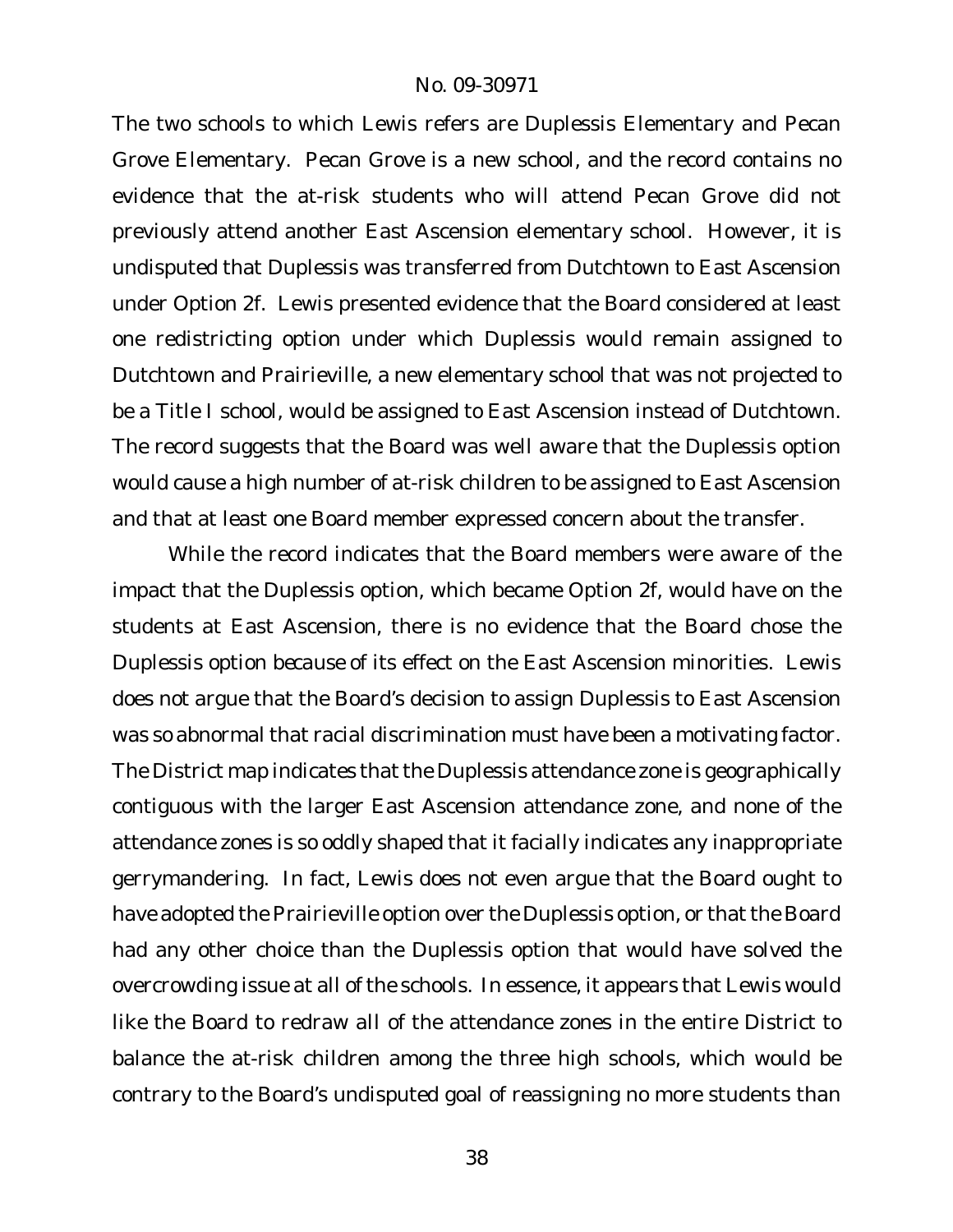absolutely necessary. Lewis has not created a genuine issue of fact for trial regarding the Board's motive because he utterly failed to connect the Board's awareness of the racial demographics at East Ascension with the Board's decision to assign additional at-risk students to East Ascension.

The majority makes much of the evidence that Lewis presented that suggests the Board was aware of the race of individual students when it re-zoned the schools. Specifically, the majority focuses on the deposition testimony of several Board members that they had a desire to maintain unitary status and to preclude increasing the percentage of minority students at East Ascension. The majority also points to a statement on the Board's web site that the Board was "simply trying to balance the demograph[ics] of East Ascension." However, this evidence does not even speak to whether the Board acted with an intent to discriminate through the disproportionate placement of at-risk students in schools attended predominantly by minorities. Thus, this evidence is insufficient to raise questions about the level of scrutiny that applies.

**B. Lewis's Claim Fails Under Rational Basis Review**

We need not apply strict scrutiny because Lewis presented insufficient evidence that the Board acted with discriminatory purpose or had a discriminatory motive when it assigned at-risk students to the East Ascension feeder system. Accordingly, we should examine the Board's decision to determine whether the Board had a rational basis for assigning the students to East Ascension. *See Nordlinger v. Hahn*, 505 U.S. 1, 10 (1992). Under rational basis review,"a classification must be upheld against equal protection challenge if there is any reasonably conceivable state of facts that could provide a rational basis for the classification," and the burden is on the challenger to "negative every conceivable basis which might support [the classification]." *Heller v. Doe*, 509 U.S. 312, 320–21 (1993) (citations and internal quotation marks omitted).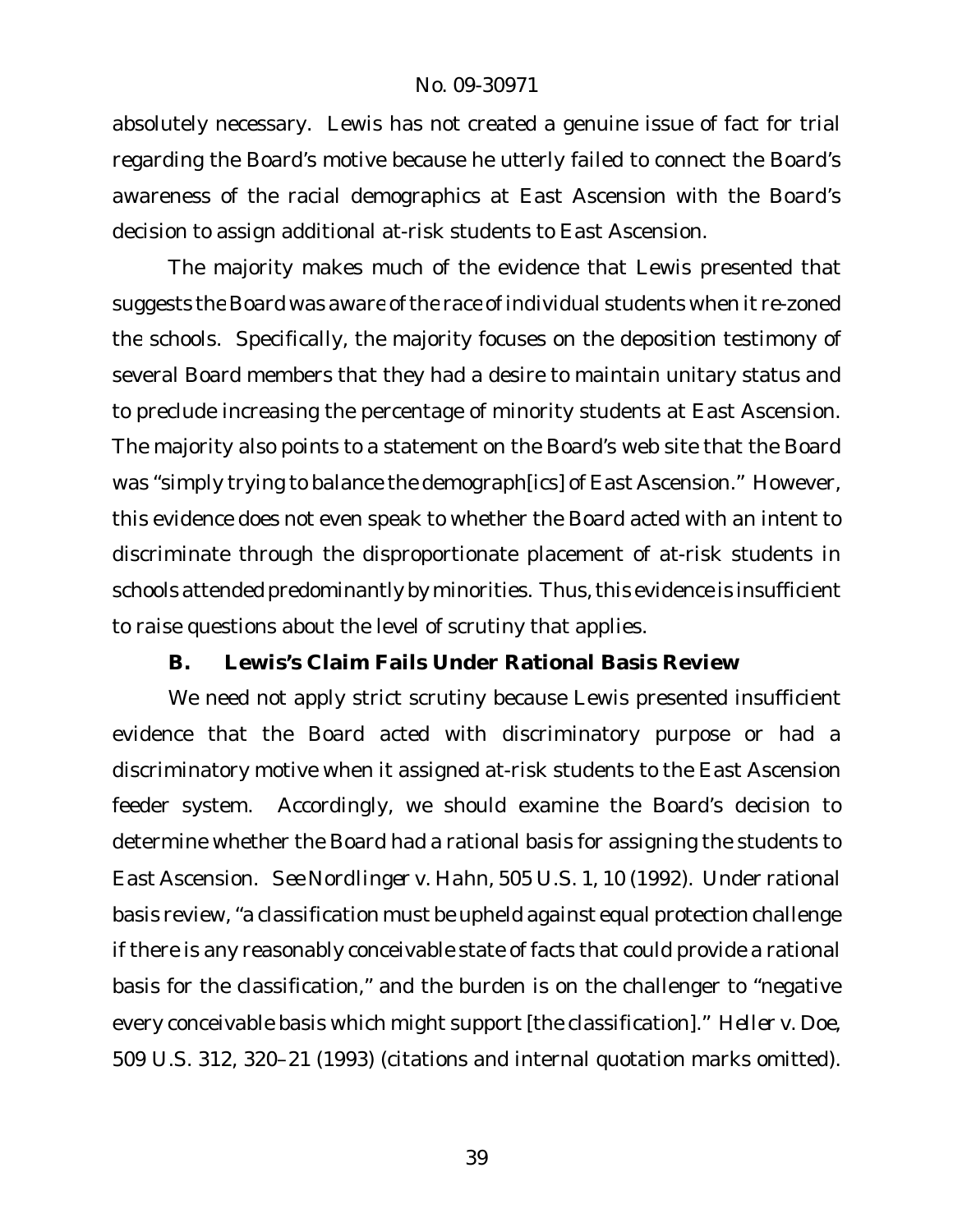Lewis has presented no evidence or argument that the Board did not have a rational basis for assigning at-risk students to attend East Ascension. Indeed, my review of the record indicates that Option 2f may have in fact been the most practical option. The "Prairieville Option" and "Option 3" are the only plans considered by the Board that would have resulted in a lower percentage of atrisk students assigned to East Ascension. Evidence in the record indicates that under the "Prairieville Option," the percentage of at-risk students in East Ascension was projected to be 46 percent by 2012, 11 percent lower than the projection under Option 2f. But under this option, the enrollment at East Ascension would increase from approximately 1,200 students to over 2,000 students, far more students than either of the other two high schools. Under Option 3, the at-risk percentage would be 55 percent by 2012, just two percent lower than the projected at-risk percentage under Option 2f. And according to the enrollment projections for Option 3, Dutchtown would still have far more students than East Ascension, which would not alleviate the overcrowding issue at Dutchtown.

Because Lewis has not met his burden to prove that the Board had no rational basis to assign additional at-risk students to East Ascension, I would affirm the district court's grant of summary judgment in favor of the Board. **III. Awareness of Consequences, Option 2f, and** *Parents Involved*

The majority criticizes the "assumption that it might be justifiable to use racially-based decisions for the 'benign' purpose of maintaining post-unitary 'racial balance' among the schools in the system" as being "at least in tension with the Supreme Court's decision in *Parents Involved*." Maj. Op. at 11. The majority's attempt to relate the instant case to *Parents Involved* is troubling for several reasons. Critically, any claims Lewis may have had related to assigning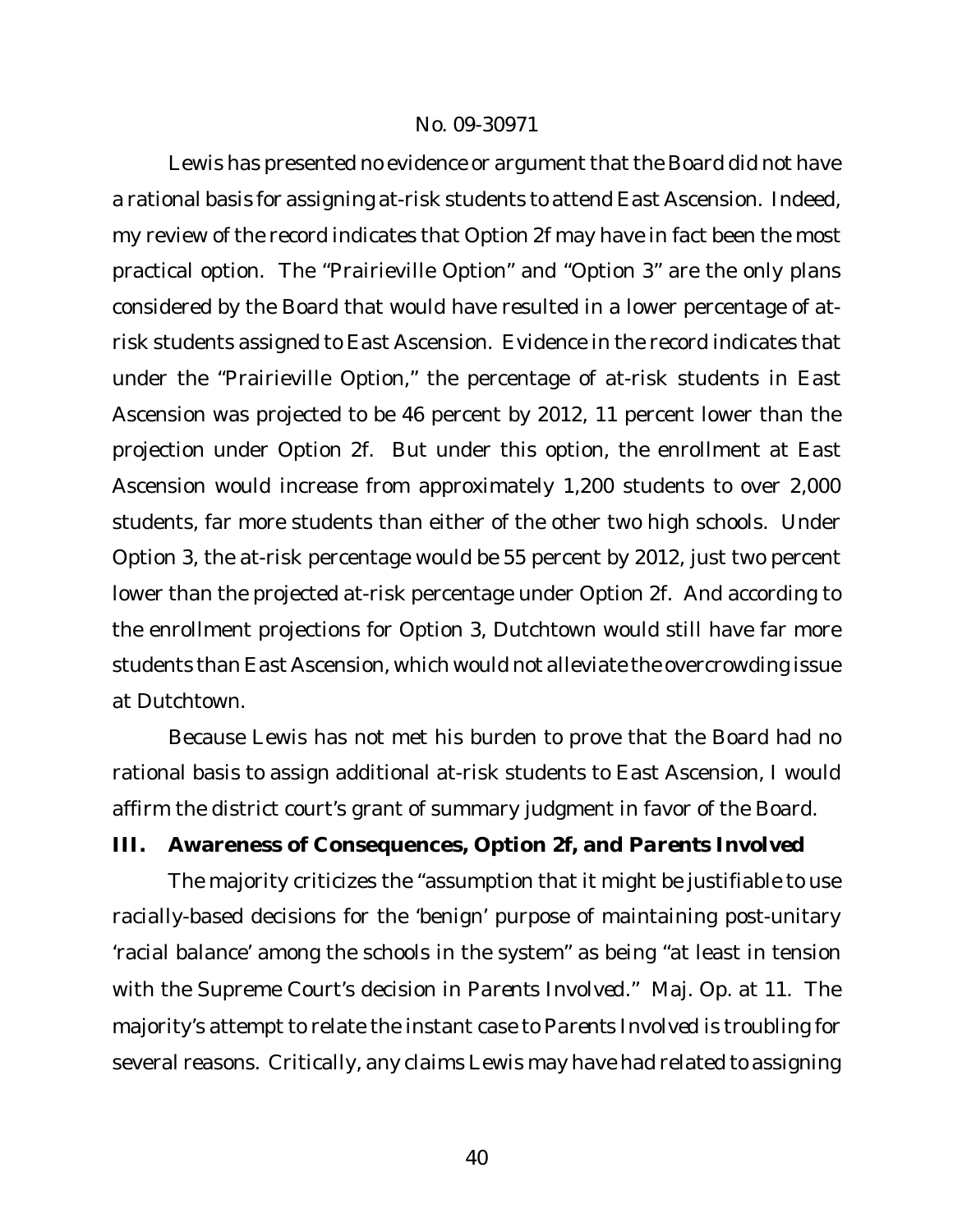students to schools based on race are not before us. Thus, the notion of racial balancing need not, and should not, enter into our analysis.

Further, the holding in *Parents Involved* pertained only to plans that expressly use race to determine which school a student will attend and thus does not speak to the matter before us. The plurality opinion makes clear that the plans in *Parents Involved* used "explicit racial classifications" and that "other means for achieving greater racial diversity in schools . . . implicate different considerations." *See* 551 U.S. at 745; c*f. Equity in Athletics, Inc. v. Dep't of Educ.*, 639 F.3d 91, 104 (4th Cir. 2011) (stating that *Parents Involved* pertained to strict scrutiny analysis of race-based school assignments and "has little bearing" on a case subject to a lesser degree of scrutiny). In *Parents Involved*,

school districts . . . adopted student assignment plans that rely upon race to determine which public schools certain children may attend. The Seattle school district classifies children as white or nonwhite; the Jefferson County school district as black or "other." In Seattle, this racial classification is used to allocate slots in oversubscribed high schools. In Jefferson County, it is used to make certain elementary school assignments and to rule on transfer requests. In each case, the school district relies upon an individual student's race in assigning that student to a particular school, so that the racial balance at the school falls within a predetermined range based on the racial composition of the school district as a whole. Parents of students denied assignment to particular schools under these plans solely because of their race brought suit, contending that allocating children to different public schools on the basis of race violated the Fourteenth Amendment guarantee of equal protection.

551 U.S. at 709–11. Thus, the plans in *Parents Involved* used race as a deciding factor in determining which school a student would attend, whereas Option 2f is facially race neutral and bases the determination of where children will attend school on where they live, not on their race. This is not a *Parents Involved* case.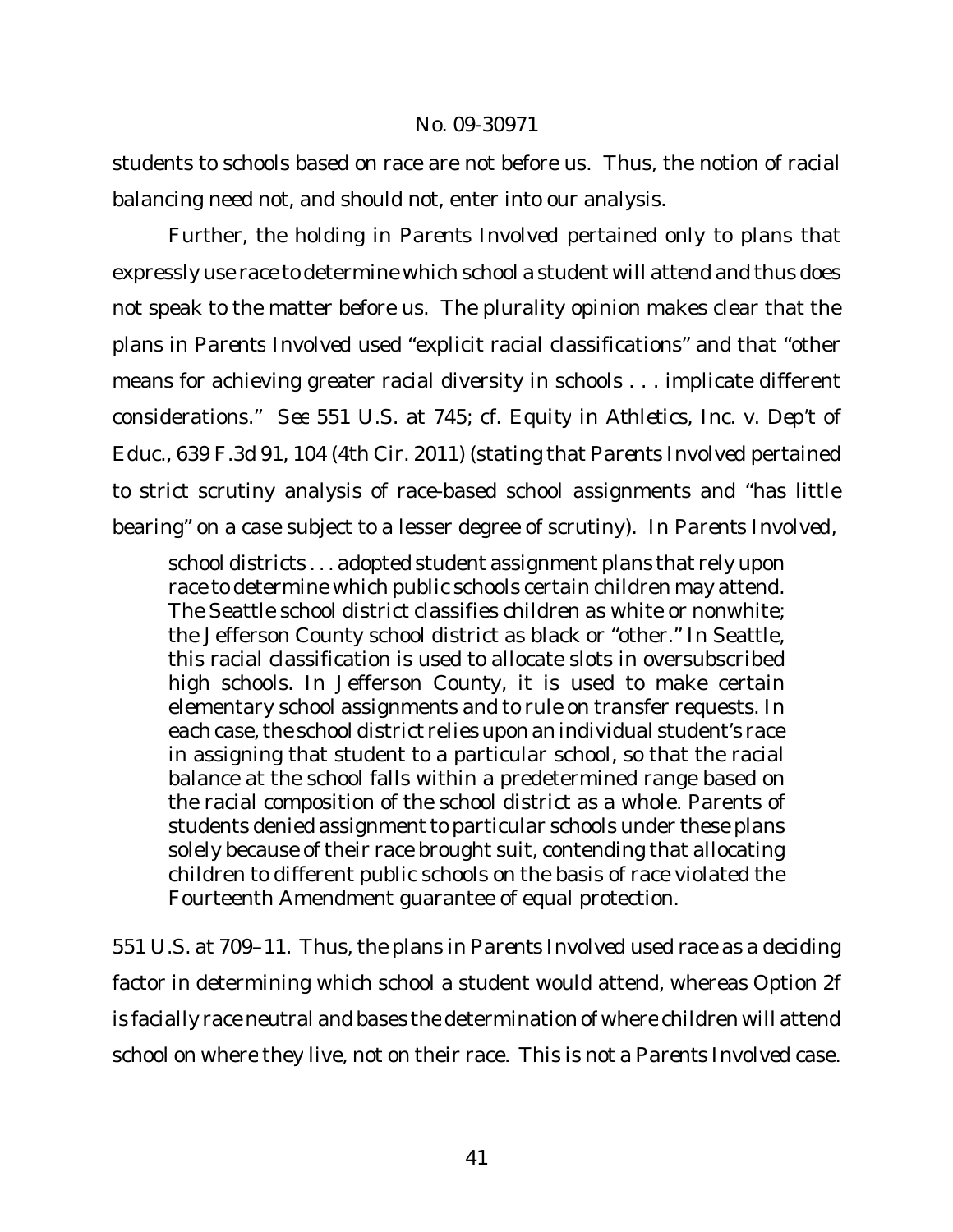Moreover, the Court in Parents Involved did not, as the majority suggests, broadly hold that "preserving the district's unitary status by means of raciallybased assignments, albeit a 'benign' racial motive, was nevertheless constitutionally impermissible." *See* Maj. Op. at 11. The holding in *Parents Involved* is far narrower than the majority's description indicates. The plans at issue in *Parents Involved* were deemed unconstitutional because they were not sufficiently narrowly tailored to withstand strict scrutiny. *See Parents Involved*, 551 U.S. at 735; *id.* at 786–87 (Kennedy, J., concurring). The Court faulted the plans for their broad-brush, binary concept of race, as well as the failure to give "serious, good faith consideration of workable race-neutral alternatives," as narrow tailoring requires. *See id.* at 735 (internal quotation marks and citation omitted); *see also Fisher v. Univ. of Tex. at Austin*, 631 F.3d 213, 246 (5th Cir. 2011) ("*Parents Involved* was primarily a critique of the school districts' extreme approach that used binary racial categories to classify schoolchildren."(internal quotation marks and citation omitted)).

Justice Kennedy, who provided the fifth vote in the five-to-four *Parents Involved* decision, specifically disagreed with the "all-too-unyielding insistence that race cannot be a factor in instances when . . . it may be taken into account." *Parents Involved*, 551 U.S. at 787 (Kennedy, J., concurring). According to Justice Kennedy:

In the administration of public schools by the state and local authorities it is permissible to consider the racial makeup of schools and to adopt general policies to encourage a diverse student body, one aspect of which is its racial composition. If school authorities are concerned that the student-body compositions of certain schools interfere with the objective of offering an equal educational opportunity to all of their students, they are free to devise race-conscious measures to address the problem in a general way and without treating each student in different fashion solely on the basis of a systematic, individual typing by race.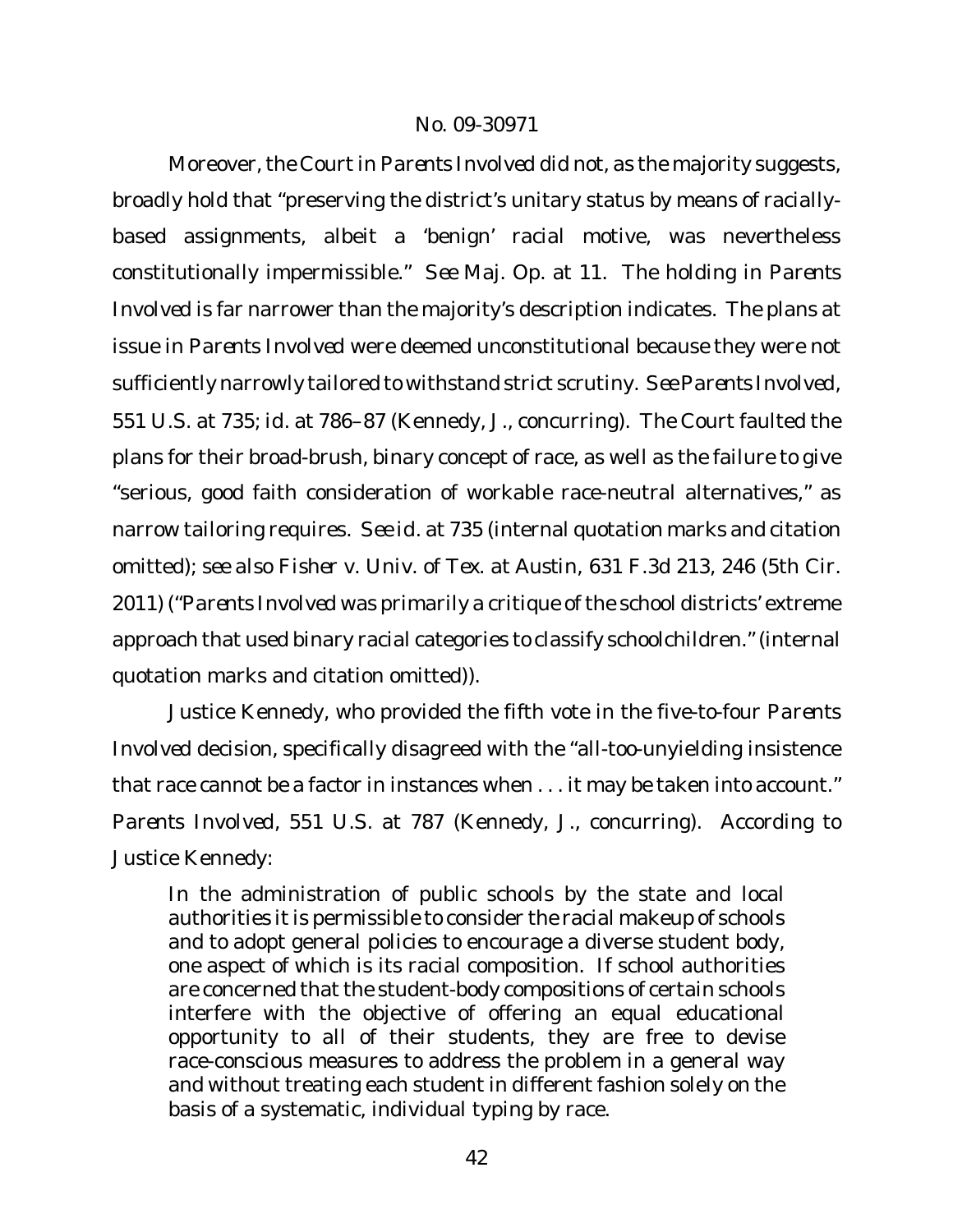*Id.* at 788–89 (Kennedy, J., concurring) (citation omitted); *see also Fisher*, 631 F.3d at 246 ("The Court [in *Parents Involved*] did not hold that a *Grutter*-like system would be impermissible even after race-neutral alternatives have been exhausted . . . . To the contrary, Justice Kennedy . . . wrote separately to clarify that a more nuanced, individual evaluation . . . . informed by *Grutter* would be permissible . . . ."(internal quotation marks and citation omitted)); *Hart v. Cmty. Sch. Bd. of Brooklyn*, 536 F. Supp. 2d 274, 282 (E.D.N.Y. 2008) ("The deciding opinion of Justice Kennedy [in *Parents Involved*] . . . allows for the use of race as one admission factor among others."). In addition, Justice Breyer's dissent, in which Justices Stevens, Souter, and Ginsburg joined, indicates the facially raceconscious plans at issue both served the compelling interest of "promoting or preserving greater racial 'integration' of public schools" and were narrowly tailored to achieve that end. *See Parents Involved*, 551 U.S. at 837–38 (Breyer, J., dissenting). Thus, at least five justices in *Parents Involved* endorsed the view that promoting diversity in elementary and secondary schools may be a compelling governmental interest. Consequently, it is clear that the Court in *Parents Involved* did not broadly condemn all student assignment plans that facially account for race, let alone prohibit all decisionmaking that merely takes place in light of some awareness of racial impact.

As I discussed above, the majority appears to suggest that Option 2f does classify students by race, thereby presumably bringing it closer to the ambit of *Parents Involved*. Importing the background analysis of the expected impact of the plan into the plan itself, however, is wholly inappropriate. $8$  The fact remains

<sup>&</sup>lt;sup>8</sup> The Jones concurrence's insistence that Option 2f is facially race conscious because the geographical categories it employs are proxies for race appears to be a similarly problematic attempt to bring this case within the reach of *Parents Involved*. *See* Jones Concurrence at 8 ("If the Ascension Parish Board used geographic lines as a proxy for racial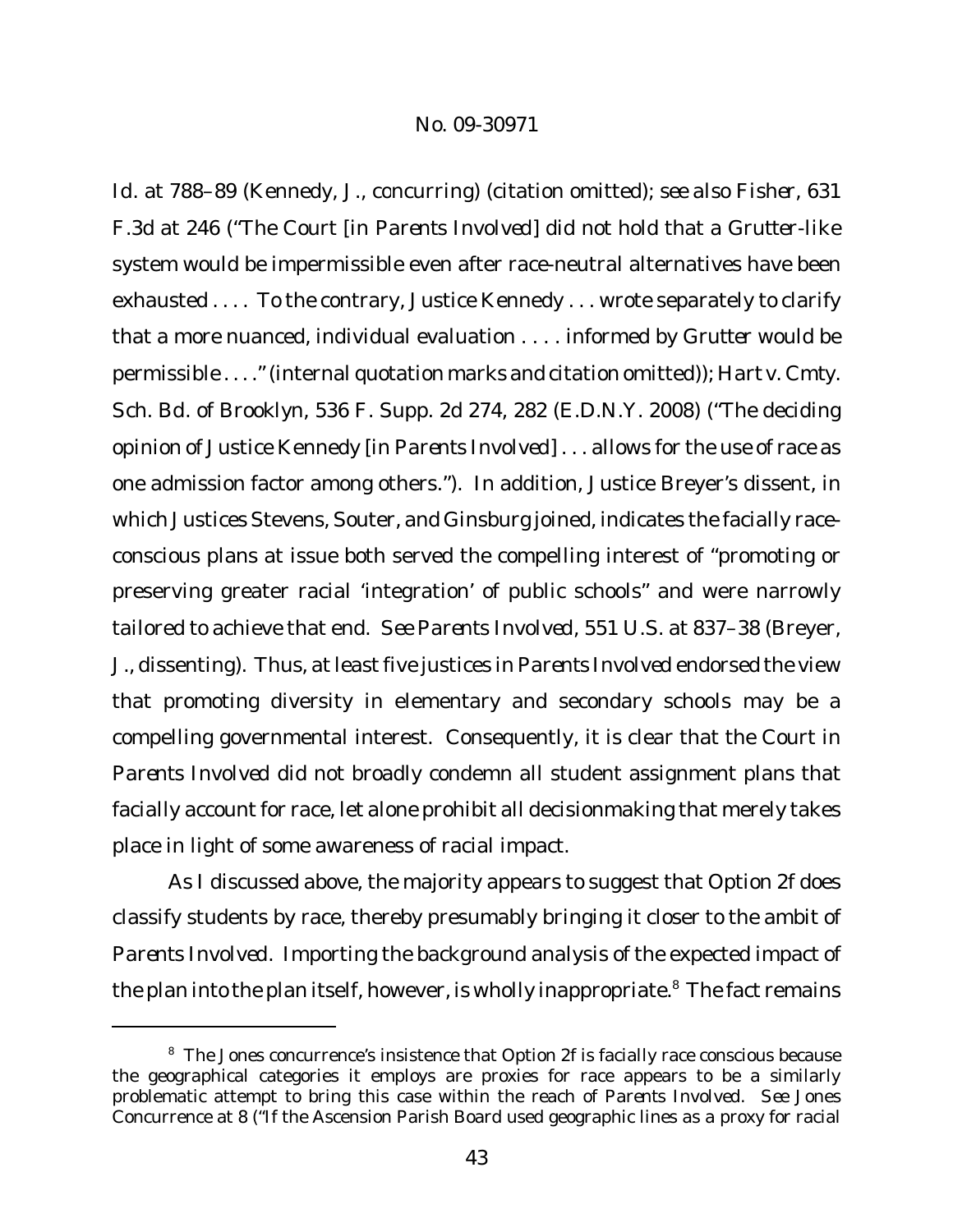that—unlike the plans in *Parents Involved*—Option 2f does not provide any mechanism to assign a student to a particular school based on that student's race. That individual students may have been classified for the purpose of assessing the effect of student assignment plans on demographics is something very different from actually assigning individual students to particular schools on the basis of their race. The majority's attempt to define Option 2f in a manner divorced from what it actually says and does has potentially farreaching consequences and moves toward an inappropriately high level of scrutiny whenever there is some consideration—or perhaps merely awareness—of the effects actions have on racial composition. However, as Justice Kennedy notes:

School boards may pursue the goal of bringing together students of diverse backgrounds and races through other means, including strategic site selection of new schools; *drawing attendance zones with general recognition of the demographics of neighborhoods*; allocating resources for special programs; recruiting students and faculty in a targeted fashion; and tracking enrollments, performance, and other statistics by race. These mechanisms are race conscious but do not lead to different treatment based on a classification that tells each student he or she is to be defined by race, so it is unlikely any of them would demand strict scrutiny to be found permissible. Executive and legislative branches, which for generations now have considered these types of policies and procedures, should be permitted to employ them with candor and with confidence that a constitutional violation does not occur whenever a decisionmaker considers the impact a given approach might have on students of different races. Assigning to each student a personal designation according to a crude system of individual racial classifications is quite a different matter; and the legal analysis changes accordingly.

balancing to 'maintain unitary status,'the plan is explicitly race-based, andthe Board's actions fly in the face of *Parents Involved* and require strict scrutiny review."); *Parents Involved*, 551 U.S. at 745 (plurality opinion) (describing *Parents Involved* as a case involving "explicit racial classifications").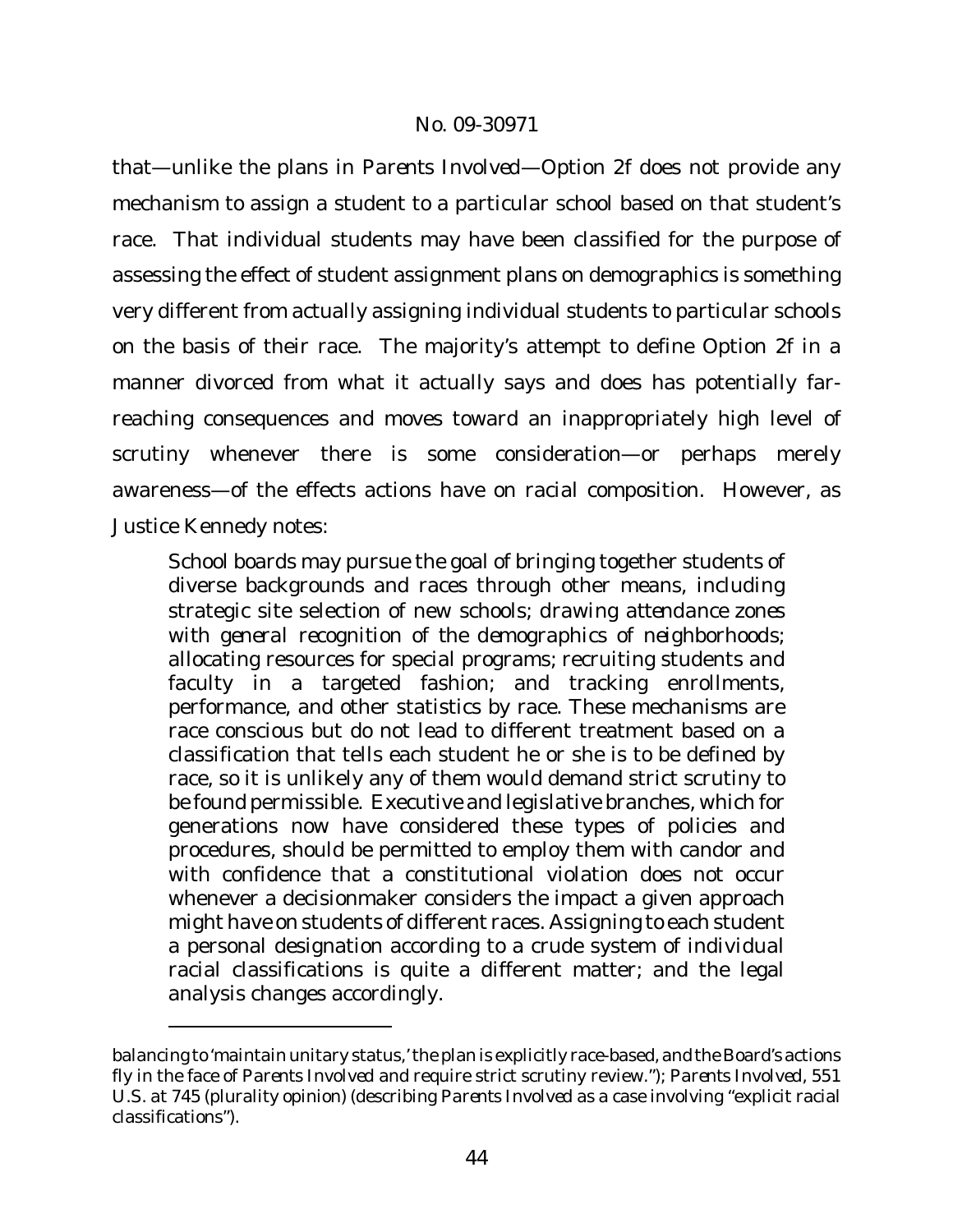*Parents Involved*, 551 U.S. at 789 (Kennedy, J., concurring) (emphasis added) (internal quotation marks and citations omitted).

By blurring the line between awareness of the consequences of Option 2f and how Option 2f actually assigns students to schools, the majority opinion seems to be taking a step toward requiring that strict scrutiny apply to any action in which effects on race were known or considered. Such a push toward strict scrutiny, however, is contrary to the law. *See Hunt*, 526 U.S. at 546 ("A facially neutral law . . . warrants strict scrutiny only if it can be proved that the law was motivated by a racial purpose or object, or if it is unexplainable on grounds other than race." (internal quotation marks and citations omitted)); *Feeney*, 442 U.S. at 279 ("Discriminatory purpose, however, implies more than intent as volition or intent as awareness of consequences. It implies that the decisionmaker . . . selected or reaffirmed a particular course of action at least in part because of, not merely in spite of, its adverse effects upon an identifiable group." (footnote, internal quotation marks, and citation omitted)); *see also Parents Involved*, 551 U.S. at 789 (Kennedy, J., concurring); *Friends of Lake View Sch. Dist. Inc. No. 25 v. Beebe*, 578 F.3d 753, 761–63 (8th Cir. 2009) (applying a rational basis analysis to uphold a facially race-neutral law despite an alleged awareness of the act's disproportionate impact on minorities). Consequently, I disagree with both the reliance on *Parents Involved*, as well as the suggestion that Option 2f classifies students by race.

The district court properly concluded that Lewis's claim—that the Board engaged in unconstitutional discrimination when it re-assigned additional atrisk students to East Ascension and its feeder schools—is assessed under a rational basis analysis. Because Lewis has not demonstrated that the Board

\_\_\_\_\_\_\_\_\_